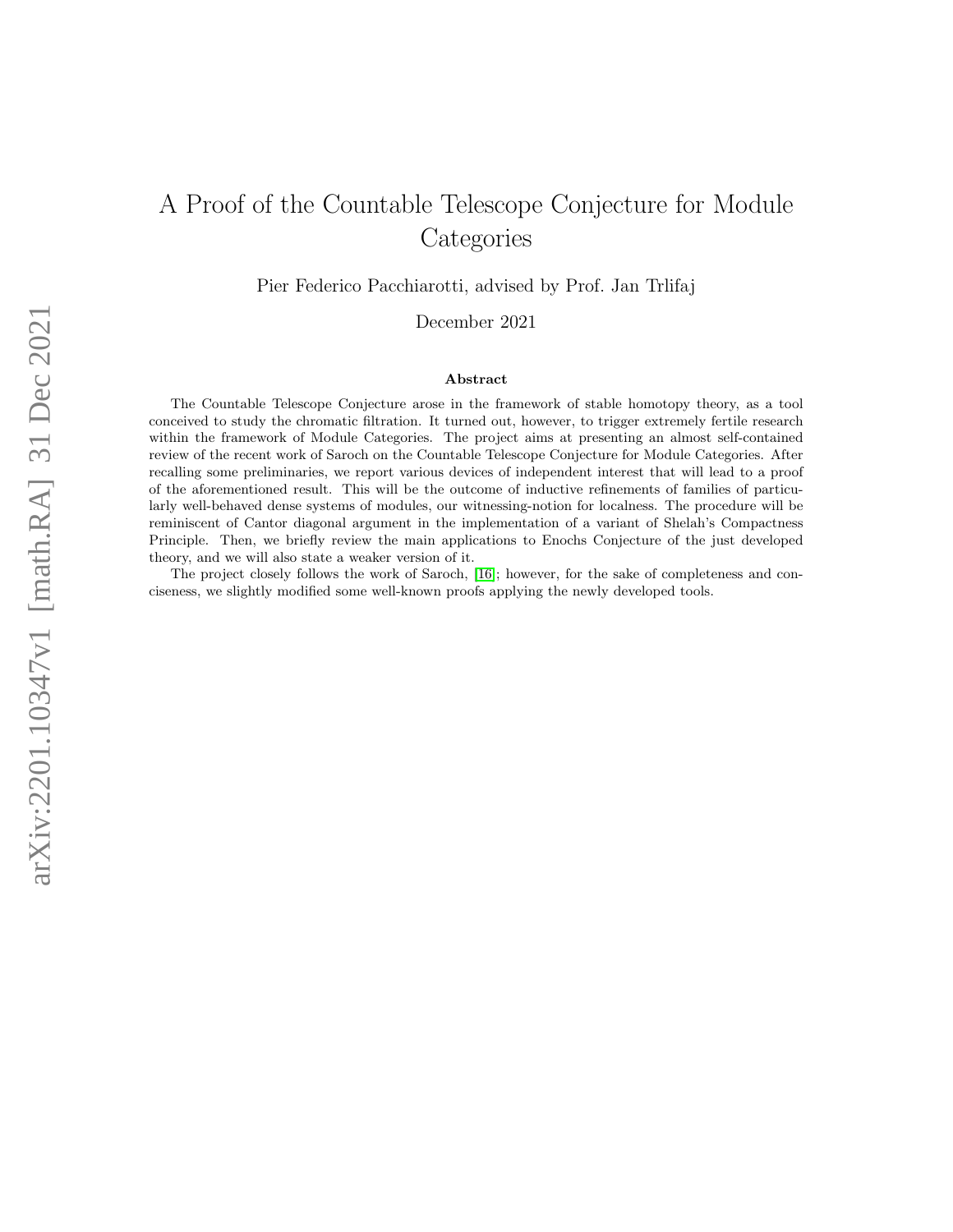# <span id="page-1-0"></span>Contents

| Introduction   |                              |                     |                  |                |  |  |  |
|----------------|------------------------------|---------------------|------------------|----------------|--|--|--|
| $\mathbf{1}$   |                              | Preliminaries       |                  | 6              |  |  |  |
|                | 1.1                          |                     |                  | 6              |  |  |  |
|                | 1.2                          |                     |                  | 6              |  |  |  |
|                |                              | 1.2.1               |                  | $\overline{7}$ |  |  |  |
|                |                              | 1.2.6               |                  | 9              |  |  |  |
|                |                              | 1.2.10              |                  | 11             |  |  |  |
|                | 1.3                          |                     |                  | 14             |  |  |  |
|                |                              | 1.3.1               |                  | 14             |  |  |  |
|                |                              | 1.3.3               |                  | 15             |  |  |  |
|                |                              | 1.3.4               |                  | 17             |  |  |  |
|                |                              |                     |                  |                |  |  |  |
| $\overline{2}$ |                              | The toolbox         |                  | 18             |  |  |  |
|                | 2.1                          |                     |                  | 18             |  |  |  |
|                |                              | 2.1.1               |                  | 18             |  |  |  |
|                |                              | 2.1.3               |                  | 19             |  |  |  |
|                |                              | 2.1.6               |                  | 20             |  |  |  |
|                | 2.2                          |                     |                  | 24             |  |  |  |
|                |                              | 2.2.2               |                  | 25             |  |  |  |
|                |                              | 2.2.6               |                  | 27             |  |  |  |
|                |                              |                     |                  |                |  |  |  |
| 3              |                              |                     | The main Theorem | 30             |  |  |  |
|                | 3.1                          |                     |                  | 30             |  |  |  |
|                | 3.2                          |                     |                  | 33             |  |  |  |
| $\overline{4}$ | Outlooks for future research |                     |                  |                |  |  |  |
|                |                              | 4.0.1               |                  | 37             |  |  |  |
|                |                              | 4.0.4               |                  | 40             |  |  |  |
|                |                              | <b>Bibliography</b> |                  | 44             |  |  |  |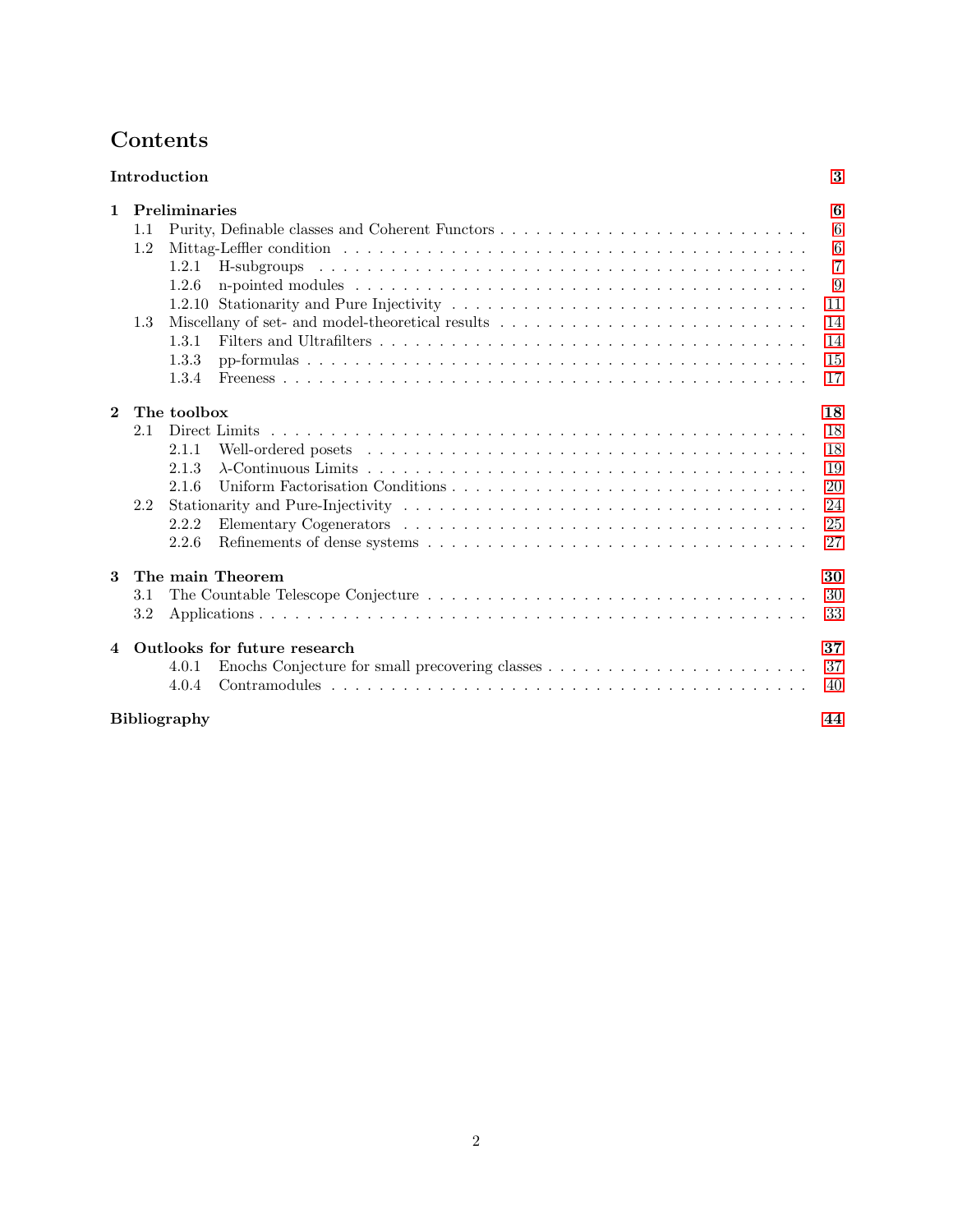# Introduction

In 1984 the Countable Telescope Conjecture was first officially announced by Ravenel as a statement about the so called chromatic filtration, in the field of stable homotopy theory. It was subsequently generalized to the framework of compactly generated triangulated categories by Neeman, under the name of Generalized Smashing Conjecture.

Unfortunately, it turned out to be false in such generality, as Keller exhibited a counterexample in 1994.

However, it was still unknown whether the conjecture could still be valid in some particular setting of interest, as for instance in the stable module category of a self-injective Artin algebra. So, in 2003 this led Krause and Solberg to formulate a new version of it, closer to the one about which we will discuss in this project.

In particular, they considered it in the context of cotorsion pairs of modules. The latter is a fundamental concept in representation theory of modules, which can be regarded as an attempt to introduce some homological duality within the category of R-modules, that is well-known to be not self-dual at the categorical level.

To do so, one considers those pairs of  $Ext_R^1$ -orthogonal classes of R-modules, say  $(A, B)$ , such that  $A^{\perp} = B$ as well as  $^{\perp}\mathcal{B} = \mathcal{A}$  w.r.t.  $Ext_R^1$ , or equivalently  $\mathcal{A}^{\perp} = \mathcal{B}$  and  $^{\perp}(\mathcal{A}^{\perp}) = \mathcal{A}$ . Remark that the latter viewpoint amounts precisely to a 'Galois connection' supported by a proper class:  $( ) \perp : (Mod - R, \subseteq ) \rightarrow (Mod - R, \subseteq )$ with adjoint  $\perp$ ( $\perp$ ).

So far, we obtained just an analogue of the classic notion of torsion theories for the bifunctor  $Ext<sup>1</sup>$ . However, the importance of the latter formalism is due to the following inherent homological duality relative to leftright approximations of modules. Classical references for the well-known theory of cotorsion pairs are for instance [\[8\]](#page-43-1), [\[22\]](#page-44-0), [\[9\]](#page-43-2).

In representation theory, we call a right (resp. left) approximation of an R-module M with some class  $C$  - or C-preenvelope (resp. C-precover) - any R-linear morphism with domain M and codomain in C which factorises any other morphism  $M \to C$  for each  $C \in \mathcal{C}$  (resp. require the arrow-dual property). We say that such an approximation is special whenever it is further a monomorphism with cokernel in  $\pm \mathcal{C}$  (resp. an epimorphism with kernel in  $\mathcal{C}^{\perp}$ ), properties that need not hold true for a generic preenvelope (resp. precover).

For a fixed choice of  $M, \mathcal{C}$  as before, one can consider the category of all special  $\mathcal{C}\text{-preenvelopes of }M$  endowed with the natural subobject order relation induced by inclusion of the codomains. Whenever it exists, the minimum for such a 'lattice' (supported by a proper class) is called C-envelope of M, and can be characterized by the fact that any morphism  $M \to \mathcal{C}$  factors uniquely through it.

The following result by Salce clarifies the intrinsic duality property of such approximations. Namely, given any cotorsion pair  $(\mathcal{A}, \mathcal{B})$ , each module has a special  $\mathcal{A}$ -precover iff each module has a special  $\mathcal{B}$ -preenvelope; in this case, we say that the cotorsion pair is complete.

This is a frequent occurrence in interesting cases, since a variation of Quillen's small object argument allows to prove that each cotorsion pair of the form  $({}^{\perp}(\mathcal{S}^{\perp}), \mathcal{S}^{\perp})$  for some set S is indeed complete, so that one has an abundance of complete cotorsion pairs.

Moreover, the pairs of this kind turn out to be of great interest from the viewpoint of representation theory. Indeed, Enochs proved that for a class of modules  $\mathcal C$  that is closed under extensions and arbitrary direct limits, provided that a module has a special  $\mathcal{C}^{\perp}$ -preenvelope, then it also has a  $\mathcal{C}^{\perp}$ -envelope. An analogous result holds for (pre)covers, although this time we can weaken the assumptions on  $\mathcal{C}$ , since, due to the properties of precovers, we do not need the closure under extensions.

A particular application of the aforementioned machinery is the Flat Cover Conjecture, which allows to compute Ext via minimal flat resolutions.

In our framework, then, the Telescope Conjecture as formulated by Krause and Solberg represents an attempt to determine the 'dimension' of the right class in some particularly interesting cotorsion pairs.

More explicitly, they aimed at investigating whether for a complete hereditary cotorsion pair  $(\mathcal{A}, \mathcal{B})$  over an Artin algebra R it could hold  $\mathcal{A} = \lim_{n \to \infty} (\mathcal{A} \cap mod - R)$ , provided that both classes are closed under  $\lim_{n \to \infty} \mathcal{A} \cap \mathcal{A}$ .  $mod - R$  is the class of strongly finitely presented R-modules.)

This was proved true for some particular cases, among which noteworthy is that of tilting cotorsion pairs  $(see [9]).$  $(see [9]).$  $(see [9]).$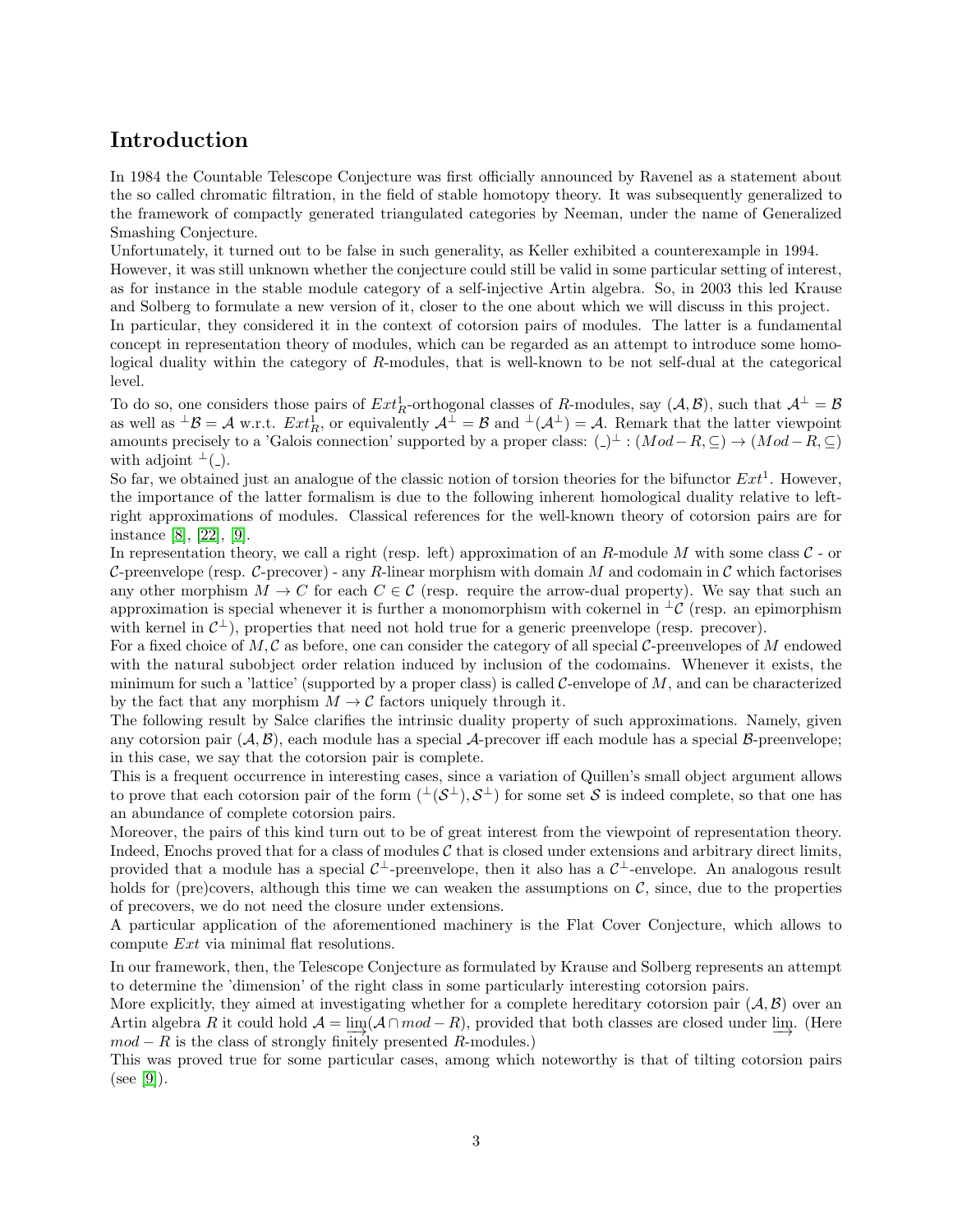Notwithstanding the great importance of such a class, it was remarkable that no further specialization of the considered underlying ring was required.

Subsequently, then, the Countable Telescope Conjecture for Module Categories acquired its classical formulation, with no assumptions on the ring  $R$ , as stated in 2008 in the paper [\[2\]](#page-43-3) by Angeleri Hügel, Saroch and Trlifaj.

More precisely, let  $\mathcal{C} = (\mathcal{A}, \mathcal{B})$  be a hereditary cotorsion pair. The classical Telescope Conjecture for Module Categories (TCM) states that any complete hereditary cotorsion pair whose classes are closed under direct limits is of finite type, meaning that it is generated by a set of strongly finitely presented modules.

In the aforementioned paper, the conjecture was proved for the relevant instance of cotorsion pairs over a right-Noetherian ring whose right class has bounded injective dimension, comprising in particular cotilting cotorsion pairs.

However, the advancements towards the general statement are again only limited to special cases satisfying some further finiteness assumptions, whereas in [\[20\]](#page-43-4) Saroch and Stovicek proved a weaker and arguably more natural version of it, namely the Countable Telescope Conjecture for Module Categories (CTCM).

It states that any hereditary cotorsion pair is of countable type whenever the right class is closed under unions of well-ordered chains.

Differently from the rest of the literature, here a cotorsion pair of countable type is intended to be one that is generated by a class of countably generated modules with countably presented first (instead of all) syzygies. However, this weakened requirement still allows us to conclude the definability of the class  $\mathcal{B}$ .

Moreover, in the sense of [\[20\]](#page-43-4), the notion of hereditariness is weakened to the requirement that  $\mathcal{A} = \perp k \mathcal{B}$ and  $\mathcal{A}^{\perp_k} = \mathcal{B}$  holds at least for  $k = 1, 2$ , so that the left class is closed under kernels of epimorphisms iff the right one is closed under cokernels of monomorphisms; and the latter equivalence of definitions is due to the homological symmetry of cotorsion pairs.

This new notion suffices to prove the result, so that it seems a more 'natural' definition, in order to include also non-hereditary cotorsion pairs in the picture.

With these premises, then, we advocate that the statement provided by Saroch and Stovicek is weaker only from the set-theoretical point of view.

However, from a meta-mathematical perspective, notice that this implies, at least in principle, a less rigid structure: in algebra there are several arguments related to some notion of finite 'dimension' which no longer hold in an infinite setting, as for instance Jacobson-Azumaya Theorem, duality isomorphisms to enrich braided categories of modules or the procedures based on the existence of upper bounds in directed colimits. It is relevant to remark, in any case, that for many of these results there are partial generalizations highlighting the relevant algebraic 'underlying structure' in each proper set-theoretical setting.

With reference to the previous examples, recall an infinite version of Nakayama's Lemma, in its formulation regarding generating sets.

Moreover, worthy of notice is the valuable intuition (that becomes specifically formalized within the single categorical context of interest) that objects are dualizable whenever their 'size' is not greater than the 'additivity' of the category at stake (see 'Dualizable Object' in  $nLab$ ).

Finally, the last example leads us to the need to introduce the notion of  $\lambda$ -continuous directed limits. See the section  $\lambda$ -*Continuous Limits* for an expanded motivation.

Hence, we could reasonably argue that the set-theoretical weakening eventually lets some inherent structure of cotorsion pairs emerge, thence what we mean by the expression 'more natural'.

Thus, we will follow the conventions and formulations introduced by the two authors of the aforementioned paper.

Finally, observe that, as achieved in [\[20\]](#page-43-4), our refined notion of hereditariness allows us to prove the countability type of the cotorsion pair  $\mathcal C$  even requiring only the much weaker closure of the right class under well-ordered unions, i.e. well-ordered directed systems where all transition maps are not generic compatible morphisms, but actually compatible monomorphisms.

The current version of the CTCM was proposed and proved by Saroch in 'Approximations and Mittag-Leffler Conditions. The Tools' (2018) in the following formulation.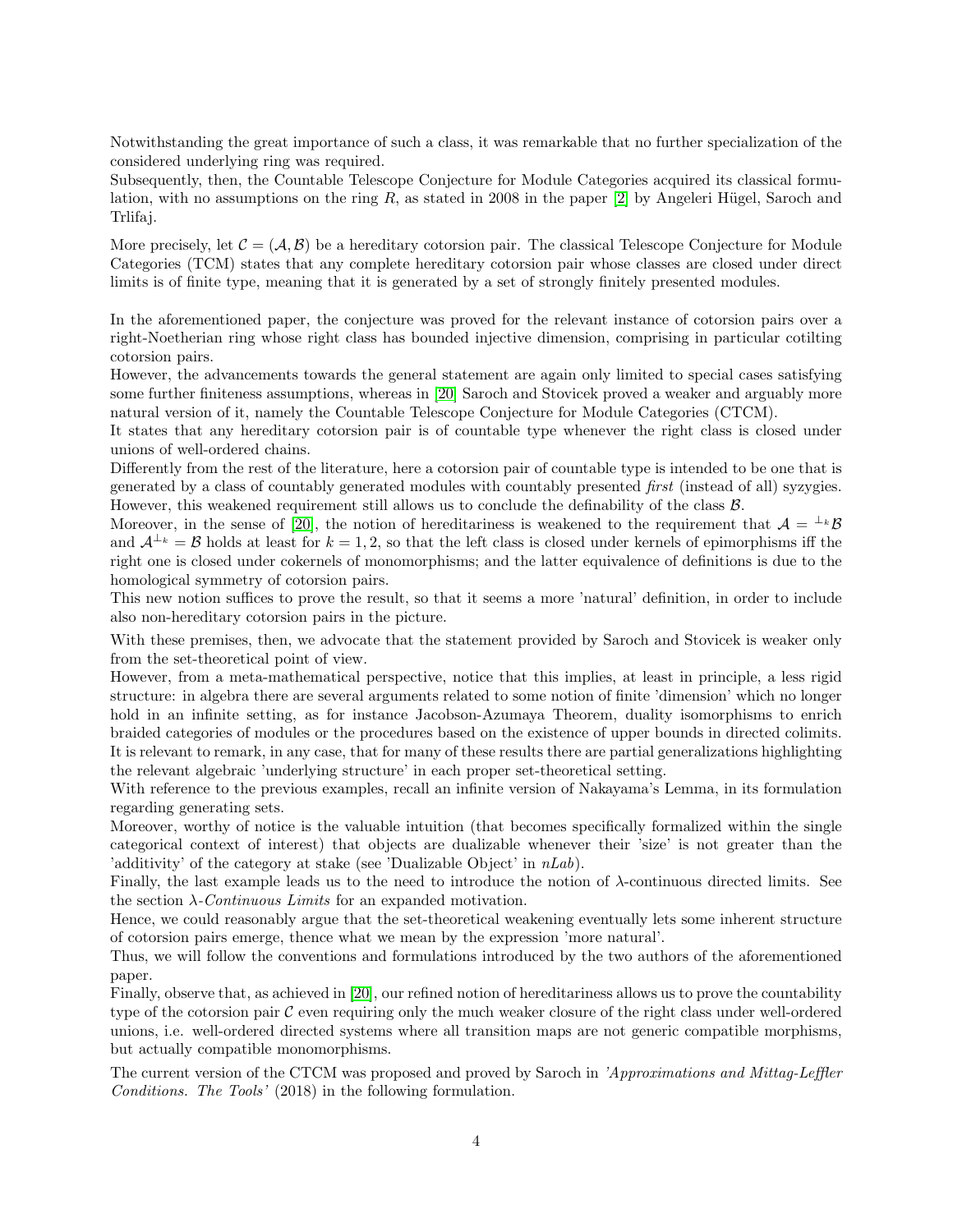We will see that, by restoring the original closure hypotheses under directed limits for the right class, we can even neglect the hereditary character of our cotorsion pair.

**Theorem.** (CTCM, [\[16\]](#page-43-0)) Let  $C = (\mathcal{A}, \mathcal{B})$  be a cotorsion pair with  $\varinjlim \mathcal{B} = \mathcal{B}$ . Then,  $C$  is of countable type, and  $\beta$  is definable.

Notwithstanding its inherent theoretical relevance, the CTCM also allows remarkable approaches to Enochs conjecture, as provided by Angeleri Hügel, Saroch and Trlifaj in 'Approximations and Mittag-Leffler Conditions. The Applications.' (2018), the twin paper to Saroch's work. Further developments appeared, for instance, in Saroch's Habilitation Thesis, [\[18\]](#page-43-5).

The project is meant as an attempt to review the paper [\[16\]](#page-43-0) in an almost self-contained exposition grounding on the monograph [\[9\]](#page-43-2) by Trlifaj and Göbel. It is then organized as follows.

The first section is devoted to Preliminaries. Various formulations of the ML condition and stationarity are presented, together with their mutual relation.

Everything is explicitly stated and proved, except from *Theorem* [\[23\]](#page-44-1), 3.2 and 3.8, because it relies on heavy notation and is based on ideas that are distant from the spirit of the rest of the project.

Then, some set-theoretical prerequisites are introduced. In particular, we present the notion of filters, as well as a brief overview of the model theoretical approach, and we mention a 'revisited' approach to freeness conditions, following the work of Beke and Rosicky in [\[5\]](#page-43-6).

Again, everything is made explicit, although the model theoretical digression on elementary cogenerators or Ziegler's spectrum are barely sketched, since each of them itself would require an independent review.

The second section is then devoted to developing the tools we will need to present a proof of the CTCM. In particular, we will survey various particular refinements of the notion of directed limits.

We will also introduce the Uniform Factorisation Condition, thus making the closure properties of stationary classes somewhat more explicit. Following the previous digression on some particularly well-behaved directed systems, we will generalize a criterion entailing the UFP to arbitrary cardinalities.

Thereafter, we will turn our attention to C-stationary classes of modules for C a pure-injective, and leverage on the model theoretic formalism to provide for a 'canonical' class of pure-injective cogenerators, namely elementary cogenerators.

Finally, the last required device will consist of techniques to properly refine  $\lambda$ -dense systems of submodules of a given module, so as to form filtrations with good properties.

Our last endeavour will culminate in a 'Simplified Shelah's Compactness Principle', as proved by Saroch and Stovicek in [\[20\]](#page-43-4).

We will finally be ready to state and prove the current version of our main theorem, namely the CTMC, to which the third section will be dedicated. Finally, we will conclude by presenting an overview of the aforementioned applications of the CTMC to the Enochs conjecture, and by reporting an outlook on future research. In particular, we will mainly focus on Add classes, from the viewpoint of the Enochs conjecture for small precovering classes, as well as from that of contramodules.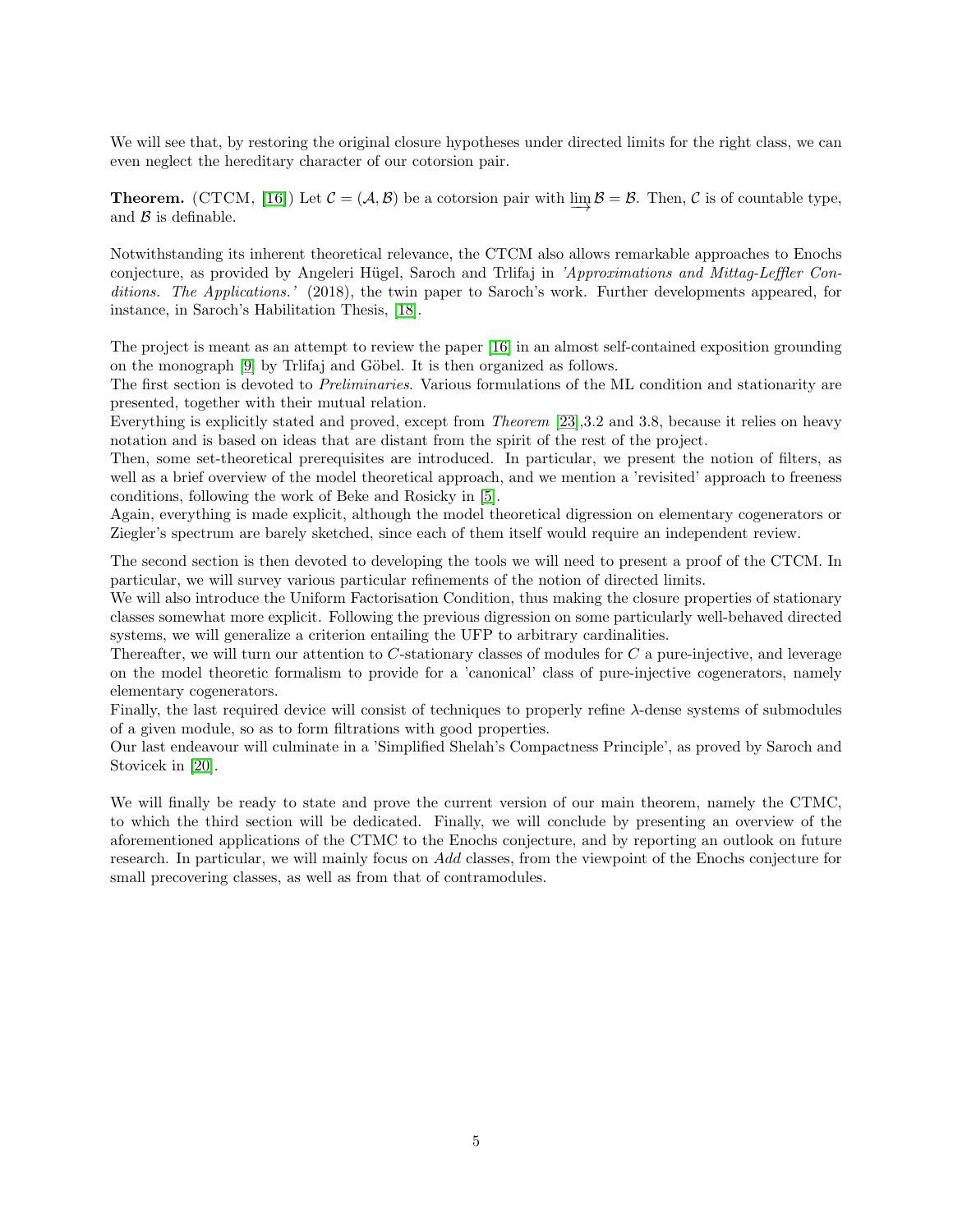# <span id="page-5-0"></span>1 Preliminaries

In what follows,  $Ring$  will always denote the category of rings with identity;  $R$  will denote a general ring. We will adopt the following notation: f. for finite, c. for countable; g. will stand for generated, while  $p$ . for presented. Moreover, an abbreviation like  $( $\kappa$ ) - p$ , will mean 'less than  $\kappa$  presented', and so on and so forth.

Throughout the whole review, we will freely cite the results contained in the monograph [\[9\]](#page-43-2) by Göbel and Trlifaj.

### <span id="page-5-1"></span>1.1 Purity, Definable classes and Coherent Functors

We state the following characterization of purity, as in [\[9\]](#page-43-2), 2.19

**Lemma 1.1.1.** For a SES  $0 \longrightarrow A \longrightarrow B \longrightarrow B/A \longrightarrow 0$  TFAE:

1.  $A \subseteq B$ .

- 2. Any finite system of R-linear equations in A that is solvable in B must be solvable also in A.
- 3. The given SES is the direct limit of a directed system of split SES's.
- 4. The functor  $(F \otimes )$  preserves the exactnes of the given SES for any F (equiv. F f.p.).
- 5. The induced SES of character modules obtained by applying  $\lbrack ., \mathbb{Q}/\mathbb{Z} \rbrack_{\mathbb{Z}}$  is split-exact.

Let us now introduce a useful class of additive functors, as presented in the work of Crawley-Boevey [\[6\]](#page-43-7).

**Definition 1.1.1.** An additive functor  $F : Mod - R \rightarrow Mod - \mathbb{Z}$  is **coherent** provided that it commutes with arbitrary products and direct limits.

**Definition 1.1.2.** A class of modules is said to be **definable** provided that it is closed under arbitrary products, direct limits and pure submodules.

Given any class of modules G, we call **definable closure**  $def(\mathcal{G})$  of G the smallest of its definable sup-classes.

One can prove that definable classes are characterized as vanishing loci of sets of coherent functors. However, this is out of the scope of the present review. Thus, we will just provide a direct proof of the following useful, although weaker, property.

Lemma 1.1.2. The vanishing locus of a set of coherent functors is closed under definable closure and pure quotients.

Proof. Notice that coherent functors preserve arbitrary products and direct limits, so we only need to check that the vanishing locus of a coherent functor is further closed under pure submodules. The latter property follows only by means of additivity and commutativity with  $\frac{\text{lim}}{\rightarrow}$ .

Indeed, consider any pure-SES  $E$  with middle-term in the vanishing locus of some coherent functor  $F$ . By the characterization 3. of purity, we can regard it as the colimit of a directed system of split-SES  $(E_i)_I$ . F is additive, so it preserves the splitting property. Finally, it commutes with direct limits (that are exact in module categories), so that  $F(E) = F(\lim_{i \to I} E_i) = \lim_{i \to I} F(E_i)$  is still a SES (and furthermore a pure-SES). Its middle term vanishes by assumption, and so the outer terms do by the exactness. □

### <span id="page-5-2"></span>1.2 Mittag-Leffler condition

In this section we introduce the ubiquitous definitions of Mittag-Leffler condition and stationarity, and we will subsequently consider the properties of the objects satisfying these statements from various perspectives.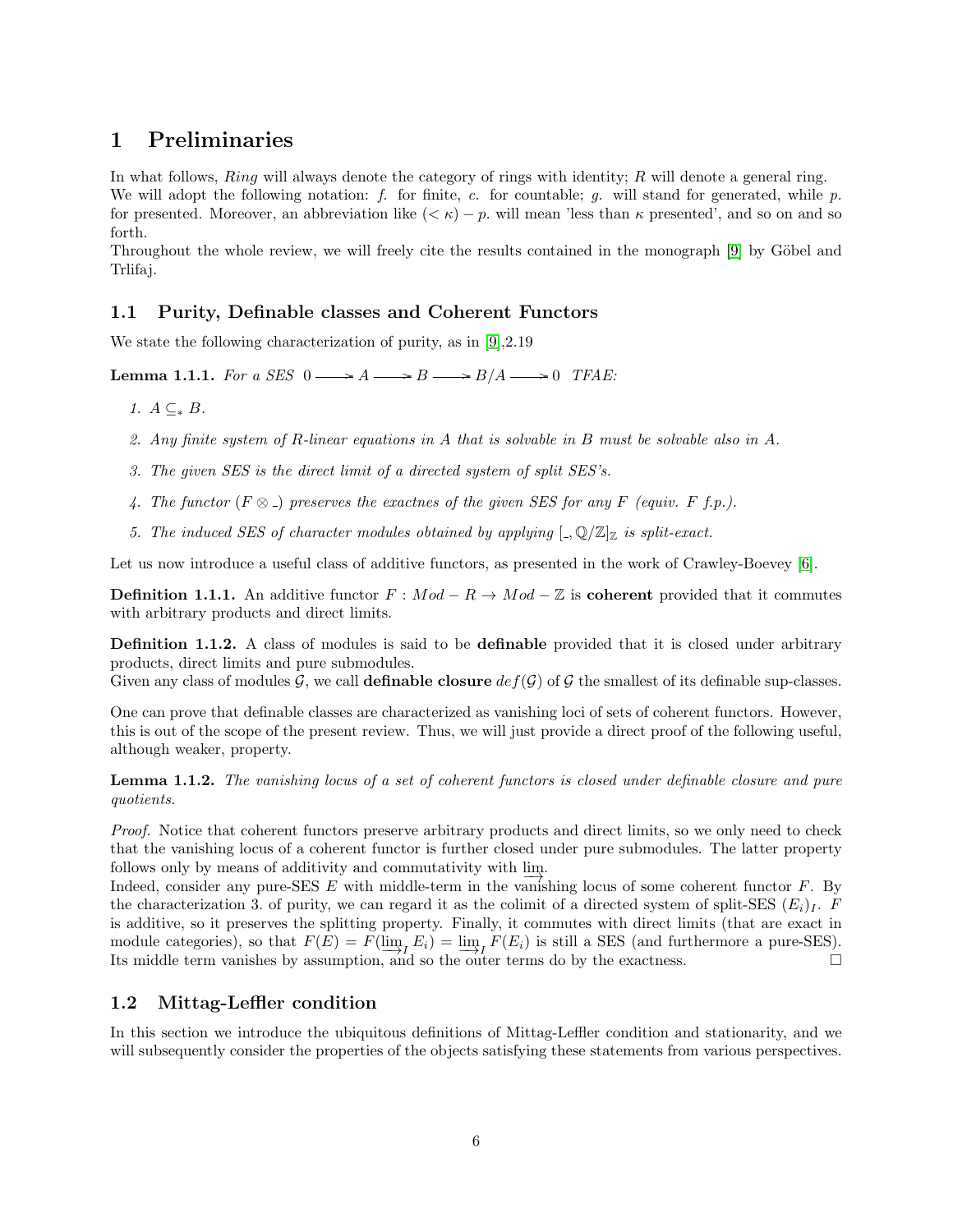**Definition 1.2.1.** Given an inverse system  $\mathcal{H} = (H_{\alpha}, h_{\alpha,\beta} : H_{\beta} \to H_{\alpha} | \alpha < \beta \in I)$  indexed by some set I, we say that it satisfies the **Mittag-Leffler condition** (in the following abbreviated as 'ML') provided that it holds:

$$
\forall \alpha \in I \quad \exists \beta \in I \quad s.t. \quad \forall (\beta <) \gamma \in I, \quad Im(h_{\alpha,\beta}) = Im(h_{\alpha,\gamma})
$$

- A direct system  $\mathcal{M} = (F_{\alpha}, f_{\beta, \alpha} : F_{\alpha} \to F_{\beta} | \alpha \lt \beta \in I)$  is said to be a **Mittag-Leffler directed system** if  $[.,B]_R$  induces a ML inverse system for each R-module B.
- $\bullet$  A module M is said to be a **Mittag-Leffler module** provided that each one of its directed presentations consisting of f.p. modules is ML.

Remark. The ML condition is said to be **strict** whenever it further holds for the distinguished  $\beta$ 's that  $Im(h_{\alpha,\beta}) = Im(h_{\alpha})$ , i.e. the sequence of images stabilizes at the limit morphism.

**Definition 1.2.2.** A directed system  $\mathcal{M} = (F_{\alpha}, f_{\beta, \alpha} | \alpha \leq \beta \in I)$  indexed by some set I, is B-stationary provided that  $[.,B]_R$  induces a ML inverse system  $\mathcal{H}^B$ .

We can then naturally extend the definition to modules (considering directed presentations consisting of f.p. modules, to save the analogy with ML modules).

Remark. In other words, the notion of  $B$ -stationarity specifies the module  $B$  for which the ML condition is induced. If our objects induce strict ML properties, then they are said to be strict B-stationary.

Moreover, notice that we can define B-stationarity for any class  $\mathcal{B} \subseteq Mod - R$ , by requiring the previous property for each  $B \in \mathcal{B}$ .

We can also consider a relative version of the ML condition. For reference, see [\[1\]](#page-43-8) by Angeleri Hügel and Herbera.

In the absolute case, a module  $M$  is ML iff for any choice of a directed presentation of f.p. modules and for any module  $B$ , the induced inverse system is  $B$ -stationary; similarly,  $M$  is  $B$ -stationary iff it admits some presentation consisting of f.p. modules from which  $\left[ \cdot, B \right]_R$  induces a ML inverse system.

However, in the relative case, the notion of stationarity turns out to present a remarkable formal analogy to the relative ML case. However, we postpone the discussion to the next section, so as to be able to employ the language of H-subgroups to shorten the notation.

#### <span id="page-6-0"></span>1.2.1 H-subgroups

We will now present an equivalent approach in terms of H-subgroups, as adopted by Angeleri Hügel and Herbera in [\[1\]](#page-43-8).

**Definition 1.2.3.** Given the modules M, N, B and the R-morphism  $v : M \to N$ , we call **H-subgroup** the  $End_R(B)$ -submodule of  $[M, B]_R$  given by  $H_v(B) := Im([v, B]_R)$ .

With reference to the previous notation, consider any directed system of modules  $M$ .

Remark that, by the compatibility of the morphisms in M, for each  $B \in \mathcal{B}$  and  $l \in I$ ,  $Im(h_l^B) \subseteq$ Im( $h_{jl}^B$ )  $\forall l \le j \in I$ , so that it always holds  $Im(h_l^B) \subseteq \bigcap_{j \le l} Im(h_{jl}^B)$ .

In terms of H-subgroups, this amounts to  $H_{f_{ji}}(B) \subseteq H_{fi}(\overline{B})$  for each  $i < j \leq l$ , and  $H_{f_i}(B) \subseteq H_{fi}(B)$  for each  $i \leq l$ .

Hence, the B-stationarity of the system is equivalent to the reverse inclusion  $H_{f_{ji}}(B) \supseteq H_{f_{li}}(B)$  ( $\exists l \geq j$ ), and the strictness is achieved whenever it further holds  $H_{f_i}(B) \supseteq H_{f_{li}}(B)$  ( $\exists l \geq i$ ).

We are now ready to remark the already mentioned formal analogy in the relative case. To introduce such a subtlety, however, we need the preliminary notion of domination.

**Definition 1.2.4.** Let  $Q \in R - Mod$ ,  $B \in Mod - R$ . Given a co-angle  $u : M \to N$ ,  $v : M \to M'$  in  $Mod - R$ , we say that u B-dominates v w.r.t. Q provided that  $Ker(u \otimes Q) \subseteq \bigcap_{h \in H_v(B)} Ker(h \otimes Q)$ . We can then extend in the obvious way to classes  $\mathcal{Q}, \mathcal{B}.$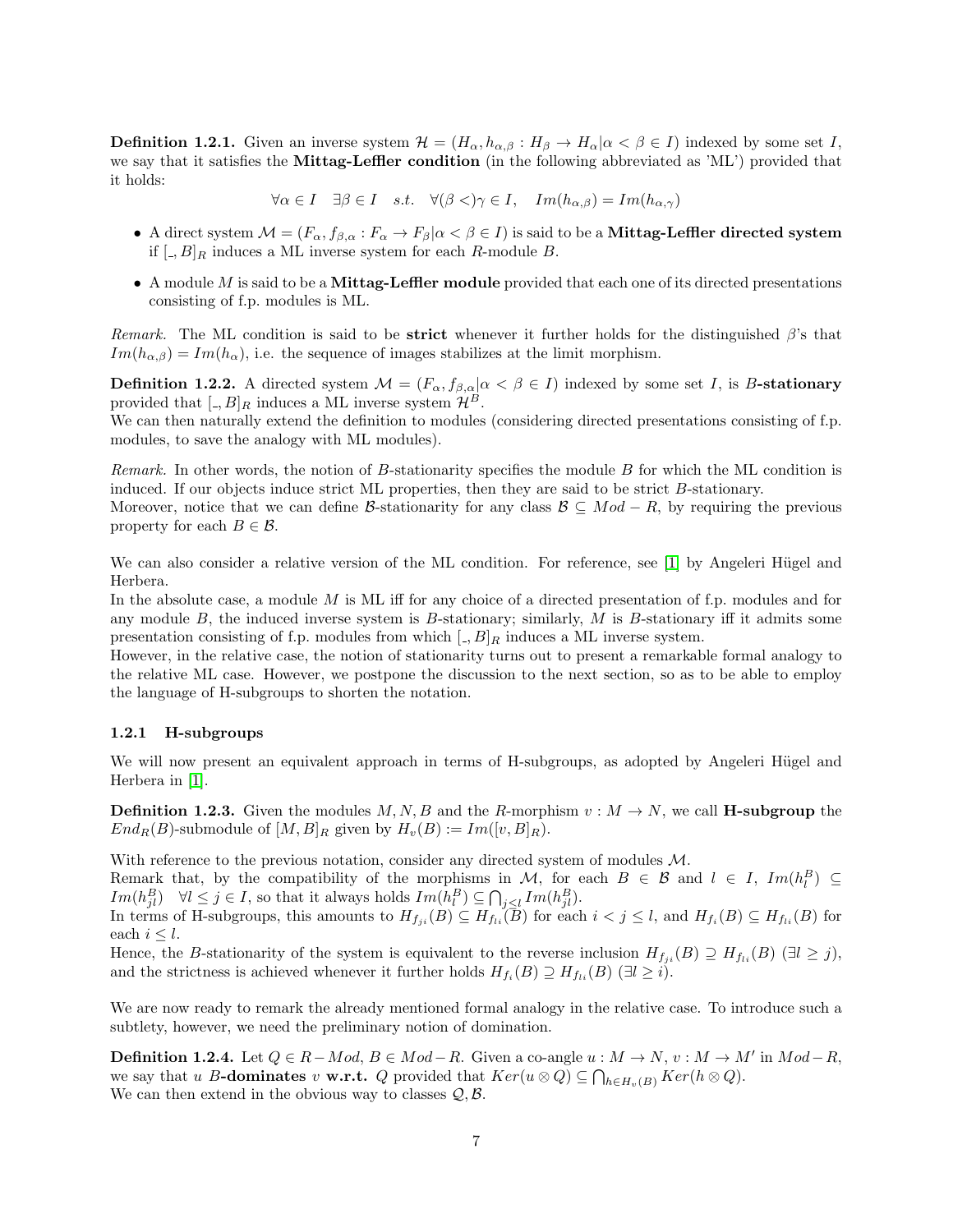In other words, we are trying to 'approximate' the hypothesis of the Factor Theorem to factorize  $v \otimes Q$  by  $u\otimes Q$  over  $Q$ , namely  $ker(u\otimes Q) \subseteq ker(v\otimes Q)$ , by requiring the sought inclusion over all the right translations of v.

We will now state the aforementioned analogy occurring in the relative setting via the following definitionslemmas. The proofs, however, are omitted, because they are long and distant from the spirit of the rest of the dissertation.

**Lemma 1.2.2.** (Relative stationary, [\[1\]](#page-43-8),4.8) In the usual notation, consider a class S consisting of f.p. modules, and take a module  $M \in \varinjlim{\mathcal S}$ . TFAE:

- 1. M is B-stationary.
- 2.  $\exists (\iff \forall)$  a directed presentation M consisting of f.p. modules such that, for each index  $i \in I$ , there is some  $j \geq i$  for which  $f_{ji}$  B-dominates  $f_i$ .
- 3. For each f.p.  $F(w.l.o.g. F \in S)$ , and for each map  $u : F \to M$ , there is a factorization through S that is B-dominating. In other words,  $\exists v : F \to S \in \mathcal{S}$  s.t.  $u \in H_v(M)$  and v B-dominates u.

**Lemma 1.2.3.** (Relative ML, by Facchini and Azumaya, [\[1\]](#page-43-8),5.1; or adapt [\[9\]](#page-43-2),3.14) Let  $Q \subseteq R - Mod$ ,  $S \subseteq Mod - R$  consisting of f.p. and take any  $M \in \varinjlim S$ . TFAE:

- 1. M is Q-ML.
- 2.  $\forall$  directed presentation M consisting of f.p. modules, for any chosen index  $i \in I$  there is some  $j \geq i$ s.t.  $f_{ji}$  dominates  $f_i$  **w.r.t.**  $Q$ .
- 3. For each f.p.  $F(w.l.o.g. F \in S)$ , and for each map  $u : F \to M$ , there is a mutual factorization through S. In other words,  $\exists v : F \to S \in S$  s.t.  $u \in H_v(M)$  and  $\ker(u \otimes Q) = \ker(v \otimes Q)$   $\forall Q \in Q$  (i.e. the assumptions of the Factor Theorem are satisfied and one also has the converse factorization  $v \otimes Q$ through  $u \otimes Q$ ).
- 4. For each  $X \subseteq M$  with  $\#X \leq \aleph_0$ , there is some c.p.  $\mathcal{Q}\text{-}ML$   $N \in \varinjlim \mathcal{S}$  together with some  $v : N \to M$ s.t.  $x \subseteq v(N)$  and  $v \otimes Q$  mono for each  $Q \in \mathcal{Q}$ .

Remark that condition 3. of the previous two statements provides a factorization as that entailed by Lenzing Lemma (see [\[9\]](#page-43-2),2.13) for limits of countably presented modules, that still satisfies some domination or factorisation properties after being tensored by the modules at stake.

Corollary 1.2.4. (Local construction of  $Q-ML$ , [\[1\]](#page-43-8), 5.2)

Let  $Q \subseteq R - Mod$ , and consider a class  $S \subseteq Mod - R$  consisting of f.p. modules. Fix some  $M \in \lim S$ , and Let  $\mathcal{Q} \subseteq R - Mod$ , and consider a class  $\mathcal{O} \subseteq Mod - R$  consisting  $\mathcal{O}$  f.p. modules. Fix some  $M \in \mathfrak{m}(\mathcal{O})$ , and denote by C the class of all the c.g.  $N \leq M$  s.t. N is Q-ML and  $\epsilon : N \hookrightarrow M$  is preserved by  $(\mathcal{Q} \$  $Q \in \mathcal{Q}$  (i.e.  $\epsilon$  is  $\mathcal{Q}\text{-}pure$ ).

Then, M is  $Q$ -ML iff it is the directed union of the elements of  $C$ .

Moreover, provided that  $R \in \mathcal{Q}$ ,  $\mathcal{C}$  can be assumed to consist of c.p. modules from  $\varinjlim{\mathcal{S}}$ .

<span id="page-7-0"></span>**Corollary 1.2.5.** (c.g. iff c.p. [\[1\]](#page-43-8),5.3) Let  $Q \subseteq R - Mod$  containing RR. Then, for each  $Q-ML$  module M, the notions of c.g. and c.p. coincide.

*Proof.* By the previous *Corollary, M* is the directed union of some family from  $\mathcal{C}$ , that consists of c.p. modules. Now,  $M$  is c.g. by assumption, so we can extract a countable subchain whose directed union is  $M$ , and we are done.  $\Box$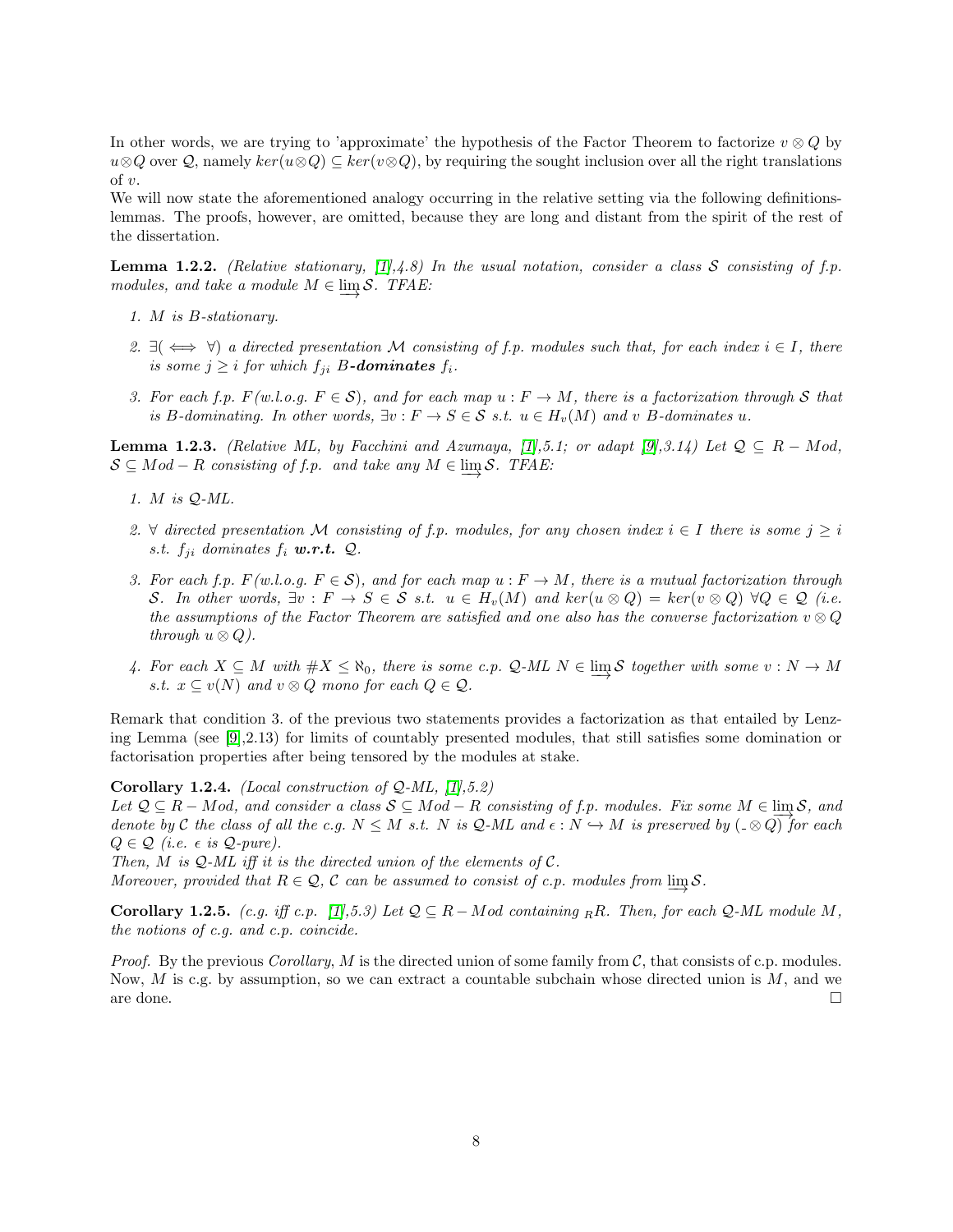#### <span id="page-8-0"></span>1.2.6 n-pointed modules

Finally, we will introduce ML conditions via n-pointed modules, as done by Zimmermann in [\[23\]](#page-44-1).

**Definition 1.2.5.** We call n-pointed module any pair  $(A, a)$  with  $A \in Mod - R$  and  $a \in A^n$ . We make them into the category of n-modules  $Mod - R_n$  by declaring as morphisms those arrows  $h : (A, a) \to (M, m)$ whose action as elements of  $[A, M]_R$  respects the pointed vectors via  $h : a \mapsto m$ .

Given a directed system  $\mathcal{M} := (M_{\alpha}, u_{\beta,\alpha} | \alpha \leq \beta \in I)$  in  $Mod - R$  with limit  $(M, u_{\alpha} | \alpha \in I)$ , it induces a directed system of *n*-pointed modules as follows: for each  $\alpha \in I$  choose  $x_{\alpha} \in M_{\alpha}^n$  satisfying  $u_{\beta,\alpha}: x_{\alpha} \mapsto x_{\beta}$ , and pick up  $m := u_\alpha(x_\alpha)$  ( $\forall \alpha \in I$ ). Then,  $((M_\alpha, x_\alpha), u_{\beta,\alpha} | \alpha < \beta \in I)$  is a direct system in  $Mod - R_n$  with limit  $(M, m)$ .

Remark. The directed sequence of pointed vectors  $\{x_{\alpha}\}_{\alpha}$  actually exists up to a choice of a well-ordered directed subsystem; such a choice can be performed as shown in the section on *Direct Limits*.

We will state, but not prove, an auxiliary characterization of strict B-stationarity. (see Th. [\[1\]](#page-43-8), 8.10 by Angeleri Hügel and Herbera, and  $Lemma [23], 3.2$  $Lemma [23], 3.2$  $Lemma [23], 3.2$  by Zimmermann.)

Let's first introduce some notation: given  $A, B \in Mod - R$  and  $a \in A^n$ , we define  $\epsilon_a \in [[A, B]_R, B^n]_{End(B)}$ by the rule  $\epsilon_a : f \mapsto f(a) = (fa_i)_{i=1}^n$ . Moreover, set  $H_{A,a}(B) := Im(\epsilon_a) = \{f(a)|f \in [A, B]_R\}$ . Remark. The following straightforward properties hold:

- If  $a = (a_i)_{i=1}^n$  generates A, then  $\epsilon_a$  is mono.
- For  $v \in [A, M]_R$  s.t.  $v : a \mapsto m$ ,  $\epsilon_a(H_v(B)) = H_{M,m}(B)$ .
- For each  $m \in M^n$ ,  $H_{M,m}(B) = \epsilon_e(H_u(B))$ , where e is the canonical basis of  $R^n$  and  $u : R^n \to M$  acts as the *n*-scalar product on the *n*-vector  $m$ .

**Definition 1.2.6.** For  $B \in R - Mod - S$ ,  $V \in S - Mod$ ,  $M \in Mod - R$ , consider the following morphism of abelian groups (see Lemma [\[9\]](#page-43-2), 2.16 about the properties of  $Ext$  and  $Tor$ ):

$$
\nu \equiv \nu(M, B, V) : M \otimes_R \left( _S[B, V] \right) \longrightarrow_S \left[ [M, B]_R, V \right]
$$

$$
m \otimes \phi \longmapsto \left[ \nu(m \otimes \phi) : f \mapsto \phi(f(m)) \right]
$$

**Lemma 1.2.7.** Given the  $R$ -modules  $M, B$ , TFAE:

- 1. M is B-stationary.
- 2. For each  $n < \omega, m \in M^n$ , and for each direct system of n-pointed modules  $((M_{\alpha}, x_{\alpha}), u_{\beta}, \alpha | \alpha \leq \beta \in I)$ with f.p.  $M_{\alpha}$ 's and colimit  $(M, m)$ , there is some  $\beta \in I$  s.t.  $H_{M,m}(B) = H_{M_{\beta},x_{\beta}}(B)$ .
- 3. For each  $n < \omega$ ,  $m \in M^n$ , there is some f.p. R-module A and some n-tuple  $a \in A^n$  s.t.  $\exists h \in$  $[(A, a), (M, m)]_{R,n}$  morphism of n-pointed modules s.t.  $H_{M,m}(B) = H_{A,a}(B)$ .

Moreover, if  $B \in S - Mod - R$ , then also the following are equivalent:

- For each injective  $sV$ , the canonical morphism  $\nu(M, B, V)$  is mono.
- For each injective cogenerator  $sU$ , the canonical morphism  $\nu(M, B, U^I)$  is mono for each set I.

Remark. We could weaken the extra condition on the injective module because any injective is a direct summand in some product of copies of an injective cogenerator, so that it suffices to consider character modules (i.e. S-modules of the form  $S[M_R, S U_R]$  for  $S U$  injective cogenerator).

Corollary 1.2.8. Let  $B ∈ Mod - R$ . Then the following statements hold true:

1. The class of strict B-stationary modules is closed under pure submodules and pure extensions.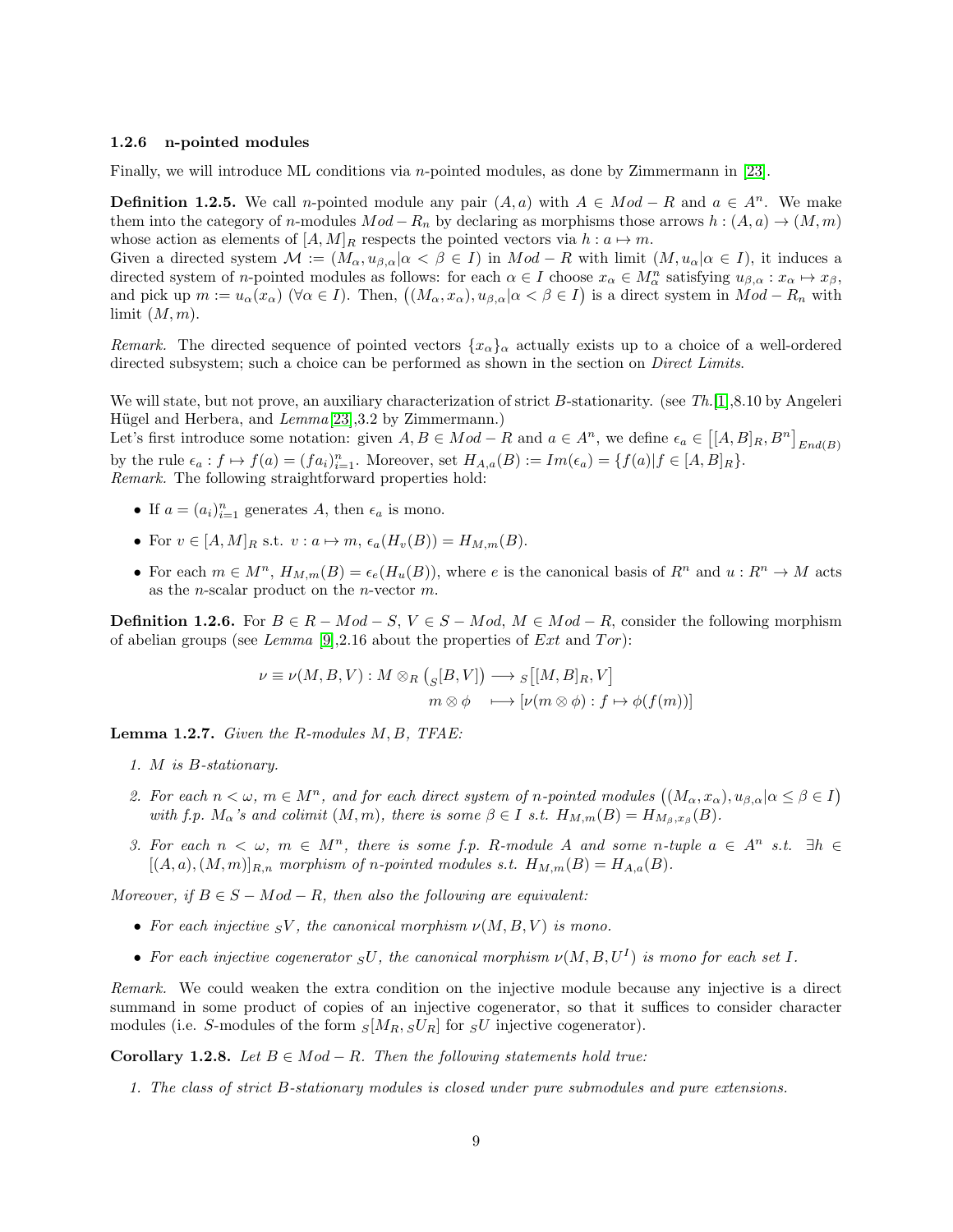- 2. A direct sum of modules is strict B-stationary iff each of these direct summands is such.
- 3. B is  $\Sigma$ -pure-injective iff every module in  $Mod R$  is strict B-stationary.

*Proof.* 1). Given any pure SES  $0 \to M \to_{\ast} N \to N/M \to 0$ ,  $\nu$  induces a diagram of SES's (the exactness of the rows is given by purity):

$$
0 \longrightarrow M \otimes (S[B, V]) \longrightarrow N \otimes (S[B, V]) \longrightarrow N/M \otimes (S[B, V]) \longrightarrow 0
$$
  
\n
$$
\downarrow_{\nu_M} \qquad \qquad \downarrow_{\nu_N} \qquad \qquad \downarrow_{\nu_{N/M}}
$$
  
\n
$$
0 \longrightarrow S[[M, B]_R, V] \longrightarrow S[[N, B]_R, V] \longrightarrow S[[N/M, B]_R, V] \longrightarrow 0
$$

and we can conclude by the Snake Lemma.

2). Notice that for  $M = \bigoplus_{I} M_i$  the canonical inclusion  $\epsilon_i$  induces an inclusion  $\epsilon_i^{**}$ :  $s[[M_i, B]_R, V] \to$  $S[[M, B]_R, V]$  by the left-exactness of the Hom-functor.

The family of inclusions induces then an injective map by means of universality, namely

$$
E: \bigoplus_{I} \left( \bigcup_{S} \left[ [M_i, B]_R, V \right] \right) \longrightarrow_S \left[ [M, B]_R, V \right]
$$

$$
(g_i)_I \longrightarrow E(g_i)_I : f \mapsto \sum_{I} g_i \circ (f | M_i)
$$

Observe, then, that  $\nu(\bigoplus_{I}M_{i}, B, V)$  is mono iff  $\nu(M_{i}, B, V)$  is mono for each *i*. Indeed, the equivalence is obtained from the following commutative diagram:

$$
M \otimes (S[B, V]) \xrightarrow{\nu} S[[M, B]_R, V]
$$
  
\n
$$
\bigoplus_{\exists I M_i \otimes (S[B, V])} \xrightarrow{\oplus_{I} \nu_i} \oplus_I \left( \bigcup_{S} [[M_i, B]_R, V] \right)
$$

3). Is deduced by several results in  $[23]$ , see *Theorem* 3.8.

We are finally ready to report a useful strict-stationarity criterion for SES, namely *Lemma* [\[16\]](#page-43-0), 4.4.

<span id="page-9-0"></span>**Lemma 1.2.9.** Let B be an R-module and  $0 \to N \to A \to M \to 0$  SES s.t.  $M \in {}^{\perp}(B^{(I)})^{cc}$  for each set I. Then, A strict B-stationary  $\implies$  N strict B-stationary.

*Proof.* We have observed that N is strict B-stationary iff  $\nu(N, B, \mathbb{Q}/\mathbb{Z}^I)$  is mono for each set I. Since  $[B, \mathbb{Q}/\mathbb{Z}^I]_{\mathbb{Z}} \simeq (B^{(I)})^c$ , by Lemma [\[9\]](#page-43-2),2.16 and the assumptions on M on has that  $Tor_1^R(M,[B,\mathbb{Q}/\mathbb{Z}^I]_{\mathbb{Z}}) \simeq$ 0. Thus, we obtain the following commutative diagram of exact SES's (the injectivity of the first row corresponds to the condition on  $Tor_1$ ):

$$
0 \longrightarrow N \otimes_R [B, \mathbb{Q}/\mathbb{Z}^I]_{\mathbb{Z}} \longrightarrow A \otimes_R [B, \mathbb{Q}/\mathbb{Z}^I]_{\mathbb{Z}}
$$

$$
\downarrow \qquad \qquad \downarrow \qquad \qquad \downarrow \qquad \qquad \downarrow \qquad \qquad \downarrow \qquad \qquad \downarrow \qquad \qquad \downarrow \qquad \qquad \downarrow \qquad \qquad \downarrow \qquad \qquad \downarrow \qquad \downarrow \qquad \downarrow \qquad \qquad \downarrow \qquad \downarrow \qquad \qquad \downarrow \qquad \downarrow \qquad \downarrow \qquad \downarrow \qquad \downarrow \qquad \downarrow \qquad \downarrow \qquad \downarrow \qquad \downarrow \qquad \downarrow \qquad \downarrow \qquad \downarrow \qquad \downarrow \qquad \downarrow \qquad \downarrow \qquad \downarrow \qquad \downarrow \qquad \downarrow \qquad \downarrow \qquad \downarrow \qquad \downarrow \qquad \downarrow \qquad \downarrow \qquad \downarrow \qquad \downarrow \qquad \downarrow \qquad \downarrow \qquad \downarrow \qquad \downarrow \qquad \downarrow \qquad \downarrow \qquad \downarrow \qquad \downarrow \qquad \downarrow \qquad \downarrow \qquad \downarrow \qquad \downarrow \qquad \downarrow \qquad \downarrow \qquad \downarrow \qquad \downarrow \qquad \downarrow \qquad \downarrow \qquad \downarrow \qquad \downarrow \qquad \downarrow \qquad \downarrow \qquad \downarrow \qquad \downarrow \qquad \downarrow \qquad \downarrow \qquad \downarrow \qquad \downarrow \qquad \downarrow \qquad \downarrow \qquad \downarrow \qquad \downarrow \qquad \downarrow \qquad \downarrow \qquad \downarrow \qquad \downarrow \qquad \downarrow \qquad \downarrow \qquad \downarrow \qquad \downarrow \qquad \downarrow \qquad \downarrow \qquad \downarrow \qquad \downarrow \qquad \downarrow \qquad \downarrow \qquad \downarrow \qquad \downarrow \qquad \downarrow \qquad \downarrow \qquad \downarrow \qquad \downarrow \qquad \downarrow \qquad \downarrow \qquad \downarrow \qquad \downarrow \qquad \downarrow \qquad \downarrow \qquad \downarrow \qquad \downarrow \qquad \downarrow \qquad \downarrow \qquad \downarrow \qquad \downarrow \qquad \downarrow \qquad \downarrow \qquad \downarrow \qquad \downarrow \qquad \downarrow \qquad \downarrow \qquad \
$$

The injectivity of  $\nu_A$  provides that of  $\nu_N$ , as required.  $\Box$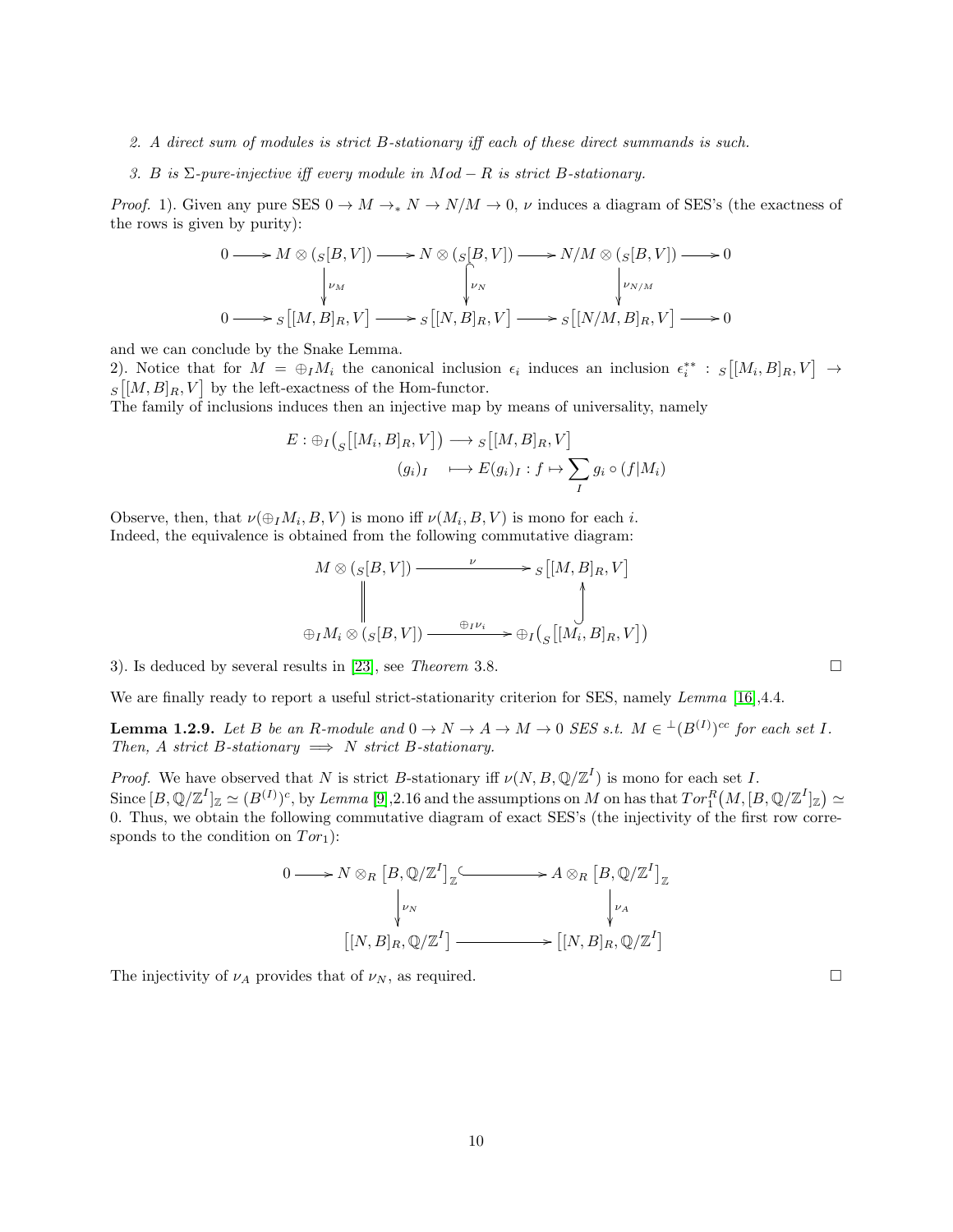#### <span id="page-10-0"></span>1.2.10 Stationarity and Pure Injectivity

The following result relating stationarity and pure-injectivity was proved by Herbera as *Proposition* [\[10\]](#page-43-9),1.7.

**Theorem 1.2.11.** Let  $B \in Mod - R$  be (locally) pure-injective. Then, for each directed system (of f.g.) M, the inverse system induced by  $[.,B]_R$  satisfies  $H_{f_i}(B) = \bigcap_{i \leq j} H_{f_{ji}}(B)$  for each  $i \in I$ . In particular,  $M$  is B-stationary iff  $M$  is strict B-stationary.

*Proof.* Assume that our pure-injective module  $B \in Mod - R$  is a dual module of the form  $Q^c \equiv [Q, \mathbb{Q}/\mathbb{Z}]_{\mathbb{Z}}$ for some  $Q \in R - Mod$ .

Then, we have the following diagram of canonical morphisms:



and, by universality, we obtain a morphism  $\mu_i: Coker[f_i, Q^c]_R \to \underbrace{\lim}_{j} Coker(f_{ji}^*).$ 

Observe that the thesis for  $Q^c$  is equivalent to  $\mu_i$  being an isomorphism. Indeed, fixed  $i \in I$ , by the compatibility of the family  $\{f_{ji}^*\}_j$  we would obtain the required isomorphism:

$$
\frac{[M_i, Q^c]}{H_{f_i}(Q^c)} = Coker(f_i^*) \simeq \varprojlim_j Coker(f_{ji}^*) = \frac{[M_i, Q^c]}{\cap_j H_{f_{ji}}(Q^c)}
$$

CLAIM.  $\mu_i$  iso for each given  $i \in I$ .

*PROOF.* By *Lemma* [\[9\]](#page-43-2), 2.2, there is an exact sequence  $(\triangle)$ :

$$
0 \longrightarrow \bigcup_{j\geq i} Ker(f_{ji}^*\otimes Q) \longrightarrow M_i\otimes Q \longrightarrow f_i^*\otimes Q \longrightarrow \underline{\lim}_{l} (M_l\otimes Q)
$$

Dualization via  $\llbracket \Box, \mathbb{Q}/\mathbb{Z} \rrbracket_{\mathbb{Z}}$  and the  $(\otimes, Hom)$  adjunction (remark that directed  $\varinjlim$  of f.p. can be carried out of the first component of Hom functors), then, yield the exact sequence:

$$
\underleftarrow{\lim}[M_l, Q^c]_R \longrightarrow [M_i, Q^c]_R \longrightarrow \underleftarrow{\lim}_{j \geq i} [Ker(f^*_{ji} \otimes Q)]^c \longrightarrow 0
$$

Now, remark the following isomorphisms, again induced by  $(\otimes, Hom)$  adjunction:

(1) 
$$
Coker[f_{ji}^*, Q^c] \simeq [Ker(f_{ji}^* \otimes Q)]^c
$$
  
(2)  $Coker[f_i^*, Q^c] \simeq [Ker(f_i^* \otimes Q)]^c$ 

Thus, we obtain the commutative diagram:

$$
Coker[f_i^*, Q^c] \longrightarrow \underbrace{\lim_{j \geq i} Coker[f_{ji}^*, Q^c]_R}_{\text{(2)} \underset{\text{(2)}}{\downarrow} \simeq} \cong \underbrace{\lim_{j \geq i} Coker[f_{ji}^*, Q^c]_R}_{\text{(1)}+(\triangle)} \cong \underbrace{\bigcup_{(1) + (\triangle)}}_{\text{(3)} \simeq iKer(f_{ji}^* \otimes Q)]^c}
$$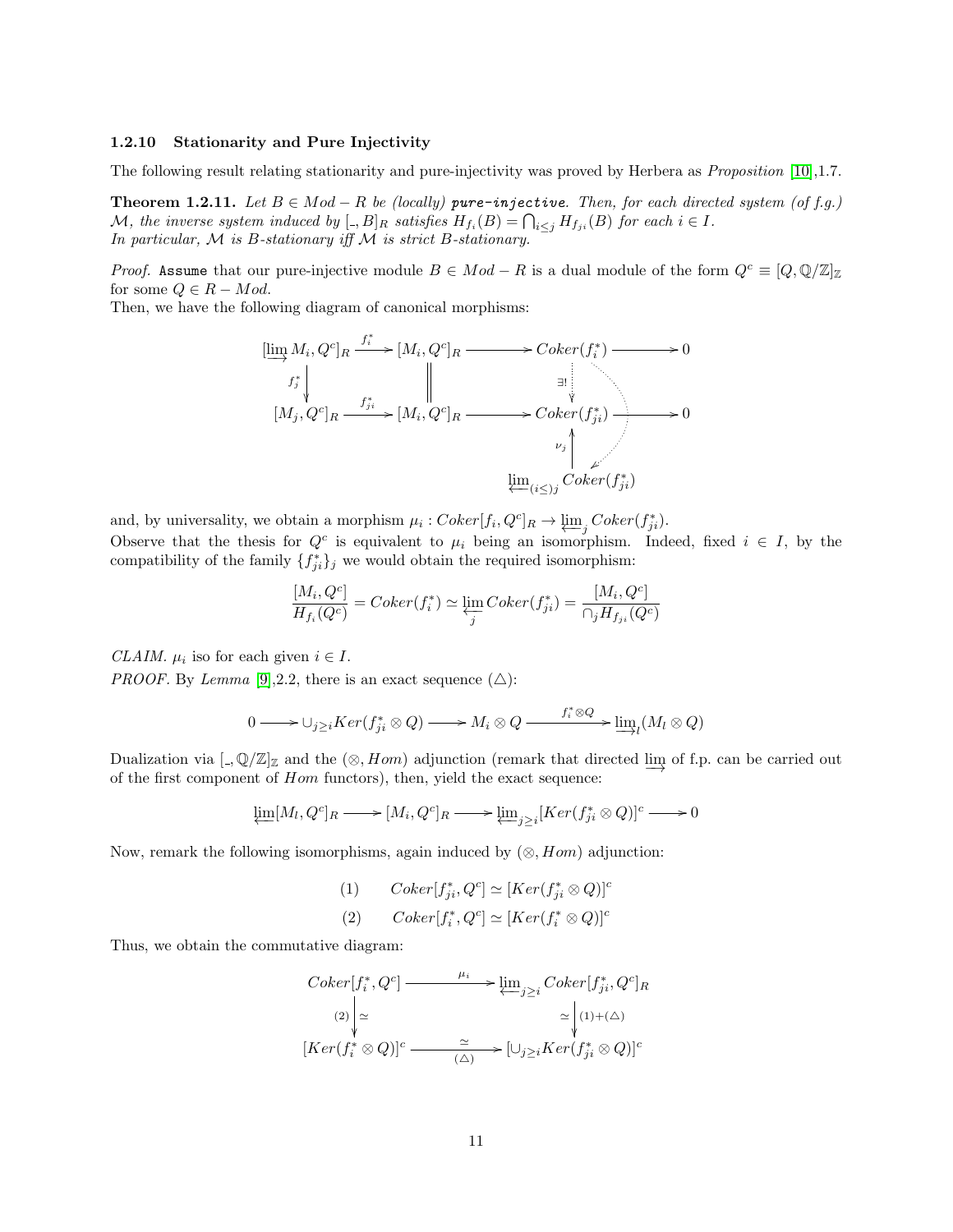that forces  $\mu_i$  to be an isomorphism.

Now, let's consider the general case, i.e. take any pure-injective B, and set  $Q := B^c$ . From the very definition,  $ev : B \hookrightarrow_{*} B^{cc}$  splits; call h a retraction of ev. The first part of the proof provides for the inclusion

$$
\cap_{j\geq i} H_{f_{ji}}(B)\stackrel{ev}\hookrightarrow \cap_{j\geq i} H_{f_{ji}}(B^{cc})=H_{f_i}(B^{cc})
$$

So that for each  $u \in \bigcap_{j\geq i} H_{j,i}(B)$  in the first member, there is some  $g \in \varprojlim [M_i, B^{cc}]_R$  s.t.  $ev \circ u = g \circ f_i^*$ , that is  $u = h \circ g \circ f_i^* \in \overline{H}_{f_i}$  $(B)$ , as required.  $\square$ 

Remark. Observe that the statement of the previous Theorem does not imply that the sequence  $(H_{f_{ji}}(B)|i \leq$  $j \in I$ ) does ever stabilize; however, if it does before reaching the limit, then the image of the stabilizing morphism equals that of the corresponding canonical limit map.

The following Lemma assures some useful closure properties of stationarity classes (slight modification of  $Cor. \; [1], 3.9$  $Cor. \; [1], 3.9$  $Cor. \; [1], 3.9$ .

<span id="page-11-0"></span>**Lemma 1.2.12.** Given a class  $\mathcal{G} \subseteq Mod - R$  and a  $\mathcal{G}$ -stationary R-module M, the following statements hold true:

1. w.l.o.g. G is closed under copies of pure submodules or pure quotients.

2. TFAE:

- *M* is AddG-stationary.
- $M$  is  $Prod \mathcal{G}\text{-}stationary$ .
- *M* is def*G*-stationary.
- M admits a direct presentation  $M$  consisting of f.p. modules s.t. we can define a strictly increasing function  $s: I \to I$  witnessing the uniform factorization property over G. In other words, s satisfies the following property independently of  $B \in \mathcal{G}$ : each  $c \in [M_i, B]_R$  that belongs to  $H_{f_{s(i),i}}(B)$  is also in  $H_{f_{j,i}}(B)$  for each  $s(i) \leq j \in I$
- 3. M is  $Add(B), Prod(B), def(B)$ -stationary for each  $B \in \mathcal{G}$ .

*Proof.* 1) + 3). G-stationarity implies that there is a presentation of M indexed by I s.t. for each  $B \in \mathcal{G}$  and for each index  $i \in I$ , there is some  $j = j(B, i)$  s.t  $H_{f_{ji}}(B) = H_{f_{li}}(B)$  for every  $(j <)l \in I$ .

So, B belongs to the vanishing locus of the coherent functors  $(F_l^{B,i}(\cdot) := H_{f_{j(B,i),i}}(\cdot)/H_{f_{l,i}}(\cdot)|i \leq j \leq l < I)$ for each  $i \in I$ , so that also  $def(B)$  lies there, and we obtain the  $def(B)$ -stationarity of M, that implies both 1) and 3).

As for 2), notice that, since  $\cap$  and  $\prod$  commute,  $\prod B_j$ -stationarity for each subset  $(B_j)_J$  amounts to the uniformity of the factorisation, and hence to the  $def(\mathcal{G})$ -stationarity.

Now, observe that also ∩, ⊕ commute, and that, in our setting, we can bring ⊕ out of the covariant Homfunctor. Indeed, for  $(M_i)_I$  a presentation of M consisting of f.p,  $[M_i, \bigoplus_J B_j]_R \simeq \bigoplus_J [M_i, B_j]_R$  by Lemma [\[9\]](#page-43-2),2.7. So, we can similarly replace  $\prod$  by  $\oplus$  in the previous equivalence.

Finally, we can include also the directs summands of arbitrary  $\prod$ ,  $\oplus$  because they are in particular pure submodules:  $N \leq_{\oplus} M$  is the direct limit of the countable directed tower induced by the splitting section after the retraction  $M \to N \to M$ .

Let's now present a result by Angeleri Hügel and Herbera (see *Proposition* [\[1\]](#page-43-8), 8.14) clarifying the relationship between stationarity and relative ML conditions.

Recall that, given  $M \in S - Mod$ , V an injective cogenerator of  $S - Mod$ , we denote the 'generalized' dual module of M by  $M^c := [M, V]_S$ .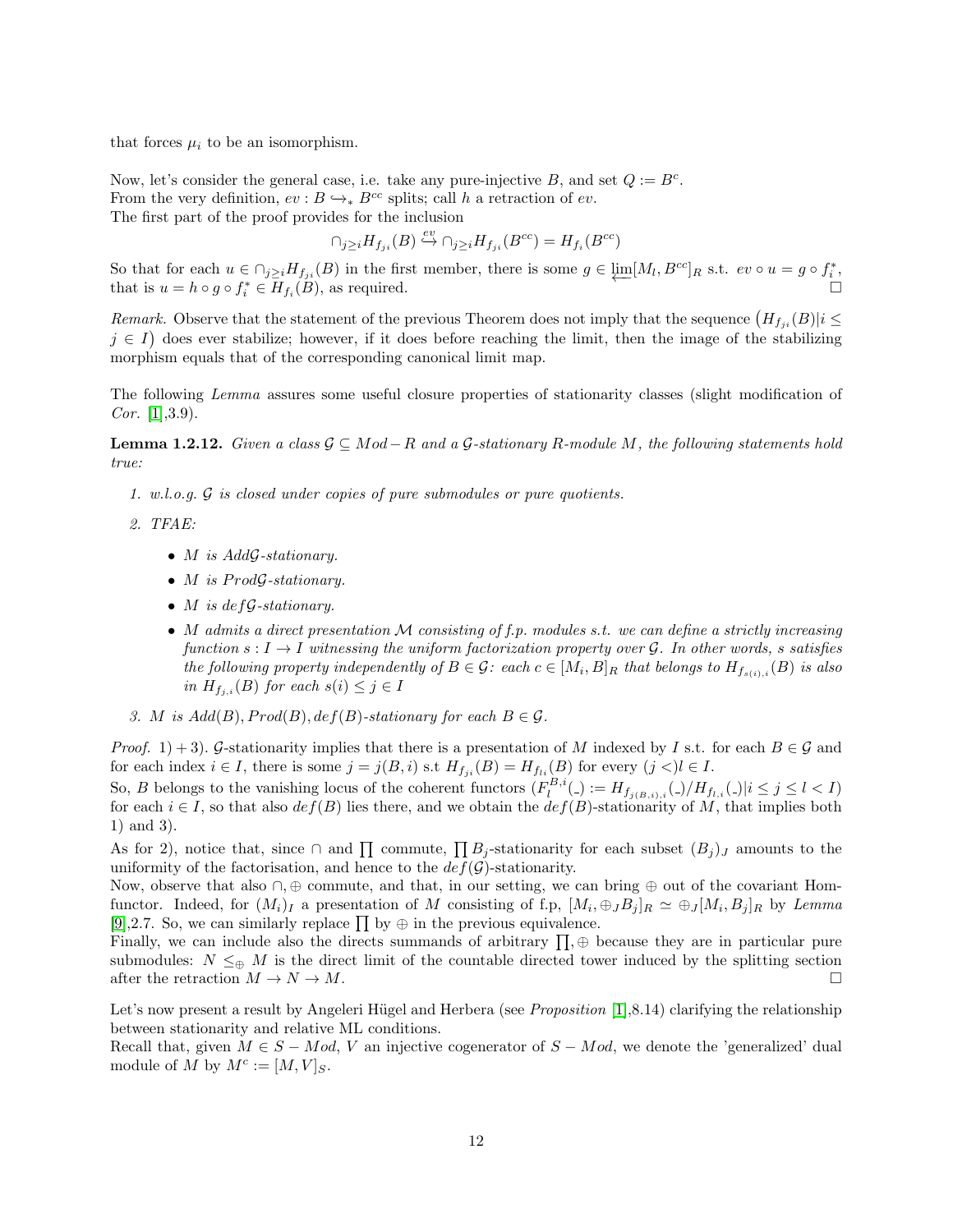<span id="page-12-0"></span>**Lemma 1.2.13.** A Module M is  $C$ -ML iff M is strict  $C^c$ -stationary.

Moreover, any strict C-stationary module is also  $C^c$ -ML. The converse holds whenever C is pure-injective.

Proof. The proof of the first equivalence differs from that provided by the authors, and uses Facchini and Azumaya's characterization of relative ML conditions, as provided in the section Preliminaries.

M is C-ML iff given any M presentation of M consisting of f.p. modules, for each index  $i \in I$ , there is some index  $j \geq i$  s.t.  $f_{ji}$  dominates  $f_i$  w.r.t. C.

In other words, it holds  $Ker(f_{ji} \otimes C) \subseteq \bigcap_{dom(h')=M} Ker(h' \circ f_i \otimes C)$ .

Dualizing by some injective cogenerator V, and by exploiting the adjunction ( $\leq \mathcal{O}, Hom(\cdot, C)$ ) one obtains that our statement is equivalent to the following epi (for each arbitrary choice of  $i$ ):

$$
\frac{[M_i, C^c]}{H_{f_{ji}}(C^c)} = Coker[f_{ji}, C^c] \rightarrow \frac{M_i, C^c}{\sum H_{(h \circ f_i)}(C^c)} = \frac{[M_i, C^c]}{H_{f_i}(C^c)}
$$

and the latter holds iff  $H_{f_{ji}}(C^c) \subseteq H_{f_i}(C^c)$ , that is the strict  $C^c$ -stationarity of M. Indeed, the epi is given by the following reasoning:

Endowe  $\mathcal{H} := (h \in [M_i, N]_R | N \in Mod - R)$  with the partial order  $h \leq h' \iff Ker(h \circ f_i \otimes C) \subseteq$  $Ker(h' \circ f_i \otimes C).$ 

Notice that, for each choice of  $h, h'$ , they always have id as an upper bound. Hence,  $H$  is a directed poset, and we can consider the inverse system

$$
\mathcal{K} := \{ K_h := Ker(h \circ f_i \otimes C), e_{h'h} : K_{h'} \stackrel{K}{\longrightarrow}_h | h \le h' \in \mathcal{H} \}
$$

More explicitly, one may construct the following inverse system of exact sequences:

$$
0 \longrightarrow Ker(h \circ f_i \otimes C) \longrightarrow M_i \otimes C \xrightarrow{h \circ f_i \otimes C} N \otimes C
$$
  
\n
$$
e_{h'h} \downarrow \qquad \qquad \downarrow \qquad \qquad \downarrow
$$
  
\n
$$
0 \longrightarrow Ker(h' \circ f_i \otimes C) \longrightarrow M_i \otimes C \xrightarrow{h' \circ f_i \otimes C} N' \otimes C
$$

where the vertical dotted arrow  $\mu_{h/h}$  is an essential (over  $N' \otimes C$ ) extension of the canonical induced morphism

$$
Im(h' \circ f_i \otimes C) = \frac{M_i \otimes C}{K_{h'}} \stackrel{\mu_{h'h}}{\rightarrow} \frac{M_i \otimes C}{K_h} = Im(h \circ f_i \otimes C)
$$

Notice that  $\lim_{h \to \infty} \mathcal{K} = (\bigcap_{\mathcal{H}} K_h, \iota_h | h \in \mathcal{H})$  is the intersections of the kernels. After dualization, we obtain the directed system

$$
\mathcal{K}^c = \{C_h := Coker[h \circ f_i, C^c], e^*_{h'h} : C_h \to C_{h'} | h \le h' \in \mathcal{H} \}
$$

More explicitly, we have the directed system of sequences

$$
[N, C^{c}] \xrightarrow{[h \circ f_{i}, C^{c}]} [M_{i}, C^{c}] \longrightarrow Coker[h \circ f_{i}, C^{c}] \longrightarrow 0
$$
  
\n
$$
\downarrow^{n} \downarrow^{n^{*}} \downarrow^{n^{*}}
$$
  
\n
$$
[N', C^{c}] \xrightarrow{[h' \circ f_{i}, C^{c}]} [M_{i}, C^{c}] \longrightarrow Coker[h' \circ f_{i}, C^{c}] \longrightarrow 0
$$

And the arrow  $e_{h'h}^*$  acts, up to iso, as a quotient projection. Indeed, by the right exactness of the tensor product, our arrow is induced by the projection  $\mu_{h'h}$ :

$$
[Ker(h \circ f_i \otimes C), V] \xrightarrow{\simeq} \frac{[M_i, C^c]}{Im[h \circ f_i, C^c]} \xrightarrow{\qquad [M_i, C^c]} \frac{[M_i, C^c]}{(Im(h \circ f_i) \otimes C)^c}
$$
  
\n
$$
\downarrow e_{h'h}^* \qquad \qquad \downarrow \qquad \qquad \downarrow \qquad \downarrow \qquad \downarrow \qquad \downarrow \qquad \downarrow \qquad \downarrow \qquad \downarrow \qquad \downarrow \qquad \downarrow \qquad \downarrow \qquad \downarrow \qquad \downarrow \qquad \downarrow \qquad \downarrow \qquad \downarrow \qquad \downarrow \qquad \downarrow \qquad \downarrow \qquad \downarrow \qquad \downarrow \qquad \downarrow \qquad \downarrow \qquad \downarrow \qquad \downarrow \qquad \downarrow \qquad \downarrow \qquad \downarrow \qquad \downarrow \qquad \downarrow \qquad \downarrow \qquad \downarrow \qquad \downarrow \qquad \downarrow \qquad \downarrow \qquad \downarrow \qquad \downarrow \qquad \downarrow \qquad \downarrow \qquad \downarrow \qquad \downarrow \qquad \downarrow \qquad \downarrow \qquad \downarrow \qquad \downarrow \qquad \downarrow \qquad \downarrow \qquad \downarrow \qquad \downarrow \qquad \downarrow \qquad \downarrow \qquad \downarrow \qquad \downarrow \qquad \downarrow \qquad \downarrow \qquad \downarrow \qquad \downarrow \qquad \downarrow \qquad \downarrow \qquad \downarrow \qquad \downarrow \qquad \downarrow \qquad \downarrow \qquad \downarrow \qquad \downarrow \qquad \downarrow \qquad \downarrow \qquad \downarrow \qquad \downarrow \qquad \downarrow \qquad \downarrow \qquad \downarrow \qquad \downarrow \qquad \downarrow \qquad \downarrow \qquad \downarrow \qquad \downarrow \qquad \downarrow \qquad \downarrow \qquad \downarrow \qquad \downarrow \qquad \downarrow \qquad \downarrow \qquad \downarrow \qquad \downarrow \qquad \downarrow \qquad \downarrow \qquad \downarrow \qquad \downarrow \qquad \downarrow \qquad \downarrow \qquad \downarrow \qquad \downarrow \qquad \downarrow \qquad \downarrow \qquad \downarrow \qquad \downarrow \qquad \downarrow \qquad \downarrow \qquad \downarrow \qquad \downarrow \qquad \downarrow \qquad \downarrow \qquad \downarrow \qquad \downarrow \qquad \downarrow \qquad \downarrow \qquad \down
$$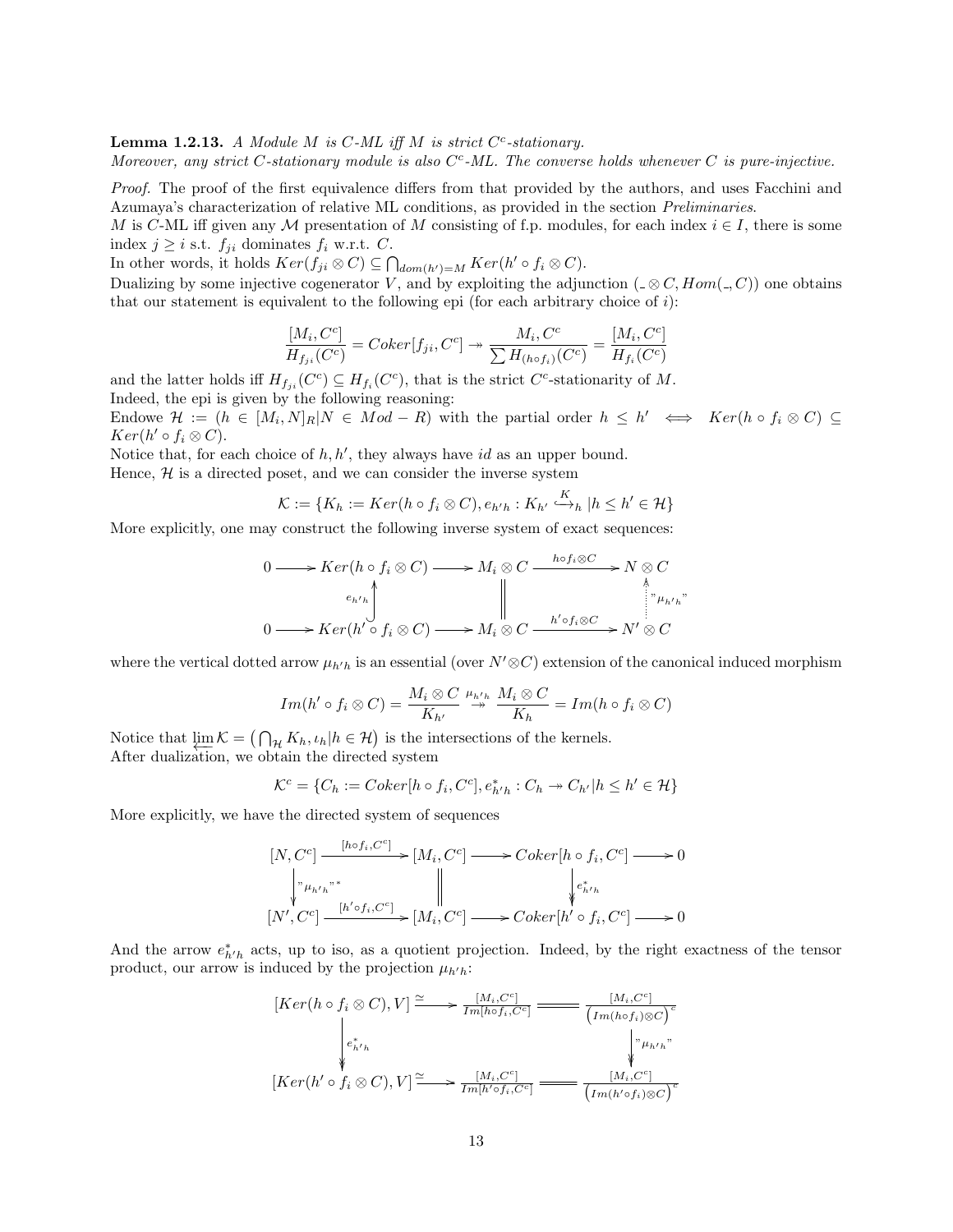Therefore, one has the sought

$$
\varinjlim \mathcal{K}^* = \left( C := \frac{[M_i, C^c]}{\sum H_{(h \circ f_i)}(C^c)}, \ \nu_h \ | \ h \in \mathcal{H} \right)
$$

with canonical maps  $\nu_h : C_h \to C$  acting as the quotient projections  $f + H_{(h \circ f_i)}(C^c) \to f + H_{f_i}(C^c)$ .

As for the second part, we will report the proof only of the needed (converse) implication.

Let C be a pure-injective module, and assume to be given a  $C^c$ -ML module M. Let's show that M is also (strict) C-stationary.

Let sV be an injective cogenerator of  $S - Mod$ , and write  $B<sup>c</sup> := [B, V]$ s for the generalized dual of B.

Notice that  $\mathbb{Z}V$  is an injective cogenerator of Ab (tensor by  $\mathbb{Z} \otimes \mathbb{Z} S$  and apply the  $\otimes$ , Hom adjunction).

Thus,  $[R, V]$ <sub>Z</sub> is an injective cogenerator of  $Mod - R$  (tensor by  $\supset \otimes_R R$  and use the adjunction).

Consider, now,  $T \in Ring \text{ s.t. } _S V_T \in S - Mod - T$ , and let  $U_T$  be an injective cogenerator of  $Mod - T$ . Up to taking powers, w.l.o.g.  $V_T \le U_T$ .

Also  $_R B^c_T \in Mod - T$  for the right T-module structure induced by the covariant Hom; so, we can consider the double dual  $B^{cc} = [B^c, U]_T$ .

M B<sup>c</sup>-ML implies its (strict) B<sup>cc</sup>-stationarity. Now, the morphism  $ev : B \hookrightarrow B^{cc}$  is a pure mono, and hence further split by the pure-injectivity of  $B$ . Thus,  $M$  is itself strict  $B$ -stationary, because  $M$  is further strict  $def(B^{cc})$ -stationary, and  $B \in def(B^{cc})$  (see the previous Lemma for this closure property).

#### <span id="page-13-0"></span>1.3 Miscellany of set- and model-theoretical results

#### <span id="page-13-1"></span>1.3.1 Filters and Ultrafilters

We will recall some notions on filters. We refer to the book from M. Prest [\[13\]](#page-43-10), 3. Whenever an *I*-indexed product of modules occurs, we will freely consider its elements either as I-tuples or as maps  $i \mapsto x_i \in M_i$ over I.

**Definition 1.3.1.** A filter on a cardinal  $\lambda$  is a subset  $\mathcal{F} \subseteq \mathcal{P}(\lambda)$  that contains  $\lambda$  and is closed under finite intersections and super-sets. It is further proper in case it does not contain the empty-set (i.e. it is not the whole power set).

Given a filter F on  $\lambda$ , it is said to be an **ultrafilter** if, for each set in the power set of  $\lambda$ , F contains either that set or its complement.

The following definition provides for a special and interesting class of filters on a poset.

**Definition 1.3.2.** The associated filter to a poset I is the filter generated by the basis  $(i \uparrow) := \{j \in I | j \geq j\}$ i}.

Now, let's turn to an application to module theory. Consider a family  $(M_i)_I \subseteq Mod - R$  indexed by some poset  $I$ , and take a filter  $\mathcal F$  on  $I$ .

By the stated axioms,  $\mathcal F$  induces an equivalence, say  $\sim$ , on  $\prod_I M_i$ :

$$
a \sim b \leftrightarrow \{i \in I | a_i = b_i\} \in \mathcal{F}
$$

Indeed, it is clearly reflexive and symmetric, and the transitivity is given by the fact that, given  $a \sim b, b \sim c$ ,  $\{i|a_i = b_i\} \cap \{i|b_i = c_i\} \subseteq \{i|a_i = c_i\}.$ 

CLAIM. Let  $M := \prod_I M_i$ . The set-theoretic quotient  $M/\mathcal{F} := M/\sim$  is a quotient module of M, called the reduced product of  $(M_i)_I$  by  $\mathcal{F}$ .

*Proof.* The set  $Z := \{a \sim 0\}$  is a submodule of the product module: the closure under intersection and supersets provides that under addition, while the closure under scalar products is entailed by the upward one. In other words,  $\sim$  is compatible with the module operations, and factorising by F amounts to quotienting out by  $Z$ .

Remark. If the underlying filter of a reduced product is an ultrafilter, then the obtained module is said to be an ultrapower.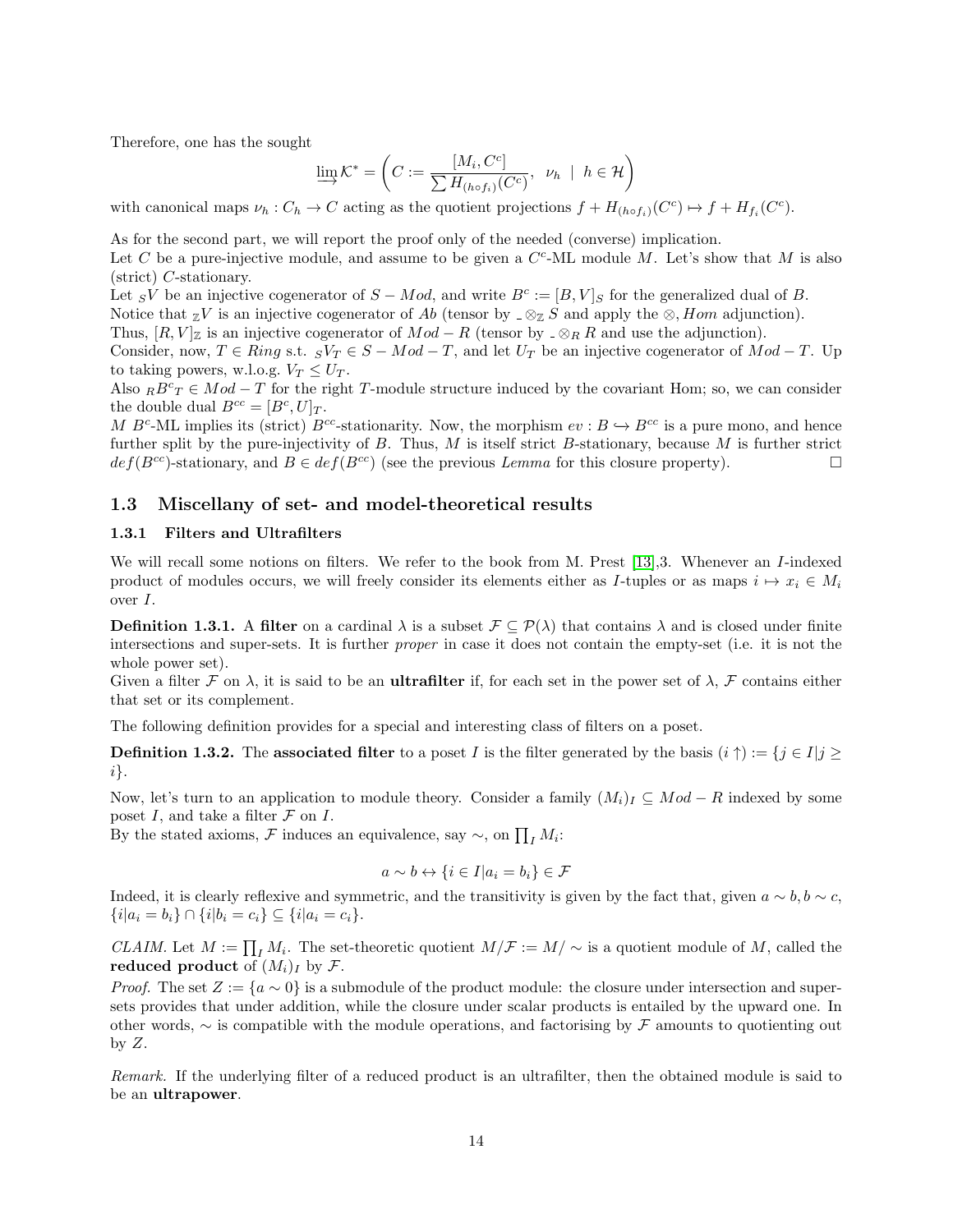**Definition 1.3.3.** With the previous notation,  $\sum_{\mathcal{F}} M := Z$  is called the  $\mathcal{F}\text{-product}$  of  $(M_i)_I$ , and consists of all the elements of the products whose zero-set belongs to the filter.

Let  $\pi: \prod_I M_i \to M/\mathcal{F}$  be the canonical quotient projection.

Then, we prove that the reduced product is actually the direct limit of the 'partial products' (see [\[13\]](#page-43-10),3.1)

<span id="page-14-1"></span>**Lemma 1.3.2.** Let  $(M_i)_I \subseteq Mod - R$ , and consider a filter  $\mathcal F$  on I. Denote by  $M := \prod_I M_i$ . Any subset  $J \subseteq I$  induces the partial product  $M_J := \prod_J M_i$ , and hence the partial projections  $\pi_{JK} : M_J \to M_J$  $M_K$ . Consider, then, the directed system  $(M_J, \pi_{JK} | J \leq K \in \mathcal{F}^{op}).$ 

Then, the reduced product  $M/F \simeq \varinjlim_{F \circ p} \prod_J M_j$  is a directed colimit, and the quotient SES is pure-exact:

 $0 \longrightarrow Z \longrightarrow_{\ast} M \longrightarrow M/\mathcal{F} \longrightarrow 0$ 

*Proof.* Consider the directed system of the 'partial' SES's  $(E_J, \phi_{JK} := (\iota_{JK}, id, \pi_{JK}) | J \leq K \in \mathcal{F}^{op}$ :

$$
E_J: \t 0 \longrightarrow \prod_{I \setminus J} M_j \longrightarrow M \longrightarrow \prod_J M_j \longrightarrow 0
$$
  
\n
$$
\downarrow_{JK}
$$
  
\n
$$
E_K: \t 0 \longrightarrow \prod_{I \setminus K} M_j \longrightarrow M \longrightarrow \prod_K M_j \longrightarrow 0
$$

The horizontal inclusions are virtually including all the elements whose zero-set contains  $J$  (resp.  $K$ ). Hence, the directed limit of the first column yields Z: it can be regarded as the co-directed limit on  $\mathcal{F}$ , that is the union of the co-directed poset consisting of those sets whose elemets have zero-set in  $\mathcal{F}$ .

So, since  $\lim_{n \to \infty}$  is exact on the Grothendieck category  $Mod - R$ , the limit of the last column must yield the reduced product.

Finally, the purity follows from the 3rd statement of the previous characterization. □

#### <span id="page-14-0"></span>1.3.3 pp-formulas

We will now briefly recall the parallel model theoretical approach to injectivity and Mittag-Leffler modules, as introduced by Prest in  $[12]$ ,3 and then developed by Rothmaler in  $[14]$ ,  $[15]$ . It translates the whole conceptual framework in terms of linear systems, thus stressing how module properties may be regarded as consequences of their inherent linear structure.

In the work of Rothmaler [\[14\]](#page-43-12), ML modules are characterized as positively atomic models, while in [\[15\]](#page-43-13) relative ML conditions are introduced. Moreover, it emerges a plain and elegant proof of the fact that the ML character of a directed system of ML modules is completely determined by that of all of its countable subsystems; the same is algebraically proved by Trlifaj and Göbel in Lemma  $[9],3.11$  $[9],3.11$ .

The just recalled result, together with the several algebraic papers by Angeleri Hügel, Herbera, Trlifaj, Zimmermann suggests the theoretical equivalence of the two languages. Notice, however, that the model theoretical approach reveals sometimes to be extremely powerful, especially when fruitfully combined with the algebraic formalism, as it may be noticed in the work of Saroch and Stovicek, as well as in the following sections.

An instance of this is the fundamental work of Ziegler relative to Ziegler's Spectrum, that allows us to characterize definable classes via their indecomposable pure-injectives, that do always constitute a skeletally small class, i.e. a proper set up to quotienting by isomorphisms between its members. (Ziegler's spectrum is presented in a more intuitive way by Prest in [\[13\]](#page-43-10).)

Moreover, the model theoretical approach to module categories relies on the notion of pp-formula, i.e. on (projections of solutions of) homogeneous linear systems. The significant relevance of pp-formulas is due to a deep result by Braur, Monk et al. (see [\[13\]](#page-43-10),A1.1) stating that any formula in the language of R-modules has a solution set that is given by a boolean combination of the sets of solutions of pp-formulas of the same finite arity. Furthermore, it makes precise the generic idea that an inherently linear context as that of modules should be depicted solely by means of linear 'tools'. However, observe that, in general, we are not able to consider only free formulas. Indeed, the complete elimination of quantifiers characterizes Von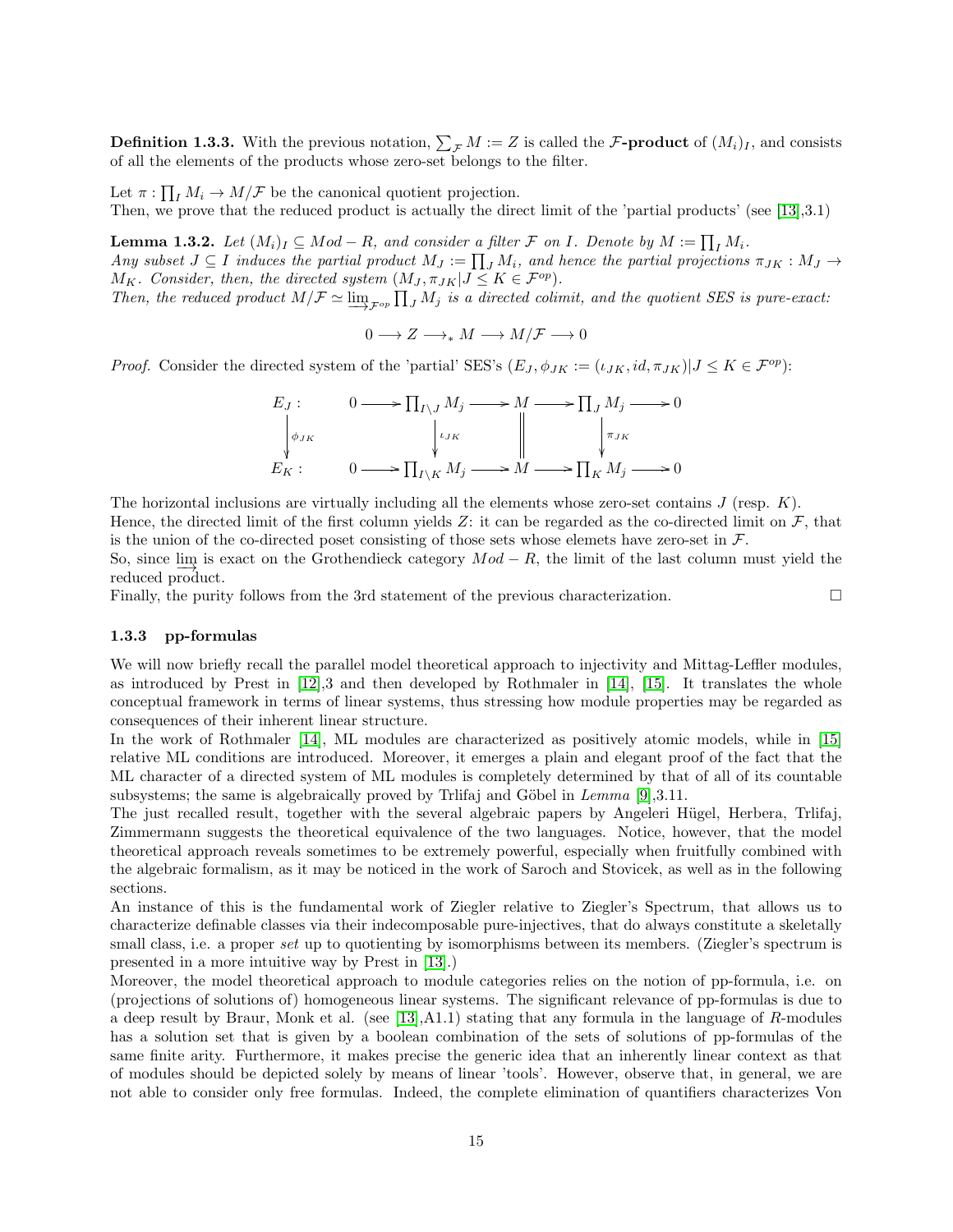Neumann regular rings (see [\[13\]](#page-43-10),2.3.24). Intuitively, this means that in order to be able to understand a linear framework we should generally regard it as immersed in some bigger linear environment.

In what follows, we will mainly attempt an introduction, aiming at giving some context to the notion of definable class, so 'natural' from the model theoretical viewpoint. Finally, we will close this subsection with some comments on the notion of elementary cogenerators.

**Definition 1.3.4.** Let  $R \in Ring$ , and let's work in  $R-Mod$ . A **pp-formula** (i.e. positive primitive formula) over R is an existentially quantified finite system (i.e. conjunction) of R-linear equations, say for instance

$$
\exists y_0, \dots, y_{l-1} : \quad \wedge_{i < n} \left( \sum_{j < m} r_{ij} x_j + \sum_{k < l} s_{ik} y_k = 0 \right) \qquad r_{ij}, s_{ik} \in R
$$

We will abbreviate them as  $\exists \bar{y}(B\bar{x} = A\bar{y})$  or, even more compactly, with the shorthand  $A|B\bar{x}$ . For  $Mod-R$ , we will write  $A|\bar{x}B$ , transposing columns to rows so as to represent the opposite multiplication. However, in what follows we will work only in  $R - Mod$ .

To grasp some intuition, notice that pp-formulas are precisely projections (induced by the existential quantification) of solutions of homogeneous  $R$ -linear systems.

**Definition 1.3.5.** Given a *n*-pp-formula  $\phi$  (where *n* corresponds to the number of free variables), we indicate by  $\phi(N)$  the *n*-tuple in  $N^n$  satisfying our formula. Notice that it is an additive subgroup of  $N^n$ . Furthermore, we define the following notions:

- A pp-type is a collection of formulas of the same finite arity.
- A complete pp-type in N relative to the *n*-tuple  $\bar{a}$  is a pp-type of the form:

 $tp_M^+(\bar{a}) := \{ \phi \mid \phi \ n\text{-place pp-formula for } R \land \bar{a} \in \phi(N) \}$ 

• Given a pp-type  $\Phi$ , the **realizations** of  $\Phi$  in N are the elements of the set  $\{\phi(N)|\phi \in \Phi\}$ .

We can define a partial order on pp-formulas via inclusion of their realizations, so as to obtain a pp-lattice:

Definition 1.3.6. Define a partial order relation over the class of pp-formulas with the same finite arity:

$$
\phi \leq_N \psi \quad \leftrightarrow \quad \phi(N) \subseteq \psi(N)
$$

We have then an 'absolute'  $\leq$  (i.e. independent of N) whenever the inclusion holds true for each N. Notice that the conjunction  $\wedge$  and the sum +, defined as  $\phi + \psi := \exists \bar{z} (\phi(\bar{x} - \bar{z}) \wedge \psi(\bar{z}))$ , induce meet and join operations (respectively).

Call  $\sim_{(N)}$  the equivalence relation induced by  $\leq_{(N)}$ . After quotienting out our class by  $\sim$ , it becomes a lattice for the previously defined relations. Such a lattice is referred to as the pp-lattice of all modules, and we write  $pp_n(Mod - R)$ .

Remark. Notice that, by quotienting out by  $\sim$ , we obtain a correspondence between each n-place formula class and the set of all its realizations.

Remark. With a similar construction we can consider the lattice  $pp_n(N)$  over  $\{\phi(N) \mid \phi \ n-\text{place pp-formula}\}\$ with meet  $\cap$  and join the group-theoretic sum +. In this way, then, we obtain a sub-lattice of the lattice consisting of all the additive subgroups of  $N<sup>n</sup>$ . Moreover, notice that our operations are plainly the restriction of those defined for general pp-formulas.

Indeed, more generally, observe that the pp-lattices of N are factor lattices of the corresponding (equivalent) lattices of all R-modules by  $\sim_N$ .

We can now introduce an equivalent definition of purity in model theoretic terms.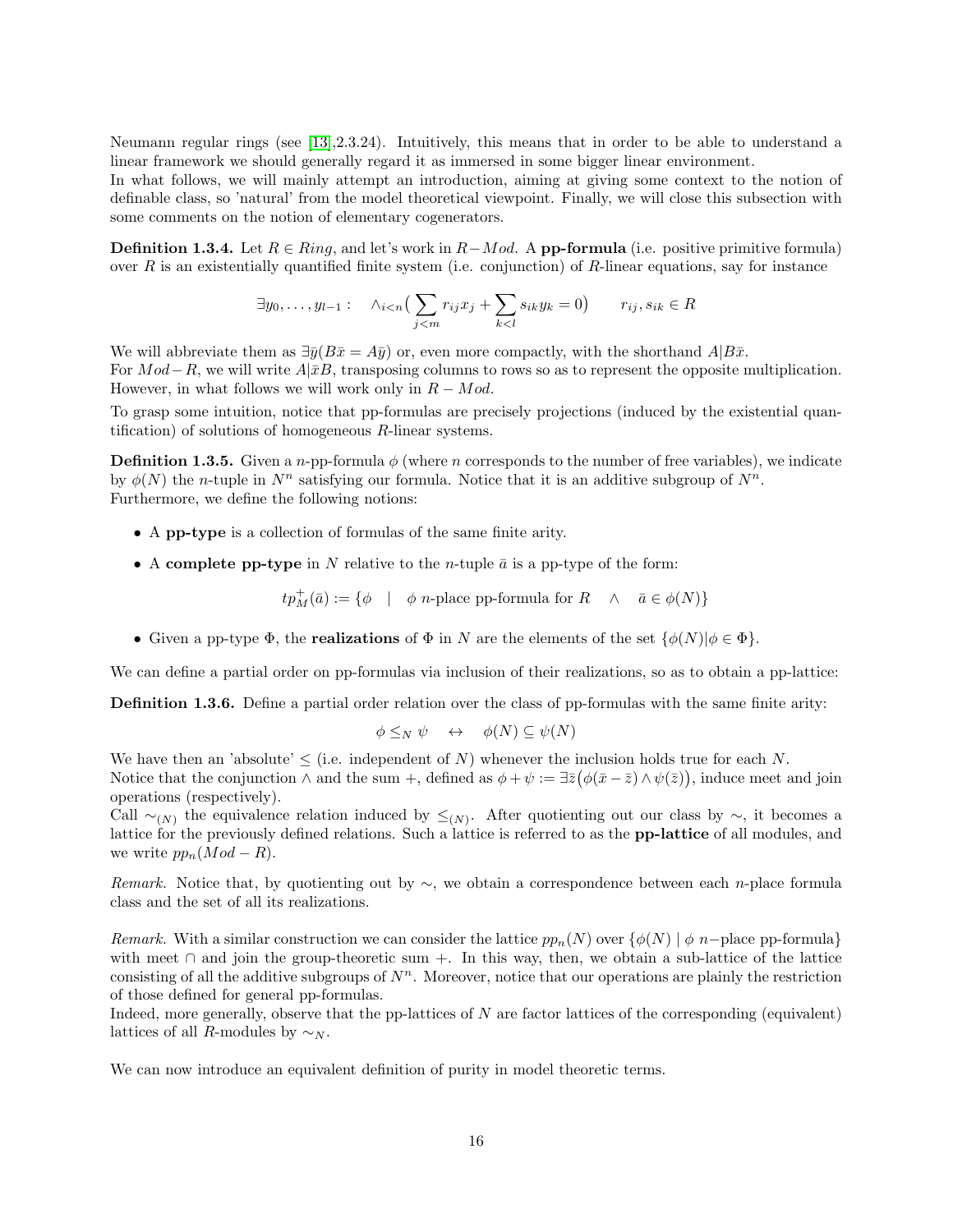**Definition 1.3.7.** We call **pp-chain** any descending chain w.r.t.  $\leq$  of pp-formulas of the same arity.

Let l associate to an *n*-tuple  $\bar{a}$  its length, and consider any SES  $0 \to K \stackrel{f}{\to} M \stackrel{g}{\to} N \to 0$ . Then, the SES is called pure-exact if the following equivalent conditions are satisfied:

- f pure-mono, i.e.  $\forall \phi$  pp-formula,  $\forall \bar{a} \in K^{l(\bar{a})}$ ,  $f(\bar{a}) \in \phi(M) \implies \bar{a} \in \phi(K);$
- g pure-epi, i.e.  $\forall \phi$  pp-formula,  $\forall \bar{b} \in \phi(N)$ , b has a g-preimage in  $\phi(M)$ .

Remark. Notice that pp-chains induce descending chains in one of the equivalent lattices of all modules. Moreover, any pp-chain is closed (up to  $\sim$ ) under meets.

Remark. The definition of purity via pp-formula is exactly that of a pure-mono via matrix subgroups; also that of a pure-epi is the analogous factorisation condition.

The notion of definable class naturally emerges in this context as a subcategory that allows for a model theoretical description in terms of pp-types, our base structure.

**Definition 1.3.8.** A definable subcategory of  $R - Mod$  is a full subcategory whose object class is the model class of a set of pp-implications.

In other words, its class of objects is the class of all models satisfying the set of axioms given by the implications into some n-pp-type  $\Phi$  together with the axioms of  $R - Mod$ .

In particular, given any class  $\mathcal{L} \subseteq R - Mod$ , we could consider the definable subcategory that it generates, namely  $\langle \mathcal{L} \rangle := \{ C \in R - Mod \mid \phi \leq_{\mathcal{L}} \psi \implies \phi \leq_{\mathcal{C}} \psi \}$ , that is the meet of all the sets of realizations containing  $\mathcal L$  (by the compatibility of the order with + on each given C, model of  $R - Mod$ ).

Remark. Given a class  $\mathcal{L}$ , the definable closure  $\langle \mathcal{L} \rangle$  is the minimal approximation of  $\mathcal{L}$  among the classes that are expressible in model theoretic terms.

Prest proved that the previous property is equivalent to  $\langle \mathcal{L} \rangle$  being the smallest sup-class of  $\mathcal{L}$  that is closed under arbitrary products, direct limits and pure submodules; surprisingly, it can be constructed from  $\mathcal L$  by successively considering the closure under the stated properties in the given order.

Moreover, notice that  $\langle \mathcal{L} \rangle = \langle \mathcal{L}' \rangle$  implies that also  $\leq_{\mathcal{L}} = \leq_{\mathcal{L}'}$  (by our construction), so that, in particular,  $\leq$  $\mathcal{L}=\leq$  $\langle \mathcal{L} \rangle$ .

Finally, let us present a powerful result that characterizes definable classes in terms of their pure-injectives (see again  $[13], A1$  $[13], A1$ ).

We say that two models of  $R-Mod$  are elementarily equivalent provided that they satisfy the same sentences, i.e. formulas (made of pp-formulas, by the definition of our language) with no free variables.

We can take as a more precise definition the following algebraic one; the equivalence of the two is a classical result of Freyne.

**Definition 1.3.9.** Given  $M, N$  R-modules, we say that they are **elementarily equivalent**, and we write  $M \sim_{el} N$ , provided that M is a pure submodule of an ultrapower of N and vice versa.

Moreover, by a theorem of Eklof and Sabbagh, the pure injective hull of a module is elementarily equivalent to it; so, in particular, its double dual is such.

#### <span id="page-16-0"></span>1.3.4 Freeness

The current section is concerned with generalizing the notion of 'freeness', that will be intuitively understood as the property characterizing the most 'elementary' and basic pieces of the theory at stake.

For instance, free modules can be viewed as the basic pieces constructing, via direct limits, projective (and then flat) modules, as well as grounding any formulation of dimension via presentation or generation in  $Mod - R$ .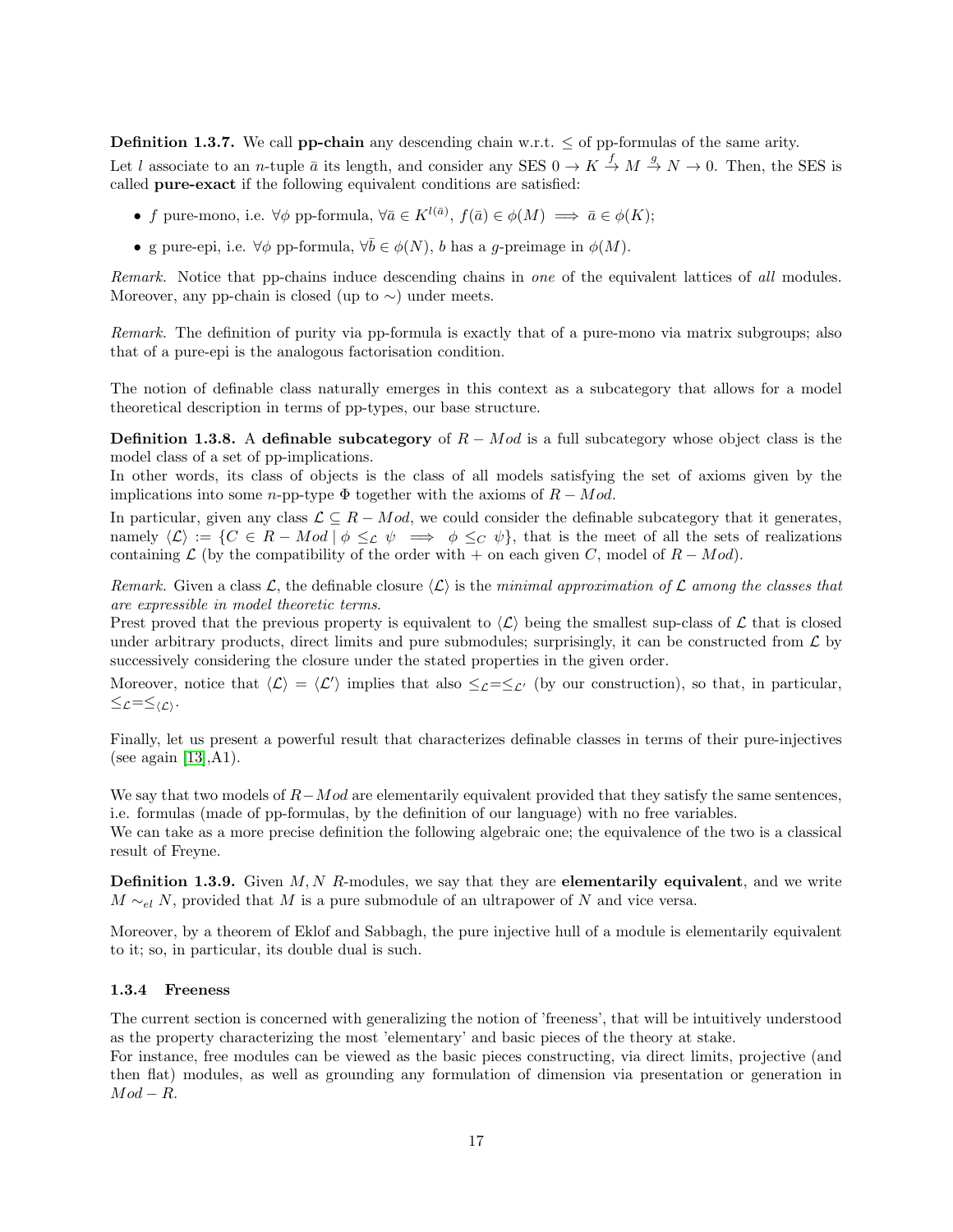This meta-mathematical approach will lead to several generalizations of Shelah's compactness principle, as pointed out and formalised by Beke and Rosicky in [\[5\]](#page-43-6). Towards the end of our project, we will present a theorem stated by Saroch and Stovicek in [\[20\]](#page-43-4) that can be regarded from this perspective.

At first, let us approach such a viewpoint by the notion of *locally*  $\mathcal{L}\text{-}free$  modules, where the localness is given by the following concept of  $\lambda$ -dense modules.

**Definition 1.3.10.** Let  $\lambda$  be an infinite regular cardinal, and consider a module M. A system S consisting of  $( $\lambda$ )-presented submodules of M satisfying the following conditions:$ 

- 1. S is closed under unions of well-ordered ascending chains of length  $\langle \lambda \rangle$ .
- 2. Each subset  $X \subseteq M$  with  $\#X < \lambda$  is contained in some  $N \in \mathcal{S}$ .

is called a  $\lambda$ -dense system of submodules of M.

Remark. Notice that clearly M is the directed union of these submodules in  $\mathcal{S}$ .

**Definition 1.3.11.** Let F be a set of  $( $\lambda$ ) - p$ . modules; call them free. Denote by  $Filt(\mathcal{F})^{\leq \lambda}$  the class of modules possessing a  $( $\lambda$ )-F-filtration. A module M is **locally** F-free provided that it admits a  $\lambda$ -dense$ system of free-filtered submodules (i.e. from  $Filt(\mathcal{F})^{\langle \lambda \rangle}$ ).

Remark. Remark that if M is  $( $\lambda$ ) - p$ , then it is locally F-free iff it is already in  $Filt(\mathcal{L})<sup>{\lambda}</sup>$ , i.e. if it is already 'free-filtered'.

Example. A remarkable example of such an approach to freeness is the following characterization of the class of (flat) Mittag-Leffler modules.

Indeed, Theorem [\[9\]](#page-43-2),3.14 proves that the class  $ML$  of Mittag-Leffler modules coincides with that of locally free modules over  $\aleph_1$ -pure-projectives (i.e. those modules admitting an  $\aleph_1$ -dense system of pure-projective submodules).

Similarly, Theorem [\[9\]](#page-43-2),3.19 replaces the class and the free objects in the previous result with  $FL$  (the class of flat Mittag-Leffler modules) and locally free modules over  $\aleph_1$ -projectives (respectively). Incidentally remark that, by Lemma [\[9\]](#page-43-2),3.18, a module is  $\aleph_1$ -projective iff it is flat and  $\aleph_1$ -pure-projective, so that the analogy has a very 'natural' origin.

Moreover, in what follows we will present a construction to refine  $\lambda$ -dense systems of a given well-behaved module compatibly with a  $\kappa$ -presenting SES. It heavily employs the machinery that will be introduced at the end of the next section, so we postpone its proof until then.

# <span id="page-17-0"></span>2 The toolbox

### <span id="page-17-1"></span>2.1 Direct Limits

#### <span id="page-17-2"></span>2.1.1 Well-ordered posets

Let's shift the focus in controlling the size of directed presentations from the dimension of the single terms to the length of the sequence.

**Definition 2.1.1.** For an infinite cardinal  $\theta$ , a module M is  $\theta$ -presented provided that it admits a presentation consisting of f.p. modules indexed by a poset of cardinality at most  $\theta$ .

Up to further subdividing each 'piece', the just stated definition is plainly equivalent to that considering a directed system consisting of  $\theta - p$ , modules. However, it is better-behaved while dealing with ML modules and stationarity conditions, since they are formulated in terms of f.p. directed systems.

Moreover, up to continuous modifications, it allows us to deal with well-ordered presentations, as performed in the extremely useful Lemma by Iwamura reported in [\[17\]](#page-43-14).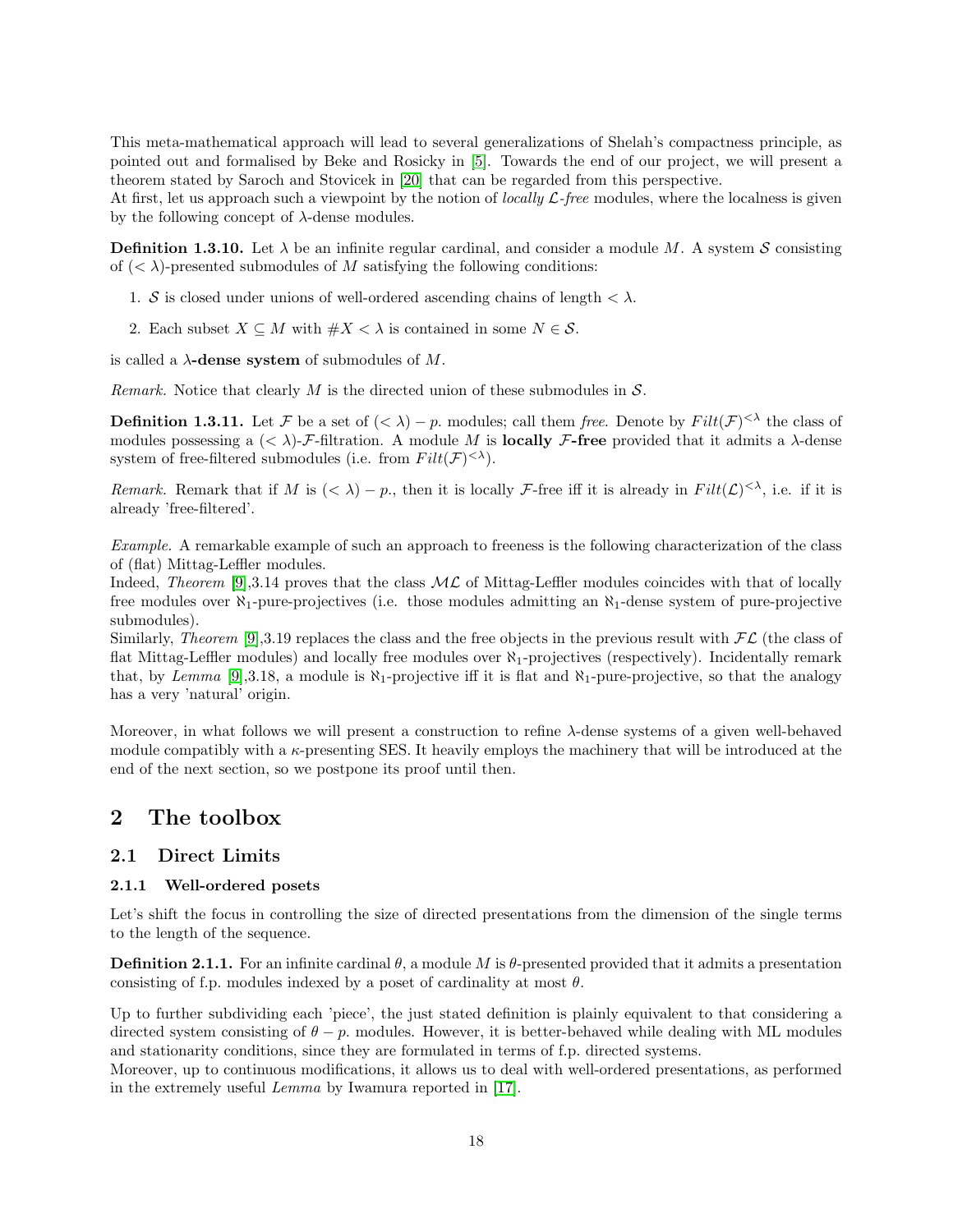**Lemma 2.1.2.** Let  $\theta$  be an infinite cardinal, and consider a  $\theta$ -presented module M. Then, M is the directed limit of a continuous and well-ordered system of cardinality  $cf(\theta)$  consisting of  $( $\theta$ ) - p$ . modules.

*Proof.* Let  $\mathcal{M} := (M_i, f_{ji} | i < j \in I)$  be a f.p. directed presentation of M of cardinality w.l.o.g.  $\theta$ . We propose the proof of  $Lemma 9,2.14$ , since it suggests a claim of independent interest.

CLAIM. Any infinite directed set  $(I, \leq)$  is a union of a well-ordered chain of its directed sub-posets, each of which has smaller cardinality than  $I$ .

PROOF. For  $J \subseteq I$  finite, choose some upper bound of  $J$  in  $I$ , say  $j$ . Set  $J^* := J \cup \{j\}$ .

Now, assume that  $J \subseteq I$  is infinite. We will produce a directed poset  $J \subseteq J^* \subseteq I$  of the same cardinality as J.

To do so, let  $J_0 := J$ , and, given  $J_n$ , define  $J_{n+1}$  by adding to J the upper bounds of any pair of its elements (equiv. of any finite subset). Call  $J^* := \bigcup_n J_n$ . At each step  $\#J_{n+1} = \#P_f(J_n) = \#J_n$ , so that  $\#J^* = \#(\cup_{n<\omega} \# J) = \#J.$ 

We can then inductively define the sought chain  $(I_\alpha | \alpha < \theta)$ , for a cardinal  $\theta$  s.t.  $I = (i_\alpha | \alpha < \theta)$ .

Set  $I_0 := \emptyset$ . For  $\alpha^+$  successor ordinal, set  $I_{\alpha+1} := (I_\alpha \cup \{i_\alpha\})^*$ . Finally, make the chain continuous by positing  $I_{\alpha} := \bigcup_{\beta < \alpha} I_{\beta}$  for limit ordinals.

Then, clearly  $I = \bigcup_{\alpha < \theta} I_{\alpha}$ .

Now, consider any chain of cardinals  $(\beta_{\gamma} | \gamma \langle cf(\theta) \rangle)$  realizing the cofinality of I. Let's extract a cofinal sub-chain of sub-posets of I indexed by  $\beta_{\gamma}$ . Since cardinals are all limit ordinals and  $\#I_{\alpha+1} = \#I_{\alpha}$ , we can argue by induction that  $\#I_{\beta_{\gamma}} = \beta_{\gamma}$ .

Define  $M_{\gamma} := \lim_{\lambda \to \infty} (M_i, f_{ji}|i \leq j \in I_{\gamma})$ , and call  $(m_{\delta, \gamma} : M_{\gamma} \to M_{\delta} | \gamma < \delta < cf(\theta))$  the canonical maps induced by universality. Notice that each  $M_{\gamma}$  is  $( $\theta$ ) - p$ .

 $M = \lim_{\delta \to 0} (M_{\gamma}, m_{\delta,\gamma} | \gamma < \delta < cf(\theta))$  is then the sought system; the continuity is given by the equality  $\varinjlim_j \varinjlim_{I_{\gamma_j}} M_i = \varinjlim_{I_{\cup_j \gamma_j}} M_i$ . □

#### <span id="page-18-0"></span>2.1.3  $\lambda$ -Continuous Limits

In this section we will generalize the following 'finite-dimensional' argument to arbitrary cardinality. Take a directed system M of modules, and pick some module N. Consider a family of maps  $(g_i: N \to M_i)_i$ 

that is compatible with  $(f_{ji})_{j\geq i}$ . Call  $g := f_i \circ g_i = f_j \circ g_j$ , and assume that  $Ker(g)$  is f.g. Then, also  $K_i := g_i(Ker(g)) \leq M_i$  is f.g. for each  $i \in I$ .

Each of the finitely many generators of  $K_i$  is sent to  $0 \in \lim_{l \to \infty} M_l$  by  $f_i$ , so that there must be some index j s.t.  $f_{ji} \circ g_i(Ker(g)) \subseteq M_j$  is already 0 (by *Lemma* [\[9\]](#page-43-2),2.2).

Now, they are finitely many, so we can consider the supremum of such j's, call it  $j_{max}$ , and conclude that  $g_i(Ker(g))$  must already vanish in  $M_i$ .

Let's call  $\aleph_0$ -continuity the fact that I is closed under suprema of finite sets. We want to generalize this notion to arbitrary cardinals  $\lambda$ :

**Definition 2.1.2.** A poset is  $\lambda$ -continuous if it is closed under suprema of well-ordered ascending chains of length  $< \lambda$ .

We say that a directed system of modules is  $\lambda$ -continuous if it is indexed over a  $\lambda$ -continuous directed poset and  $M_{sup(i_{\alpha})} = \underline{\lim}_{\alpha \leq \tau} M_{i_{\alpha}}$  for each  $(i_{\alpha} | \alpha \leq \tau) \subseteq I$  well-ordered ascending chain of length  $\leq \lambda$ .

In other words, we want to be able to move continuously along the various lattice branches of the indexing poset, and to translate this continuous 'paths' into paths along modules at the level of the directed system. Remark that via further specifications of the branch/path structure of the system one may obtain powerful results, as for instance in the case of tree modules (see the generalization proposed by Saroch in [\[17\]](#page-43-14)).

Moreover, notice that this stronger continuity notion fulfills our purpose, since it allows us to trivially generalize our argument to a map g that factors through  $(f_{ji})_{i\leq j}$  and s.t.  $Ker(g)$  is  $( $\lambda$ ) - g$ .

Incidentally, observe that the factorization condition is always satisfied whenever  $N$  is f.p. (see Lemma  $[9]$ , 2.7-2.8).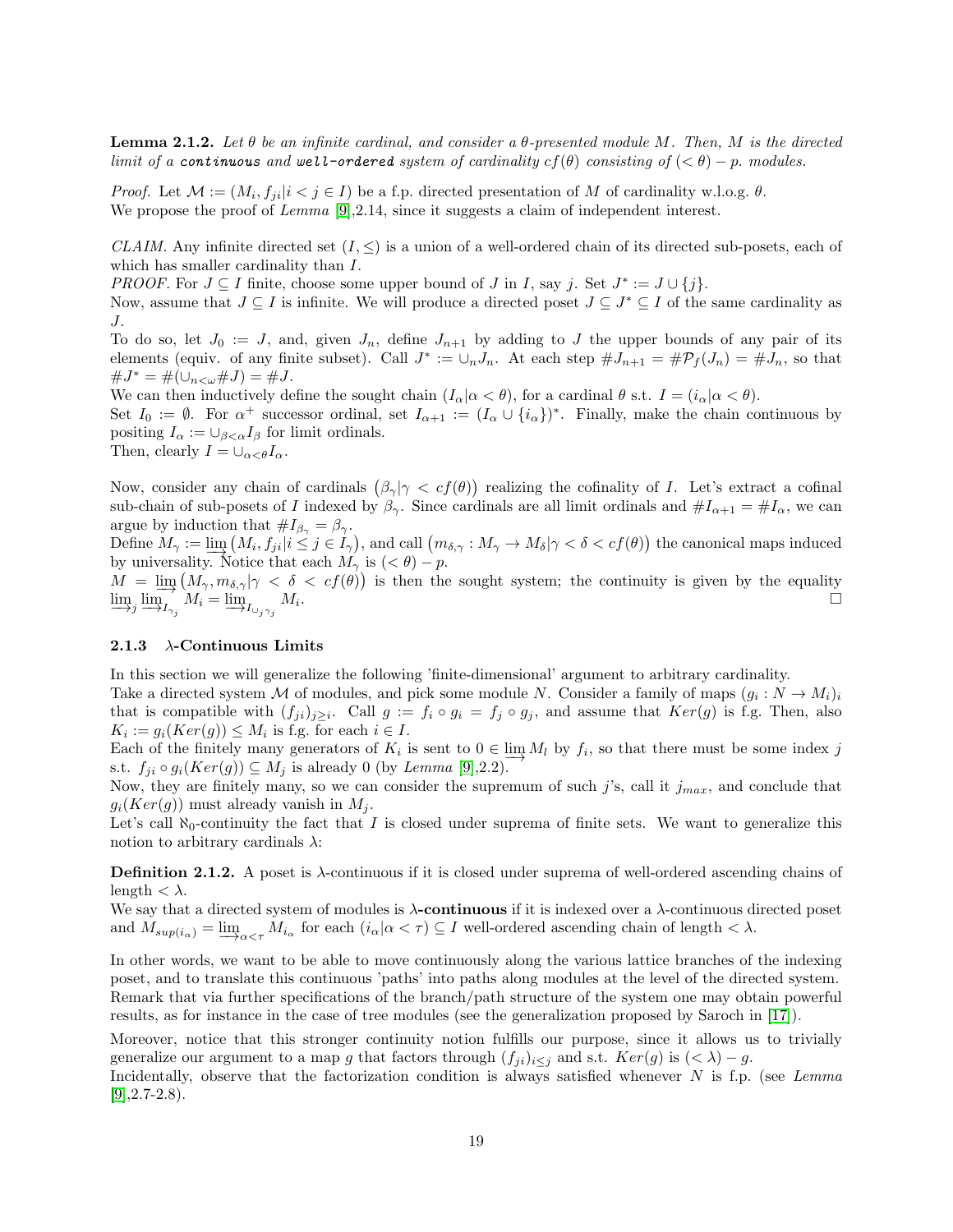Lemma [\[20\]](#page-43-4), 1.1 by Saroch and Stovicek shows that continuity conditions are not restrictive, up to modifications of the considered system.

<span id="page-19-1"></span>**Lemma 2.1.4.** Let M be a module, and consider any infinite regular cardinal  $\lambda$ . Then, M is the directed limit of a  $\lambda$ -continuous directed system of  $( $\lambda$ ) - p$ . modules.

*Proof.* For a presentation of  $M, R^{(X)} \stackrel{f}{\to} R(Y) \to M \to 0$ , consider the set

$$
I := \{(x, y) \in \mathcal{P}(X) \times \mathcal{P}(Y) \mid \#x + \#y < \lambda \land f(R^{(x)}) \subseteq R^{(y)}\}
$$

that is trivially a directed and  $\lambda$ -continuous poset under inclusion on both components. Now, for each  $(x, y) \equiv i \in I$ , set  $M_i := Coker[(f|R^{(x)}) : R^{(x)} \to R^{(y)}]$ . Then,  $(M_i|i \in I)$  endowed with the maps induced by the universal property of cokernels is a  $\lambda$ -continuous directed system with limit M.  $\Box$ 

Moreover, the notion of  $\lambda$ -continuity extends also to filters.

**Definition 2.1.3.** A filter F on a poset I is  $\lambda$ -continuous if it admits meets (for the order induced by the reversed inclusion, so intersections) of sets of cardinality  $\langle \lambda \rangle$ .

Remark that  $\lambda$ -continuity of posets induces that of its associated filter.

**Lemma 2.1.5.** Let I be a  $\lambda$ -continuous poset. Then, any of its subsets of cardinality  $\langle \lambda \rangle$  has an upper bound in I. In particular, the associated filter  $\mathcal{F}_I$  is  $\lambda$ -complete.

Proof. Enumerate  $J = \{j_\alpha | \alpha < \tau\}$  for some  $\tau < \lambda$ . Let's construct by induction a well-ordered ascending chain  $(k_{\alpha} | \alpha < \tau) \subseteq I$  s.t.  $k_0 = j_0$ , and  $k_{\alpha} \geq \{j_{\alpha}, \sup_{\beta < \alpha} k_{\beta}\}\.$  The successor step is given by the directedness and the limit one by the  $\lambda$ -continuity + directedness of I. It has supremum k in I by the  $\lambda$ -continuity, and  $k$  is an upper bound for  $J$  in  $I$ , as required.

Now, in particular, consider a subset of  $\mathcal{F}_I$  of cardinality  $\langle \lambda, \text{say } X = (x_\alpha | \alpha \langle \eta \rangle)$  for some  $\eta \langle \lambda \rangle$ . Then, by our construction, each  $x_\alpha$  contains some subset of I of the form  $(i_\alpha \uparrow)$ . The previous argument yields some  $k \in I$  s.t.  $k \geq J \equiv (i_{\alpha} | \alpha < \eta)$ , and  $(k \uparrow) \subseteq \bigcap X$ , so that the latter is in  $\mathcal{F}_I$ .

#### <span id="page-19-0"></span>2.1.6 Uniform Factorisation Conditions

**Definition 2.1.4.** Given a directed system  $\mathcal{M} := (M_i, f_{ji}|i < j \in I)$  and a class  $\mathcal{B} \subseteq Mod - R$ , we say that  $M$  satisfies the **uniform factorisation property** provided the existence of a strictly increasing function  $s: I \to I$ , independent of  $B \in \mathcal{B}$ , with the following property:  $\forall c \in [M_i, B]_R$ ,  $c \in H_{f_{s(i),i}}(B) \implies c \in I$  $H_{f_{i,i}}(B) \quad \forall s(i) \leq j \in I.$ 

In other words, we are requiring that for each  $i \in I$ , the index  $j = j(B, i)$  whitnessing the ML character of  $M$  does not depend on  $B$ , but only on  $i$ .

Remark. Observe that the functor  $H_v : B \mapsto H_v(B)$  defines a *co-sieve* of  $End_R(\Delta)$ -modules. Indeed, given  $v \in [M, M']_R$ ,  $H_v(B) \equiv [M, B] \circ v \leq [M', B]_R$ , and for each module  $D, \forall g \in H_v(D)$ ,  $\forall f : D \to$ B, it clearly holds  $f \circ g \in H_v(B)$ .

Moreover, fixed  $i_0 \in I$ , the following functor  $J_{i_0}$  defines a Grothendieck topology of cosieves:

$$
B \mapsto J_{i_0}(B) := \{ H_{f_{ji_0}}(B) | (i_0 <)j \in I \}
$$
  
[h : B \to B'] \mapsto J(h) := [h\_\* : H\_{f\_{ji\_0}}(B) \to H\_{f\_{ji\_0}}(B')]

The Uniform Factorisation Condition means precisely that  $\beta$  has 'thick' elements for the considered topology  $J_i$ , meaning that the intersection of all the covering sets for each  $B$  is eventually stationary after the same index  $j = j(i_0)$ , independently of  $B \in \mathcal{B}$ .

The following reformulation of results 2.3 and 2.5 in  $[20]$  (as in  $[16]$ ,4.2) provides for sufficient conditions to obtain the uniform factorisation property.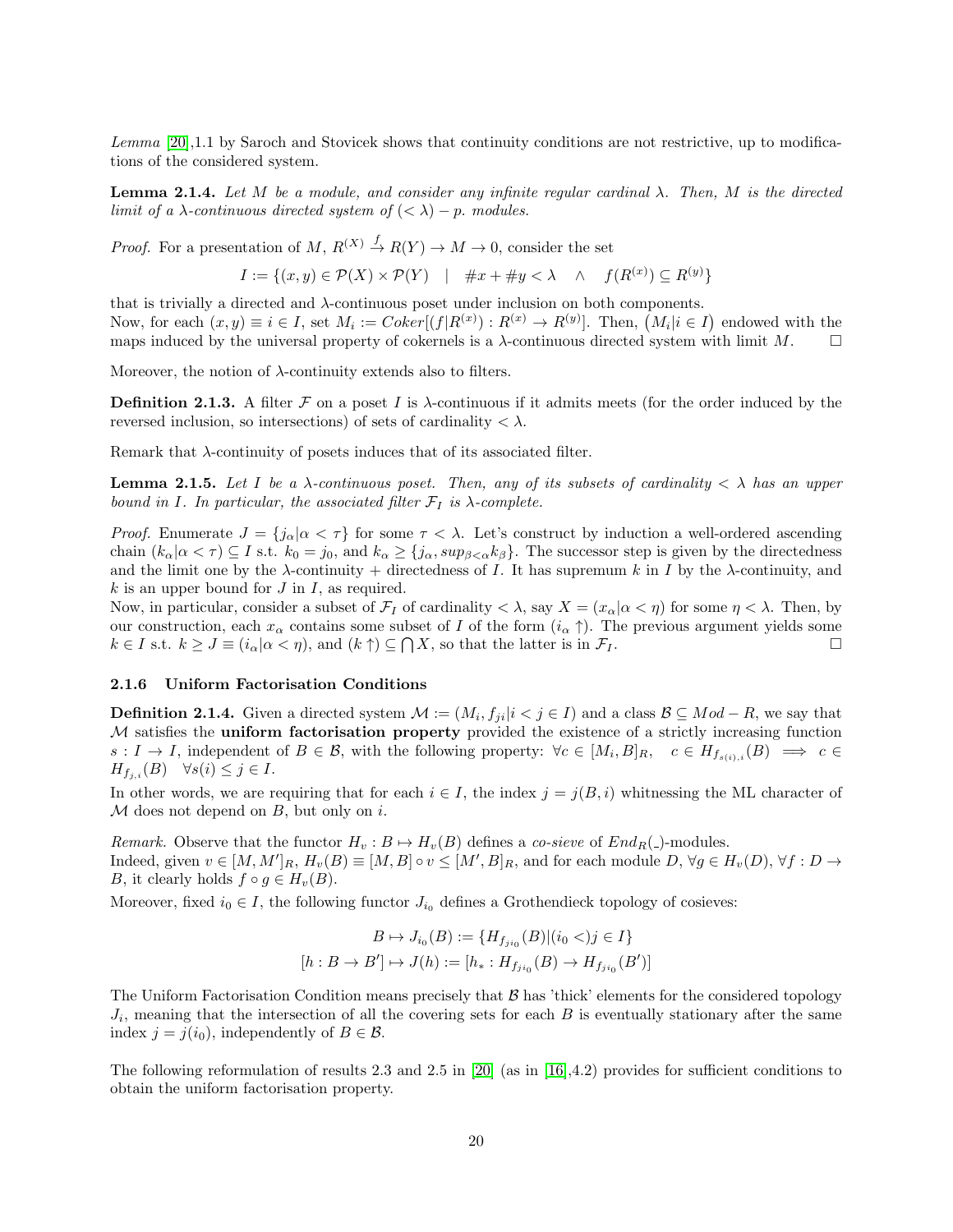<span id="page-20-0"></span>**Lemma 2.1.7.** Assume that  $\mathcal B$  is a filter-closed class of modules, and that  $M \in {}^{\perp} \mathcal B$ .

Then, M is strict B-stationary, and the indices witnessing such stationarity are uniform over  $\beta$  (for each considered presentation).

*Proof.* Let M be orthogonal to B, and consider any f.g. directed presentation of M, say M. Recall that, by the compatibility of the morphisms in M, for each  $B \in \mathcal{B}$  and  $l \in J$ ,  $Im(h_l^B) \subseteq Im(h_{jl}^B) \quad \forall l \leq j \in J$ , so that it always holds  $Im(h_l^B) \subseteq \bigcap_{j\leq l} Im(h_{jl}^B)$ . Hence, the strict B-stationarity amounts to the remaining inclusion.

Let's show by contradiction the stronger statement about the uniformity of the index, namely that such an inclusion holds uniformly w.r.t.  $B \in \mathcal{B}$ .

In other words, assume as absurdum that:

$$
\mathcal{S} := \{l \in I \quad | \quad (\forall i \in (l \uparrow)) \quad (\exists B_i \in \mathcal{B} \quad s.t. \quad \exists g_i \in [M_i, B_i]_R \quad : \quad f_{il}^*(g_i) \notin H_{f_l}(B_i)\} \neq \emptyset
$$

Complete our data to a J-indexed family by setting  $B_i, g_i = 0$  for  $i < l$ , and consider

$$
\{ [t_{ji} : M_i \to B_j] := g_j f_{ji} \}_{i \le j}, \quad \{ t_{ji} = 0 \}_{i > j}
$$

Set  $B := \prod_J B_j$ . By means of universality, we canonically obtain the morphism  $t$  as in the aside diagram. Let  $\Phi: \bigoplus_{J} M_i \to \varinjlim_{J} M_i \equiv M$  be the canonical pure-epic.

$$
\bigoplus_{k \in J} M_k \xrightarrow{t} B \equiv \prod_J B_j
$$
  
\n
$$
\downarrow_{\nu_i} \qquad \qquad \downarrow_{\eta_j}
$$
  
\n
$$
M_i \xrightarrow{h_{ji}} B_j
$$

CLAIM. Denote by  $\mathcal{F}_J$  the associated filter to the directed poset J. Then,  $t(Ker\Phi) \subseteq \sum_{\mathcal{F}_J} B$ .

*Proof.* First, notice that  $\forall i \leq j \in J$ ,  $\{k \in J | t_{ki} = t_{kj} f_{ji}\} \in \mathcal{F}_J$ , since it contains each  $k \geq j$  by the compatibility of  $\{t_{ji}\}_{i,j}$  induced by that of  $\{f_{ji}\}_{j\geq i}$ .

Now, explicitly,  $Ker\Phi = \langle y := x - f_{ji}x | x \in M_i, i \leq j \in J \rangle$ , and  $i, j$  are fixed for each y. Consider any  $k \geq j \in J$ . Then,  $\pi_k \circ t(y) = \pi_k \circ t \circ \nu_i(x) - \pi_k \circ t \circ \nu_j \circ f_{ji}(x) = (t_{ki} - t_{kj} \circ f_{ji})(x)$ . Hence, each element  $y \in Ker \Phi$  has zero-set  $\zeta(ty) \in \mathcal{F}_J$ , and  $Ker \Phi \subseteq \sum_{\mathcal{F}_J} B$ .

Then, the hypothesis of the Factor Theorem are satisfied, and there is a well-defined morphism  $u : M \rightarrow$  $B/\mathcal{F}_J$ , that in turn induces a morphism of SES's:

$$
0 \longrightarrow \sum_{\mathcal{F}_J} B \longrightarrow B \longrightarrow B/\mathcal{F}_J \longrightarrow 0
$$
  
\n
$$
\downarrow \qquad \qquad \downarrow \qquad \qquad \downarrow
$$
  
\n
$$
0 \longrightarrow Ker \Phi \longrightarrow \bigoplus_{J} M_i \longrightarrow \varinjlim_{J} M_i \longrightarrow 0
$$

Now, B is filter-closed, so that the F-product of B is still in the class, and  $Ext^1(M, \sum_{\mathcal{F}_J} B) = 0$ . Hence, the map  $\rho_* : [M, B] \to [M, B/\mathcal{F}_J]$  is epic, and there is some  $g \in [M, B]$  through which u factors, say  $u = \rho \circ g$ . Thus, for each  $i \in J$ ,  $\rho g f_i = \rho g \Phi \nu_i = (u \Phi) \nu_i = \rho (t \nu_i)$ , that implies  $[g f_i - t \nu_i] : M_i \to \sum_{\mathcal{F}_J} B$  takes values in the kernel of  $\rho$ .

Since  $M_i$  is f.g. for each  $i \in J$ , there is a  $(i \leq)j \in J$  s.t.  $\pi_k \circ g \circ f_i = \pi_k \circ t \circ \nu_i \; (\forall j \leq k \in J)$ .

Indeed, by Lemma [1.3.2,](#page-14-1) the reduced product can be seen as a direct limit, so, for any generator  $x_{\alpha} \in M_i$ ,  $[gf_i-t\nu_i](x_\alpha) = 0 \in B/\mathcal{F}_J$  implies that  $\exists A_\alpha \in \mathcal{F}_J$  s.t. it already vanishes in  $\prod_{a \in A_\alpha} M_a$ .  $M_i$  is f.g. so that we can take the maximum  $A_{max} := max\{A_{\alpha}\}_\alpha \in \mathcal{F}_J$ . All the images of the generators vanish in  $\prod_{a \in A_{max}} M_a$ , and we can pick a suitable  $j \in A_{max}$ , since the sets in  $\mathcal{F}_J$  contain some  $(j \uparrow)$ .

In particular,  $\pi_k \circ t \circ \nu_i = t_{ki} = g_k \circ f_{ki}$ , so that we obtain  $\pi_k \circ g \circ f_i = g_k \circ f_{ki}$  ( $\forall j \leq k \in J$ ).

It holds also in the special case  $i = l, k = j$ , that yields the factorisation  $(\pi_j g) \circ f_l = g_j \circ f_{jl}$ , that is the sought contradiction.

Construction. Notice that the previous proof suggests the following construction: Fixed  $l \in I$ , for each  $j \geq l$  consider the inverse system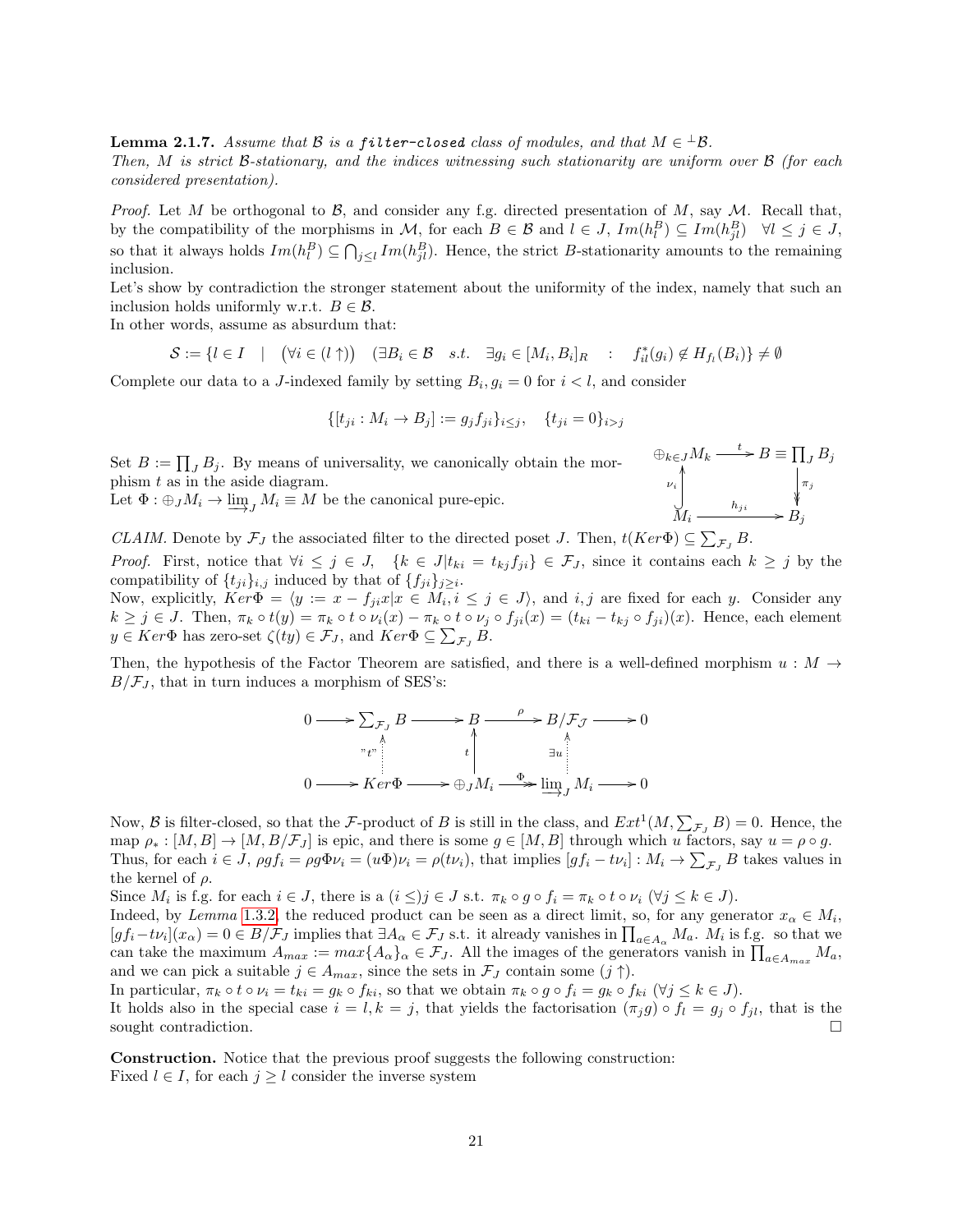$$
\big(H_i:=H_{f_{ji}}(B_j), \quad u_{ki}:=f_{ik}^* \quad | \quad k \leq i (\leq j) \in J)
$$

and pick the element in its inverse limit  $x \in \underleftarrow{\lim}_{i \in J} H_{f_{ji}}(B_i)$  s.t.  $x_j = g_j$ . Embed it as a map in  $\prod_{i \in J} [M_i, B_j]_R$ by putting 0's in each component  $i > j$ .

Do the same for each  $j \in J$ , and consider the resulting product sequence over  $J \times J$ , where the second coordinate indexes the codomain.

In this way we obtain the maps  $t_{ii}$ 's.

Call  $\Delta_J$  the lower triangle on  $J^2$ , i.e.  $\{(j,i) \in J^2 \mid i \leq j\}$ , and make it into a poset via the order  $(j, i') \leq (j, i) \in J^2 \quad \leftrightarrow \quad i' \leq i \leq j \in J.$ 

Now, fix  $j_0 \in J$  and remark that the inverse system

$$
(H_{f_{ji}}(B_{j_0}), \quad u_{(j,i),(j,i')} := f_{i,i'}^* \quad | \quad (j,i') \leq (j,i) \in \Delta_J)
$$

induces a canonical quotient diagram by means of universality:

$$
\begin{aligned} 0 \longrightarrow & \varprojlim_{i \leq j} H_{f_{ji}}(B_{j_0}) \longrightarrow & \prod_{i \leq j} H_{f_{ji}}(B_{j_0}) \longrightarrow \overline{\prod_{i \leq j} H_{f_{ji}}(B_{j_0})} \longrightarrow 0 \\ & \downarrow \qquad \qquad \downarrow \qquad \qquad \downarrow \qquad \qquad \downarrow \\ 0 \longrightarrow & \varprojlim_{i \leq j_0} H_{f_{j_0i}}(B_{j_0}) \longrightarrow \prod_{i \leq j_0} H_{f_{j_0i}}(B_{j_0}) \longrightarrow 0 \end{aligned}
$$

where  $\sigma := \pi_i - f_{ji}^* \pi_j$  is the canonical map in the presentation of the inverse limit, and the vertical maps are obtained by truncation at  $j_0$ .

Observe that the embedding  $\epsilon$  of  $\prod_{i\leq j_0} H_{f_{j_0 i}}(B_{j_0})$  into  $\prod_{i\leq j} H_{f_{ji}}(B_{j_0})$  by completing the sequences with 0's provides a section of  $\rho_0$  that, however, does not extend to a section of the whole diagram of SES.

 $\prod_{j_0 \in J} \varprojlim_{i \leq j_0} H_{f_{j_0 i}}(B_{j_0}).$ Taking the product over all the  $j_0$ 's in J, t is plainly the image under  $\epsilon$  of any choice of a map in

It always holds that  $t(Ker\Phi) \subseteq \sum_{\mathcal{F}_J} B$ , and our hypotheses on  $\mathcal B$  provide the factorization (and hence the strict stationarity).

Remark. In case  $J$  is countable, then the associated filter is just the Frechet filter, and the filter product amounts to the direct sum; thus we can weaken the condition of  $\beta$  being filter-closed to the closure under countable direct sums.

Moreover, notice that the following generalization (see Lemma [\[20\]](#page-43-4), 2.3) states that, under some non-restrictive continuity assumption on  $\mathcal{M}$ , we could achieve the uniform factorisation property up to a cofinal  $\lambda$ -continuous subposet of I.

<span id="page-21-0"></span>**Lemma 2.1.8.** Let  $\mathcal{B} \subseteq Mod - R$  be a filter-closed class. Consider any uncountable regular cardinal  $\lambda$ and a  $\lambda$ -continuous directed system of modules M consisting of  $( $\lambda$ ) - q$ . modules with colimit M. If  $M \in {}^{\perp} \mathcal{B}$ , then there is a  $\lambda$ -continuous cofinal subposet  $J \subseteq I$  s.t. (for each  $j \in J$ )  $[M_j, B]_R \subseteq H_{f_j}(B)$ uniformly w.r.t.  $B \in \mathcal{B}$ . (Hence the equality holds.)

We will denote this by  $[M_J, \mathcal{B}] = H_{f_J}(\mathcal{B})$ .

Proof. Our absurdum is again that the set

$$
\mathcal{S} := \{ i \in I \quad | \quad \exists B_i \in \mathcal{B}, \quad \exists g_i \in [M_i, B_i]_R \quad s.t. \quad g_i \notin H_{f_i}(B_i) \}
$$

has non-trivial intersection with each other cofinal λ-continuous subposet of I.

Repeat the previous construction until the point in which we leverage on the finite assumptions proper of the previous setting.

Notice that, carrying on basically the same argument as in the finite case and applying the observation pointed out in the *Preliminaries*, one gets that the set  $K_i := \{k \in I \mid \pi_k \circ g \circ f_i = \pi_k \circ h \circ \nu_i\} \in \mathcal{F}_I$ .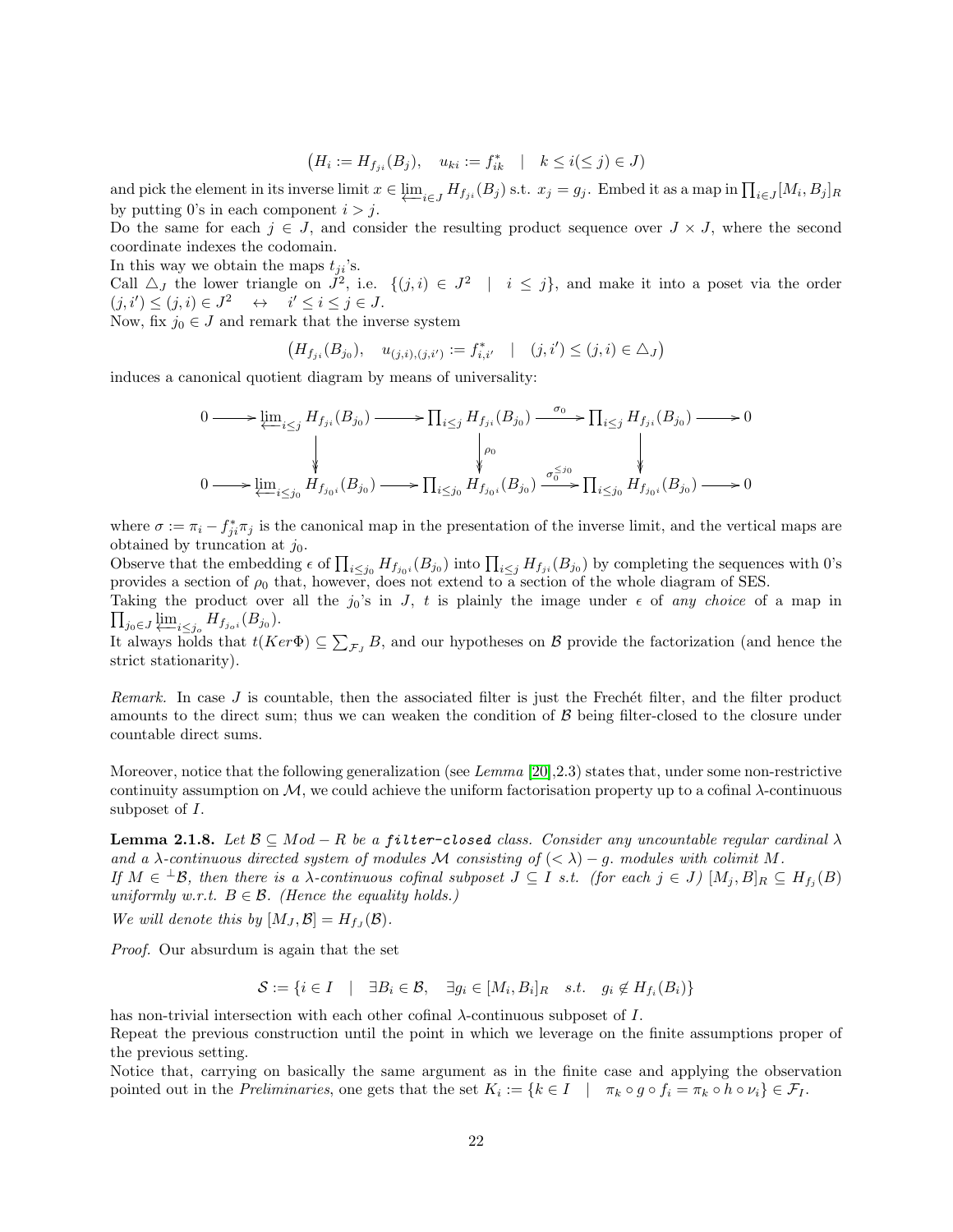Perform the same substitution and define

$$
J := \{ i \in I \quad | \quad (\forall k \in (i \uparrow)) (\pi_k \circ g \circ f_i = g_k \circ f_{ki}) \}
$$

In particular, evaluating at  $k = i$ ,  $g_i \in H_{f_i}(B_i)$  for each  $i \in J$ . In other words,  $J \cap S = \emptyset$ .

So, we are left to show that  $J$  is  $\lambda$ -continuous and cofinal to  $I$ .

The continuity of  $\mathcal M$  forces that of J (because compatibility forces the defining formulas to behave continuously w.r.t.  $i$  as well).

Hence, let's show the cofinality part. Fixed i,  $K_i \in \mathcal{F}_i$  yields (since I is generated by the sets of the form  $(j \uparrow)$  an increasing function  $s: I \to I$  s.t.  $(s(i) \uparrow) \subseteq K_i$ , i.e. the formula  $(\forall k \geq s(i))(\pi_k \circ g \circ f_i = g_k \circ f_{ki})$ holds true.

Now, fix any  $i' \in I$ , and consider the sequence  $(j_n)_{n \leq \omega}$  defined by  $j_0 := i'$  and  $j_{n+1} := s(j_n)$ . Call  $j := sup(j_n).$ 

One has, then, both  $j \geq i'$  and  $j \in J$ : by the  $\aleph_1$ -continuity of  $\mathcal{M}, (\forall k \geq \text{supj}_{n+1})(\pi_k \circ g \circ f_{\text{supj}_n} =$  $g_k \circ f_{k, supj_n}$ ). ). □

Finally, let's apply the previous results to derive some closure properties for  $Ext<sup>1</sup>$  conditions.

<span id="page-22-0"></span>**Lemma 2.1.9.** Let  $\mathcal{G} \subseteq Mod - R$ , and take any  $M \in {}^{\perp}\mathcal{G}$  c.p. TFAE:

- 1.  $M \in {}^{\perp}D$  for any copy of a pure submodule of a product of modules from  $G$ ; i.e. w.l.o.g.  $G$  is closed under pure-submodules of its products.
- 2. M is D-stationary for any  $D \in def(\mathcal{G})$ , the definable closure of  $\mathcal{G}$ , i.e. w.l.o.g.  $\mathcal{G}$  is definable.
- 3.  $M \in {}^{\perp}D$  for any copy of a countable directed sum from  $\mathcal{G}$ ; i.e. w.l.o.g.  $\mathcal{G}$  is closed under countable direct sums.
- 4. M is G-stationary.

*Proof.* 1)  $\implies$  3). Direct sums are pure submodules in the corresponding direct products.

3)  $\implies$  2). It is almost provided by the previous *Lemma*:

For M c.p. we can regard it as the countable direct limit of a directed system of f.p. modules, and provided that G is closed under countable direct sums (as assumed in 2)), our Lemma assures the existence of a strictly increasing function  $s : \omega \to \omega$ , independent of  $B \in \mathcal{G}$ , witnessing the uniform factorization property, i.e.  $\forall c \in [M_i, B]_R$ ,  $c \in H_{f_{s(i),i}}(B) = H_{f_i}(B) \implies c \in H_{f_j,i}(B) \quad \forall s(i) \leq j \in \omega$ .

CLAIM. The previous factorization holds uniformly over the all of  $def(\mathcal{G})$ . (See Lemma [\[20\]](#page-43-4), 2.6.)

PROOF. By the work of Crawley-Boevey (see *Preliminaries*), the vanishing locus of a set of coherent functors is closed under definable closure, so we aim at proving that the previous factorisation property can be written in terms of some set of coherent functors.

To this extent, as in Prop. [\[20\]](#page-43-4), 2.7, consider the family of functors  $(F_j) := H_{f_{s(i),i}}(.)/H_{f_{j,i}}(.)/i \leq s(i) \leq$ 

 $j < I$ ) given by the family of SES's  $0 \longrightarrow H_{f_{j,i}}(.) \longrightarrow H_{f_{s(i),i}}(.) \longrightarrow F_j(.) \longrightarrow 0$ . They are clearly coherent functors, because arbitrary products and direct limits of the argument commute with the SES structure for each j (the latter since the  $M_i$ 's are f.p.). Moreover, a class of modules admits the previous factorisation via the function  $s$  iff it is in the vanishing locus of our family, so we are done.

Finally, notice that  $def(\mathcal{G})$  is clearly filter-closed. Indeed, definable classes are closed under products and pure submodules, and hence also under filter products, since the latter sits in the first position of pure-exact SES's with middle terms direct products from  $G$  (see Lemma [1.3.2\)](#page-14-1).

2)  $\implies$  1). Write  $D \subseteq_{\ast} \prod_{k} B_{k}$  for some modules in G. Any c.p. module can be seen as the direct limit of a countable chain of f.p.  $(M_i|i<\omega)$ . Consider, then, the ML (by assumption) system induced by  $[.,D]_R$ . Consider the pure-SES  $0 \to D \to_* \prod B_k \to \prod B_k/D \to 0$ .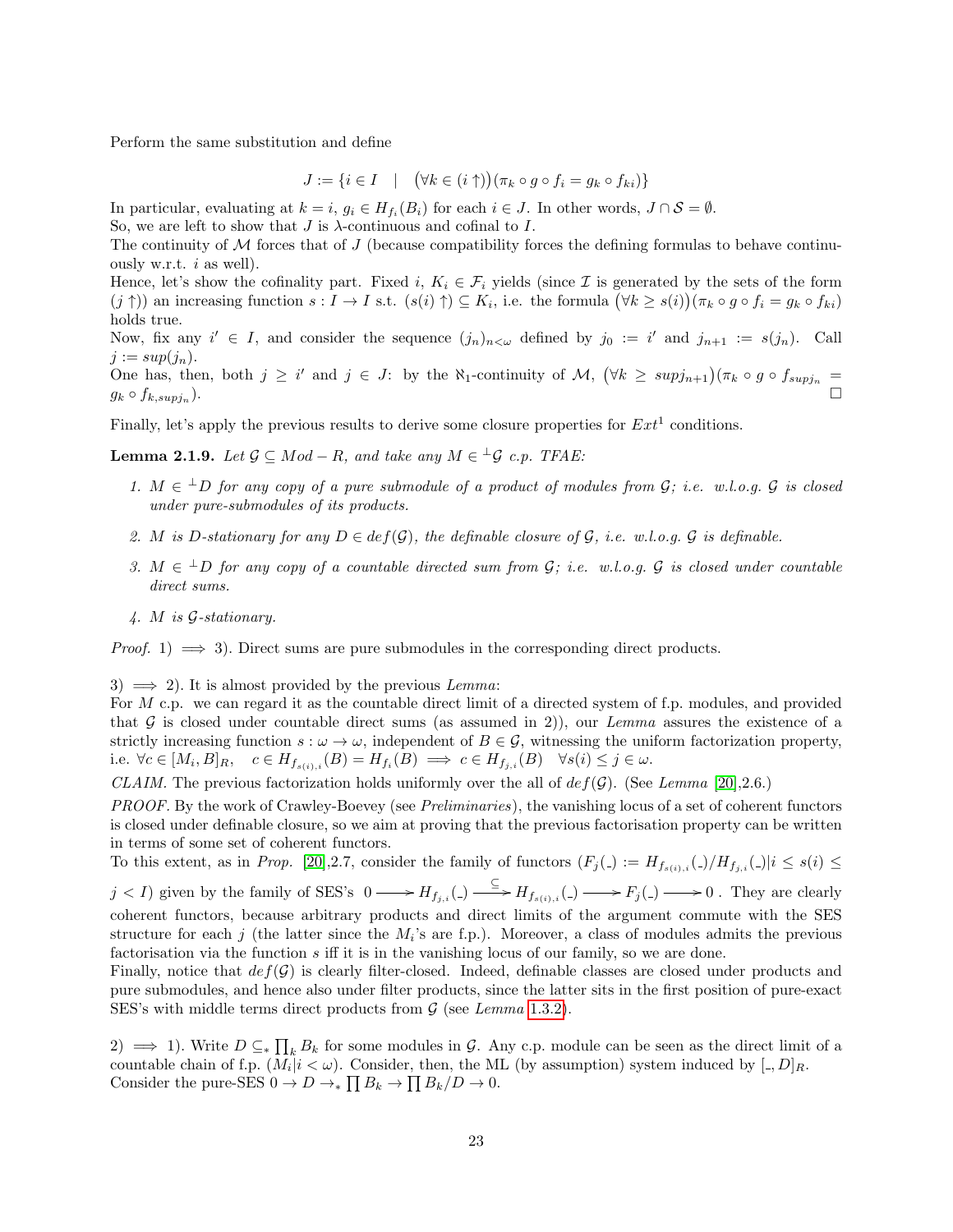It induces via  $[M, \cdot]_R$  the exact sequence  $[M, \prod B_k]_R \to [M, \prod B_k/D]_R \to Ext^1(M, D) \to 0 = Ext^1(M, \prod B_k)$ , where the vanishing of the last term is because  $Ext<sup>1</sup>$  commutes with arbitrary products in the second component, and because  $M \in {}^{\perp} \mathcal{G}$ .

Moreover, the given SES also yields the exact sequence  $\varprojlim [M_i, \prod B_k]_R \to \varprojlim [M_i, \prod B_k/D]_R \to 0 =$  $\lim_{\Delta} \frac{1}{m} [M_i, D]_R \to 0 = \lim_{\Delta} \frac{1}{m} [M_i, \prod B_k / D]_R.$ 

And the last vanishings are implied by the equivalence between the ML property and the vanishing of the derived functor  $\underline{\lim}^1$ .

Bringing the inverse limits inside the contravariant Hom-functor, the 5-Lemma implies that the latter is isomorphic to the former sequence, and it forces  $Ext<sup>1</sup>(M, D) \simeq 0$ , as required.

 $(4) \implies 2)$ . Provided the uniform factorisation condition, it is just condition 2). of a result by Angeleri Hügel and Herbera, namely *Cor.* [\[1\]](#page-43-8), 3.9 (see Lemma [1.2.12\)](#page-11-0).

### <span id="page-23-0"></span>2.2 Stationarity and Pure-Injectivity

Another application of the previous tools is the following Lemma relating stationarity conditions w.r.t. a Σ-pure-injective module.

Lemma 2.2.1. Let  $B \in Mod - R$ . TFAE:

- 1. B  $\Sigma$ -pure-injective.
- 2. All modules are strict B-stationary.
- 3. All modules are B-stationary.
- 4. All countably presented modules are B-stationary.

*Proof.* 1)  $\iff$  2). It is *Theorem* [\[23\]](#page-44-1), 3.8.

4)  $\implies$  3). The following result, namely *Proposition* [\[1\]](#page-43-8), 3.10, holds true:

Let  $(M_i, f_{ji}|i < j \in I)$  be a directed system in  $Mod - R$ , and let  $B \in Mod - R$ . TFAE:

- For each countable chain  $(i_n)_{n<\omega} \subseteq I$ ,  $(F_{i_n}, f_{i_{n+1},i_n}|n<\omega)$  is *B*-stationary.
- For each countable chain  $(i_n)_{n<\omega} \subseteq I$ ,  $(H_{f_{i_{n+1},i_n}}(B)|n<\omega)$  is stationary.

Each of them imply that the original direct system is B-stationary.

PROOF. The equivalence of the two statements is just a matter of definitions. Let's prove the implication. Assume by contradiction that there is some  $i \in I$  s.t., for each  $(i \leq)j \in I$ , there is some  $i \leq l$  for which  $H_{f_{ii}}(B) \not\supseteq H_{f_{ii}}(B)$ . We will inductively construct a countable chain that does not satisfy the first of the equivalent conditions.

Set  $i_0 := i$ . Given  $(i_k)_{k \leq n}$  s.t.  $H_{f_{i_k, i_0}}(B)$  strictly contains  $H_{f_{i_{k+1}, i_0}}(B)$ , the assumption applied to  $j = i_n$ yields some  $i_0 \leq l \in I$  s.t.  $H_{f_{i_n,i_0}}(B)$  strictly contains  $H_{f_{l,i_0}}(B)$ . Consider any  $i_{n+1} \in I$  s.t.  $i_{n+1} \geq i_n, l$ , so that  $H_{f_{i_{n+1},i_0}}(B) \subseteq H_{f_{l,i_0}}(B)$  and the latter is a proper subset of  $H_{f_{i_n,i_0}}(B)$ , as required.

Now, take any module M and consider any of its presentations in f.p. modules. By the previous Proposition, such a directed system is B-stationary iff each of its countable subsystems is such, and the latter condition, since  $M$  is arbitrary, is properly equivalent to condition 4).

3)  $\implies$  2). We proved that B-stationarity can be strengthened to  $def(B)$ -stationarity (see Lemma [1.2.12\)](#page-11-0). Notice that  $M \sim_{el} N$  implies that M is a pure submodule of an ultrapower of N (that in turn is a pureepi image of  $N^I$  for some set I by our result on the presentation of reduced product), and we also showed that  $def(B)$  is closed under pure-epi images. Hence, we can assume  $defB$  to be closed under elementary equivalence.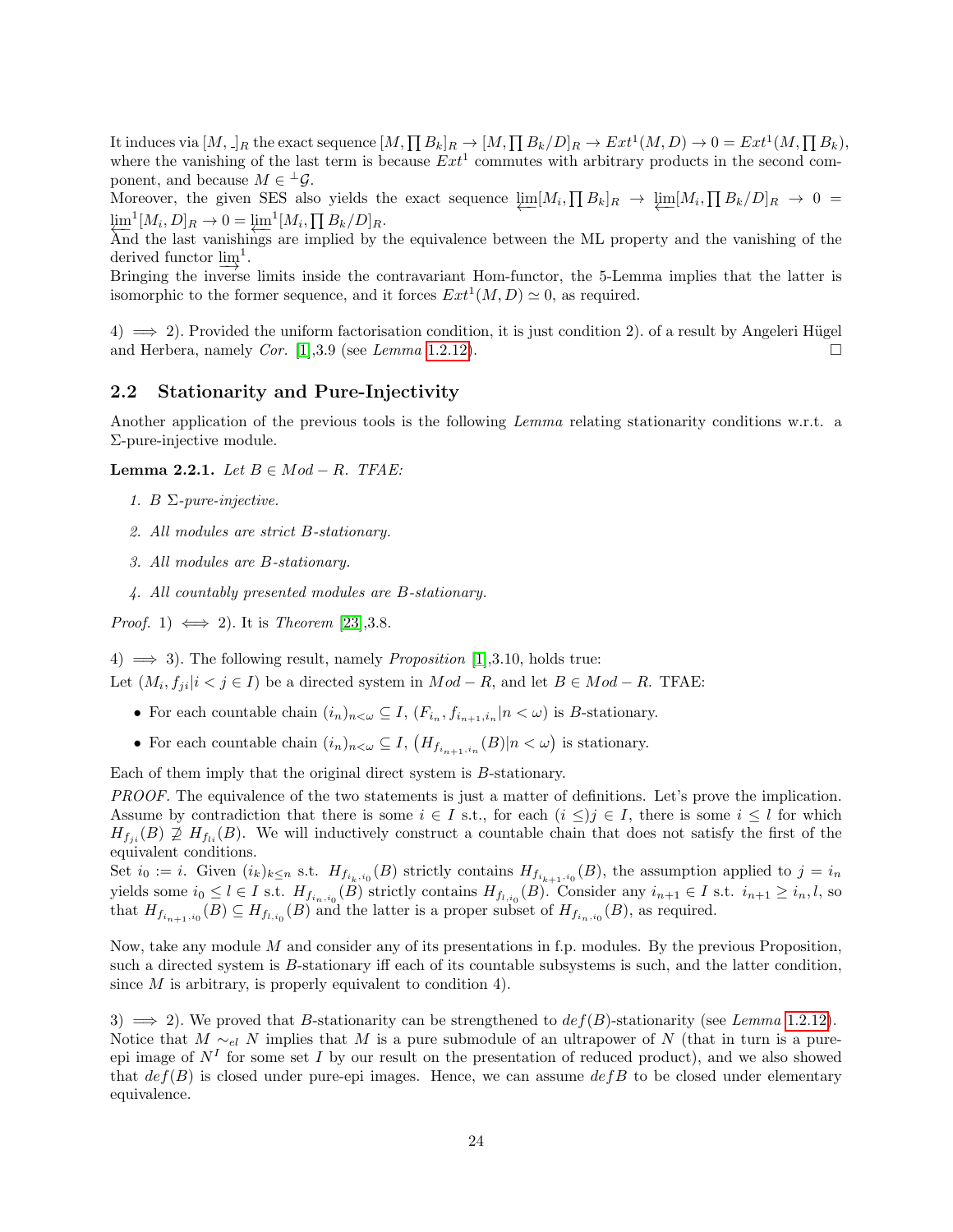Now, a result by Eklof and Sabbagh states that the pure-injective envelope of a module is elementarily equivalent to it, so that we obtain also the  $\mathcal{PE}(B)$ -stationarity of  $Mod - R$ .

Finally, as proved in the *Preliminaries*, stationarity and strict stationarity w.r.t. a pure-injective module are equivalent notions, and hence  $Mod - R$  is strict  $PE(B)$ -stationary. But then notice that the embedding  $\iota := [B \hookrightarrow \mathcal{PE}(B)]$  induces  $\iota_* : H_v(B) \hookrightarrow H_v(\mathcal{PE}(B))$  ( $\forall v$ ), that entails the strict B-stationarity (for the same index function) via the commutative diagram:

$$
H_{f_{s(i)i}}(B) \xrightarrow{\iota_*} H_{f_{s(i)i}}(\mathcal{P}\mathcal{E}(B))
$$
  

$$
\subseteq \bigcup_{H_{f_i}(B) \xrightarrow{\iota_*} H_{f_i}(\mathcal{P}\mathcal{E}(B))} H_{f_i}(\mathcal{P}\mathcal{E}(B))
$$

Thus,  $B$  must be  $\Sigma$ -pure-injective.

Finally, to complete the circle, notice that e.g. 2)  $\implies$  4).

Remark. Notice that the implication 4)  $\implies$  3) provides an alternative proof of the aforementioned countable character of ML conditions.

#### <span id="page-24-0"></span>2.2.2 Elementary Cogenerators

We will now introduce the notion of elementary cogenerators.

**Definition 2.2.1.** A pure-injective module  $E$  is an elementary cogenerator if every pure injective direct summand of any module elementarily equivalent to  $E^{\aleph_0}$  is a direct summand of a direct product of copies of E.

The 'cogenerating' character of these modules will be clarified by the following Lemma.

To grasp some intuition, indeed, they will supply for a 'canonical' class of pure-injective cogenerators of sufficiently rich classes (very close to be definable), where 'canonical' is understood from the model theoretical perspective. And the 'cogenerating' character amounts to the fact that each element of such rich classes can be purely embedded in some power of the corresponding elementary cogenerator. In this way, then, we will then also obtain a class of 'canonical' pure-injective cogenerators of  $Mod - R$ .

*Remark.* Prest proved that each module  $M$  admits an elementary cogenerator that is elementarily equivalent to it (see *Cor.* [\[13\]](#page-43-10),  $9.36$ ).

<span id="page-24-1"></span>**Lemma 2.2.3.** Let  $\beta$  be a class of modules that is closed under direct products and direct limits. Then, B contains a pure-injective module C s.t. each module  $B \in \mathcal{B}$  embedds purely in the product of some copies of C. In other words, for each  $B \in \mathcal{B}$  there exists some set I s.t.  $B \subseteq_{\ast} C^{I}$ .

Moreover, if  $\beta$  contains a generator, then C is a cogenerator for  $Mod - R$ .

*Proof.*  $B = \lim_{n \to \infty} B$  provides for the closure under direct summands, and hence also under elementary equivalence to pure-injectives.

Indeed, any pure-injective module A elementarily equivalent to some  $B \in \mathcal{B}$  is actually a direct summand of an ultrapower of B. The latter is a direct limit (see Lemma [1.3.2\)](#page-14-1), so that it is still in  $\beta$ , and also A must be in our class.

Notice, in particular, that  $\beta$  is closed under taking pure-injective hulls and double duals (see the section on pp-formulas in the Preliminaries).

By the previous Remark, for each module in  $\beta$  we can consider a (pure-injective) elementary cogenerator within the class that is elementarily equivalent to the given module.

So now, by the Ziegler's spectrum *Theorem*, we can choose a representative set  $S$  of elementary cogenerators for B.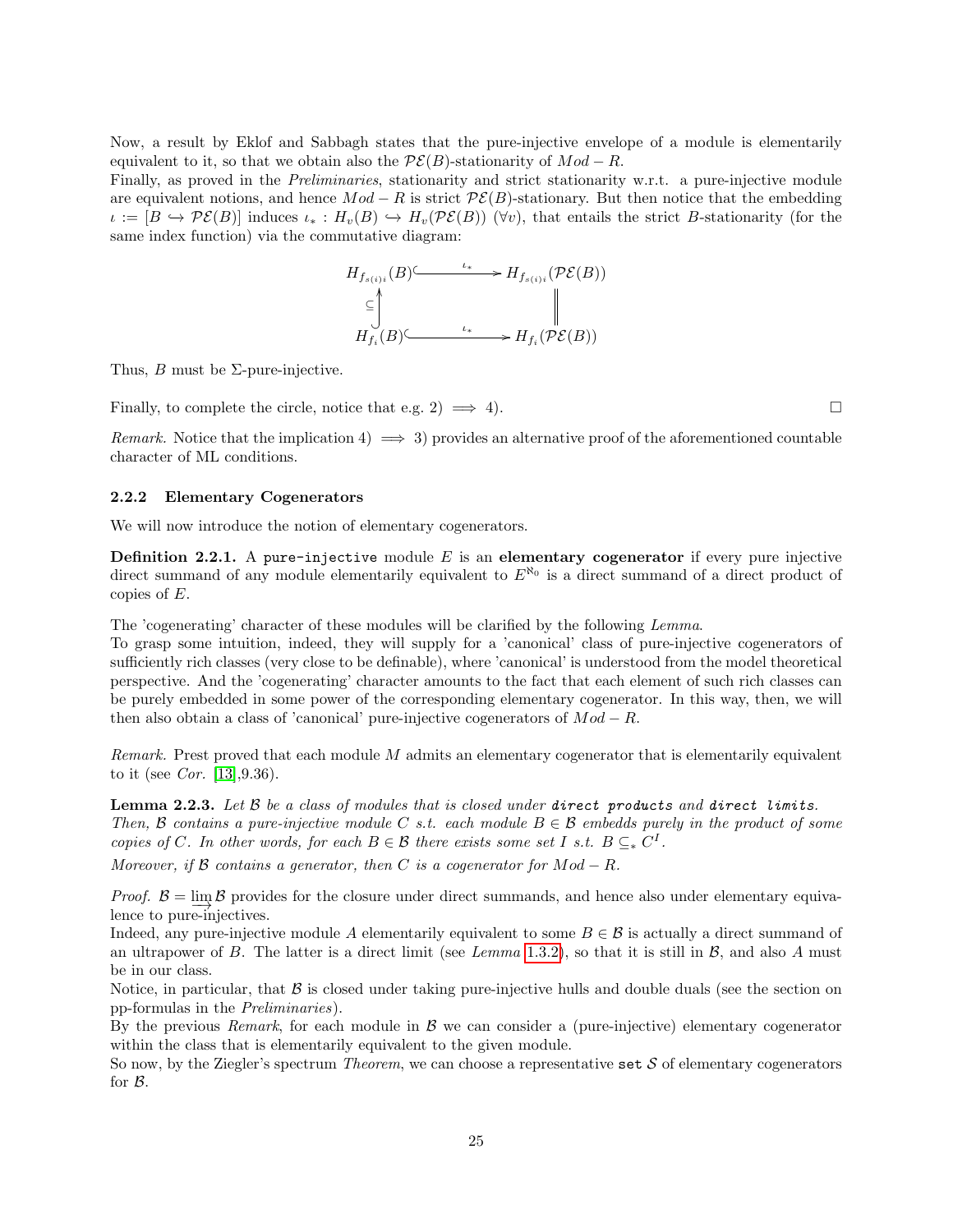Call  $C := \prod S \in \mathcal{B}$  its direct product, that is still pure-injective. Moreover, for each  $B \in \mathcal{B}$ , there is some set I s.t.  $B \subseteq^* C^I$  up to iso.

Indeed,  $B^{cc} \in \mathcal{B}$  and there is some elementary cogenerator  $E \in \mathcal{S}$  s.t.  $B^{cc} \leq_{\oplus} (B^{cc})^{\aleph_0} \sim_{el} E^{\aleph_0}$ . The latter holds because  $B^{cc} \leq_{\oplus} (B^{cc})^{(\aleph_0)} \subseteq_{\ast} (B^{cc})^{\aleph_0}$ , and hence  $B^{cc} \leq_{\oplus} (B^{cc})^{\aleph_0}$  by the pure-injectivity; moreover,  $(B^{cc})^{\aleph_0} \sim_{el} B^{\aleph_0} \sim_{el} E^{\aleph_0}$ . Now, since E is an elementary cogenerator,  $B^{cc} \leq_{\oplus} E^I \leq_{\oplus} C^I$ . Hence,  $B \subseteq_{\ast} B^{cc}$ implies  $B \subseteq^* C^I$ .

Finally, clearly if  $B \in \mathcal{B}$  is a cogenerator for  $Mod - R$ , then C cogenerates  $Mod - R$  as well.

Given a pure-injective cogenerator C, the following Lemma provides us with a 'rich' (i.e.  $\lambda$ -dense) supply of c.p. (strict) C-stationary modules. We will consider only the  $\aleph_1$  case, although (as Saroch incidentally remarks) it can be generalized to higher cardinals  $\lambda$  by adapting the theorem characterizing relative ML modules to the case of  $\lambda$ -directed colimits.

<span id="page-25-0"></span>**Lemma 2.2.4.** Let C be a pure-injective module which cogenerates  $Mod - R$ , and consider any (strict) C-stationary module M. Then, there is an  $\aleph_1$ -dense system  $\mathcal L$  of (strict) C-stationary submodules of M s.t.  $Ext^1(M/N, C) = 0$  (i.e.  $[M, C]_R \to [N, C]_R$  is epic) for each N directed union of modules from  $\mathcal{L}$ .

*Proof.* Let  $Q := C^c$ . We will use several results from the paper "Mittag-Leffler conditions on modules" by Angeleri Hügel and Herbera, all recalled in the previous sections.

A module is strict C-stationary iff Q-ML (see Lemma [1.2.13\)](#page-12-0). Then, by the characterization of relative ML provided by Facchini and Azumaya (as in *Theorem* [\[1\]](#page-43-8),5.1/4), a presentation of M consisting of f.p. modules forms a set S s.t.  $M \in \lim_{M \to \infty} S$  and for each  $X \subseteq M$  with  $\#X \le \aleph_0$ , there is a c.p. Q-ML  $N \in \lim_{M \to \infty} S$  and there exists a map  $v : N \to M$  s.t.  $X \subseteq v(N)$  and  $v \otimes Q$  is mono.

Consider a collection of countable generating sets for  $M$  (e.g. induced by the presentation) whose union generates the whole of  $M$ . Starting from such a family, consider the corresponding c.p.  $Q-ML$  modules containing them, as provided by an application of the previous property. Iterate this procedure to successive generating sets, so as to obtain an  $\subseteq$ -directed set F consisting of c.p. Q-ML submodules of M satisfying the axioms of  $\aleph_1$ -density.

Moreover, remark that the map v is actually a mono, since  $v \otimes Q = [[v, C]_R, \mathbb{Q}/\mathbb{Z}]_Z$  is a mono obtained by a double dualization of v via a cogenerator and an injective cogenerator, respectively.

We can, now, gradually extend  $\mathcal F$  by adding countable directed unions (that are necessarily well-ordered). Notice that for each newly added c.p.  $N \leq M$ , the latter inclusion is preserved by  $(\alpha \otimes Q)$ , because  $Tor_1(\alpha, Q)$ commutes with  $\lim_{n \to \infty}$ .

Hence, the limit is still ML, since it is the directed union of some c.p. Q-ML submodules of M whose inclusion is preserved by  $( _{\circ} \otimes Q)$  (see Cor. [\[1\]](#page-43-8),5.2).

After a countable number of iterations, F becomes the desired  $\aleph_1$ -dense system  $\mathcal L$  of strict C-stationary submodules of  $M$  (because all  $Q\text{-ML}$ ).

Finally, remark that any directed union of modules from  $\mathcal L$  satisfies our condition on the vanishing of  $Ext^1$ , since it is implied by the injectivity of the involved tensors, which is in turn preserved by taking directed unions (that are directed limits).  $\Box$ 

Moreover, let us present a similar statement for a general cardinal λ. Apart from their independent interest, these two existence results will be heavily used in tandem in the proof of the main theorem.

<span id="page-25-1"></span>**Lemma 2.2.5.** Let B be a filter-closed class of modules that cogenerates  $Mod - R$ . Then, for each  $\lambda$ uncountable regular cardinal and for each  $M \in {}^{\perp} \mathcal{B}$ , there is some  $\mathcal{C}_{\lambda}$   $\lambda$ -dense system of submodules of M s.t.  $M/N \in {}^{\perp} \mathcal{B}$  for each  $N \in \mathcal{C}_{\lambda}$ .

Proof. The proof grounds on several Lemmas.

By Lemma [2.1.4,](#page-19-1) let's consider a  $\lambda$  continuous presentation of M, say M, consisting of  $( $\lambda$ ) - p$ . modules. By Lemma [2.1.8,](#page-21-0) there is some  $J \subseteq I$   $\lambda$ -continuous and cofinal s.t.  $[M_J, \mathcal{B}] = H_{fJ}(\mathcal{B})$ .

Being cofinal, J is still directed, and we can consider w.l.o.g.  $M$  to be indexed over J, because we are interested in its limit.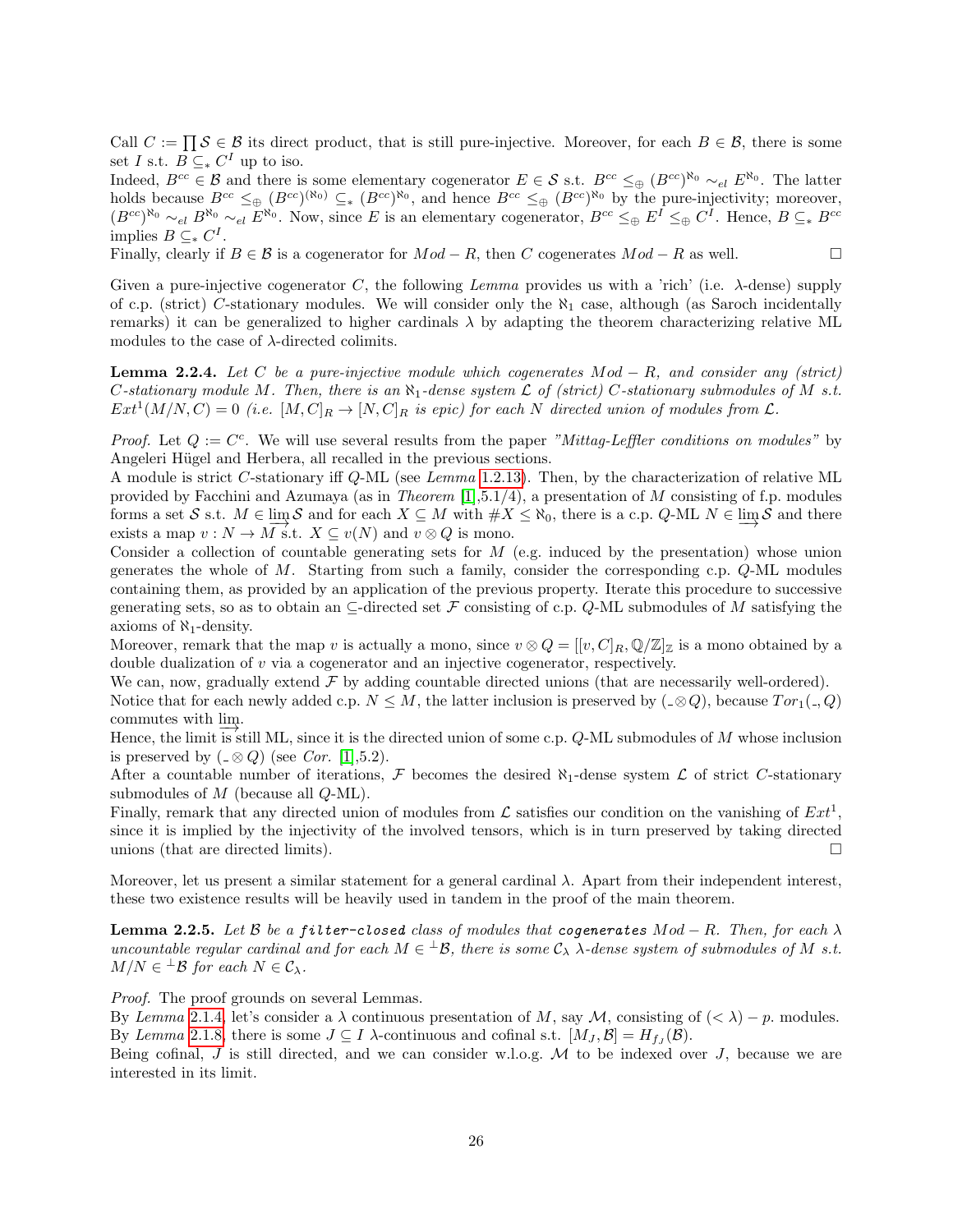Since B is cogenerating,  $f_j$  must be a mono for each  $j \in J$ : for each j there is an inclusion of  $M_j$  in some direct sum of copies of elemets of  $\beta$  (the Fréchet-filter-product of  $\beta$ ); the latter is still in the filter-closed  $\beta$ , so that the inclusion must factor through  $f_j$ .

Hence, w.l.o.g.  $M_j \subseteq_{f_i} M$ , as well as  $M_i \subseteq_{f_{ii}} M_j$ . Then, call again  $\mathcal{M} := \{M_j | j \in J\}$ , and write  $\bar{\mathcal{M}}$  for its closure under the directed union of well-ordered (not necessarily ascending) subchains of length  $\langle \lambda \rangle$ .

Remark that, although  $M$  is  $\lambda$ -continuous, by adding all the unions of well-ordered (not necessarily ascending) subchains we could actually obtain a strictly bigger class.

However, it still remains  $\lambda$ -continuous as well as directed, since each subset of  $\bar{\mathcal{M}}$  of cardinality  $\langle \lambda \rangle$  has an upper bound in  $\mathcal{M}$ .

Thus, we can regard  $\bar{\mathcal{M}}$  as a  $\lambda$  continuous directed system indexed by  $\bar{\mathcal{M}}$  itself.

Let's apply again Lemma [2.1.8](#page-21-0) to extract a new  $\lambda$ -continuous cofinal subposet  $\mathcal{C}_{\lambda}$  out of  $\mathcal M$  s.t. (for each  $N \in \mathcal{C}_{\lambda}$  [N,  $\mathcal{B}|_{R}$  factors through some canonical colimit morphism  $\nu_{N}$ .

The morphisms  $(\nu_{M_j} | j \in J)$  induce by means of universality a canonical morphism  $\nu : M = \varinjlim_{J} M \to \varinjlim_{J} \bar{M}$ . Hence, in particular, we have factorizations  $[M_j, \mathcal{B}]_R = H_{\nu_{M_j}}(\mathcal{B})$  through  $\varinjlim \mathcal{M}$ , that can be extended to factorizations  $[M, \mathcal{B}]_R = H_{\nu}(\mathcal{B}).$ 

In other words, for each  $N \in \mathcal{C}_{\lambda}$ , we have an epimorphism  $[M, \mathcal{B}]_R \to [N, \mathcal{B}]_R$  that forces  $Ext^1(M/N, \mathcal{B}) = 0$ , because  $Ext^1(M, \mathcal{B})$  already vanishes by assumption.

We are then left to show that  $\mathcal{C}_{\lambda}$  is actually  $\lambda$ -dense.

 $\mathcal{C}_{\lambda}$  is  $\lambda$ -continuous in  $\overline{\mathcal{M}}$ , so it is clearly closed under unions of well-ordered ascending chains of length  $\langle \lambda \rangle$ . Moreover, the cofinality part yields  $\cup \mathcal{C}_{\lambda} = M$ . Then, consider any  $X \subseteq M$  of cardinality  $\langle \lambda \rangle$ ; for a generic element  $x \in X$  there is some  $N \in \mathcal{C}_{\lambda}$  s.t.  $x \in N$ . Consider the collection of those submodules, say  $\mathcal{N}$ , and observe that there must be some upper bound  $\overline{N} \in \mathcal{C}_{\lambda}$  for N. For such a module it holds  $X \subseteq N$ , as required.  $\Box$ 

Remark. Notice, however, that the generalized Lemma is effectively weaker than the previous one. Indeed, non-providing a concrete algebraic construction, the  $Ext^1$ -vanishing condition restricts to those directed unions that remain in the  $\lambda$ -dense system; moreover, unless the class  $\beta$  is hereditary, we cannot directly infer that the obtained dense system consists of C-stationary modules for e.g. the 'canonical' elementary cogenerator for B.

Extending the previous procedure to arbitrary unions would amount to the fact that  $M/UN$  is C-stationary for any  $\mathcal{N} \subseteq \mathcal{C}_{\lambda}$ , but the class of C-stationary modules need not be closed under inverse limits.

#### <span id="page-26-0"></span>2.2.6 Refinements of dense systems

Let us now present the aforementioned construction to refine  $\lambda$ -dense systems to make them compatible with presentation SES's.

<span id="page-26-1"></span>**Lemma 2.2.7.** Let M be a  $\kappa - p$ , module with presentation  $0 \to K \to R^{(\kappa)} \stackrel{f}{\to} M \to 0$ .

Consider a cotorsion pair  $(A, B)$ , where B is a class closed under  $\varinjlim$  (and hence also filter-closed). Assume, further, that  $M \in \mathcal{A}$ .

Choose any uncountable regular cardinal  $\lambda$ , and consider a  $\lambda$ -dense system  $\mathcal{C}_{\lambda}$  consisting of submodules of M s.t.  $M/N \in {}^{\perp} \mathcal{B}$  for each  $N \in \mathcal{C}_{\lambda}$ . Let's call it simply  $\mathcal{C}$ .

Then, we can assume  $C \subseteq A$  provided that C consists of c.p. modules.

*Proof.* We will almost explicitly construct a refinement of  $\mathcal C$  that is in  $\mathcal A$ . Notice that we will need the c.p. hypothesis only at the end of our proof.

CLAIM. w.l.o.g. C is compatible with the given presentation, meaning that we can assume that each  $N \in \mathcal{C}$ is of the form  $f(R^{(x_n)})$  for some  $x_n \subseteq \kappa$  with  $\#x_n < \lambda$ . *PROOF.* Consider  $C \cap \{f(R^{(x)}) | x \subseteq \kappa, \#x < \lambda\}$ :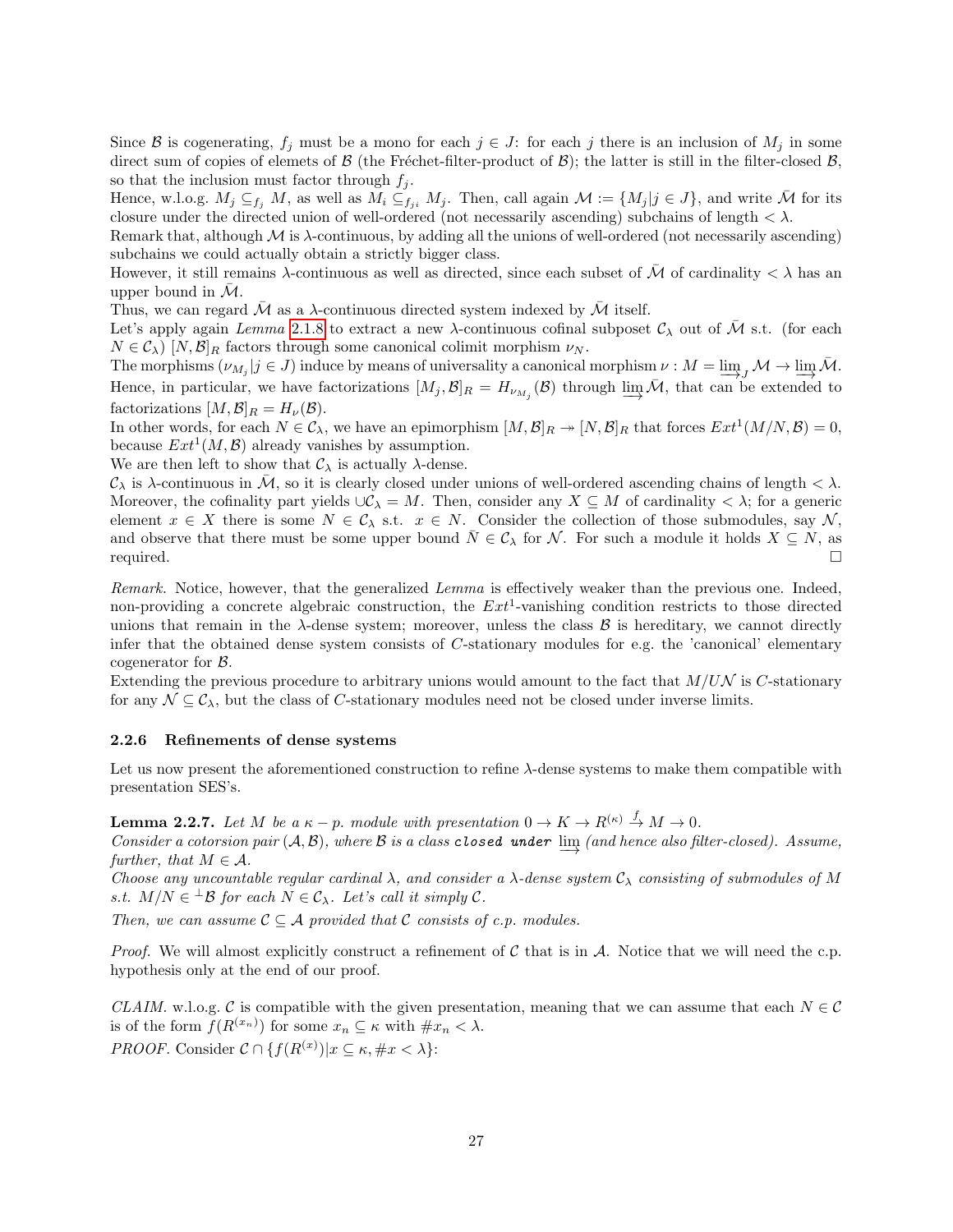For each  $N \in \mathcal{C}$ , let  $x_N$  be an R-generating system for  $f^{-1}(N)$  (that might not be itself free). We then have an epi  $R^{(x_N)} \twoheadrightarrow f^{-1}(N) \stackrel{f}{\twoheadrightarrow} N$ , so that  $x_N$  is a generating set for N, and w.l.o.g.  $\#x_N < \lambda$ . Since  $M = \cup C$ , we can assume that  $R^{(\kappa)} = \bigcup_{N \in \mathcal{C}} R^{(x_N)}$ , and we are done.

CLAIM. Let C be the pure-injective cogenerator provided by Lemma [2.2.3.](#page-24-1) Then, K is strict C-stationary.

**PROOF.** The right class of a cotorsion pair is always closed under direct products by the properties of  $Ext^1$ ; so, whenever it is further closed under directed limits, one obtains also the closure under double duals, as shown in the first part of the proof of Lemma [2.2.3.](#page-24-1) Hence, for each  $B \in \mathcal{B}$ , it holds  $(B^{(I)})^{cc} \in \mathcal{B}$  for each set I; so, in particular,  $M \in L^1(B^{(I)})^{cc}$ , and we can apply Lemma [1.2.9,](#page-9-0) to obtain the strict C-stationarity of K whenever  $R^{(\kappa)}$  has such property.

Finally,  $R^{(\kappa)}$ , being free, is ML and a fortiori C<sup>c</sup>-ML, so that we can conclude by *Lemma* [1.2.13.](#page-12-0)

Therefore, we can apply Lemma [2.2.4](#page-25-0) and consider a  $\lambda$ -dense system  $\mathcal L$  of strict C-stationary submodules of K in  $\perp C$  with quotients  $K/L \in \perp C$  for each  $L \in \mathcal{L}$ .

Remark. We will need only those properties of the system that would have been entailed by the weaker construction of Lemma [2.2.5.](#page-25-1) However, without the hereditariness of the cotorsion pair we cannot infer that  $K \in \mathcal{A}$ . Hence, we needed to prove the C-stationarity of K and then apply the stronger Lemma [2.2.4.](#page-25-0) However, as remarked by the author, the last result can be extended to any uncountable regular cardinal  $\lambda$ (up to refine our notion of direct limit), so that here we still do not need to specialize  $\lambda = \aleph_1$ .

Now, define  $\mathcal{K} := \{Ker(f|R^{(x_N)}) | N \in \mathcal{C}\}\$ , and observe that  $\mathcal{K} \cap \mathcal{L}$  is still  $\lambda$ -dense. In other words, we considered a system K induced by C in the form of a  $\lambda$ -system of SES's, namely

$$
\{0 \to Ker(f|R^{(x_N)}) \to R^{(x_N)} \to f(R^{(x_N)}) \equiv N \to 0 \quad | \quad N \in \mathcal{C}\}
$$

or (equivalently) indexed by  $Ker(f|R^{(x_N)}) \in \mathcal{K}$ .

From this we extract a  $\lambda$ -dense subsystem, this time indexed by  $\mathcal{K} \cap \mathcal{L}$ , that induces a new  $\lambda$ -dense system of 'well-behaved' submodules of M. Call it  $C' = \{N \in \mathcal{C} | Ker(f|R^{(x_N)}) \in \mathcal{K} \cap \mathcal{L}\}.$ 

### CLAIM.  $\mathcal{C}' \subseteq {}^{\perp}C$ .

*PROOF.* Given any  $N \in \mathcal{C}'$ ,  $Ext^1(N, \mathcal{C}) = 0$  iff each morphism  $h : Ker(f | R^{(x_N)}) \to \mathcal{C}$  can be extended to some  $h': R^{(x_N)} \to C$ , and this holds by our construction.

Indeed,  $[R^{(x_N)},C]_R \to [K,C]_R$  whenever  $Ext^1(M,C) = 0$  (that holds by assumption), and  $[K,C]_R \to$  $[Ker(f|R^{(x_N)}),C]_R$  provided that  $K/Ker(f|R^{(x_N)}) \in {}^{\perp}C$ , which is given by our construction of  $\mathcal{L}$ .

### CLAIM.  $\mathcal{C}' \subseteq \mathcal{A} = {}^{\perp} \mathcal{B}$ .

PROOF.  $C \subseteq {}^{\perp}C$  by the Lemma. Moreover,  $N = Ker[M \rightarrow M/N]$ , for  $M \in {}^{\perp}C^{I}C^{c}$  and M strict C-stationary, so that we can apply Lemma [1.2.9](#page-9-0) to obtain that also N is strict C-stationary. Hence C consists of strict C-stationary modules in  $\pm C$ .

Assume further that  $C$  consists of c.p. modules, so as to meet the assumptions of Lemma [2.1.9.](#page-22-0) Then, each  $N \in \mathcal{C}$  is also in  $\perp D$  whith D ranging (up to iso) over all the pure submodules of direct powers of C. However, by our construction of C notice that the latter is the general form of the elements in  $\mathcal{B}$ , so that  $N \in {}^{\perp} \mathcal{B}$ . In other words,  $\mathcal{C}' \subseteq \mathcal{A}$ , as required.

<span id="page-27-0"></span>**Lemma 2.2.8.** Given a cotorsion pair  $(A, \mathcal{B})$ , consider a  $\lambda$ -dense system  $C_{\lambda}$  with  $M/N \in \mathcal{A}$  for each  $N \in C_{\lambda}$ . Then,  $C_\lambda \cap A$  is again  $\lambda$ -dense and satisfies the  $Ext^1$ -vanishing property of quotients, provided that it is cofinal to  $C_{\lambda}$  (i.e. it is such that for each  $N \in C_{\lambda}$  there is some  $L \in C_{\lambda} \cap A$  containing N).

*Proof.* Clearly the class of all this L's 'transitively' satisfies the local part of  $\lambda$ -density. The closure under well-ordered ascending (<  $\lambda$ )-chains goes as follows. Consider any well-ordered ascending chain in  $\mathcal{C}_{\lambda} \cap \mathcal{A}$ , say  $(N_{\alpha}|\alpha < \lambda)$ .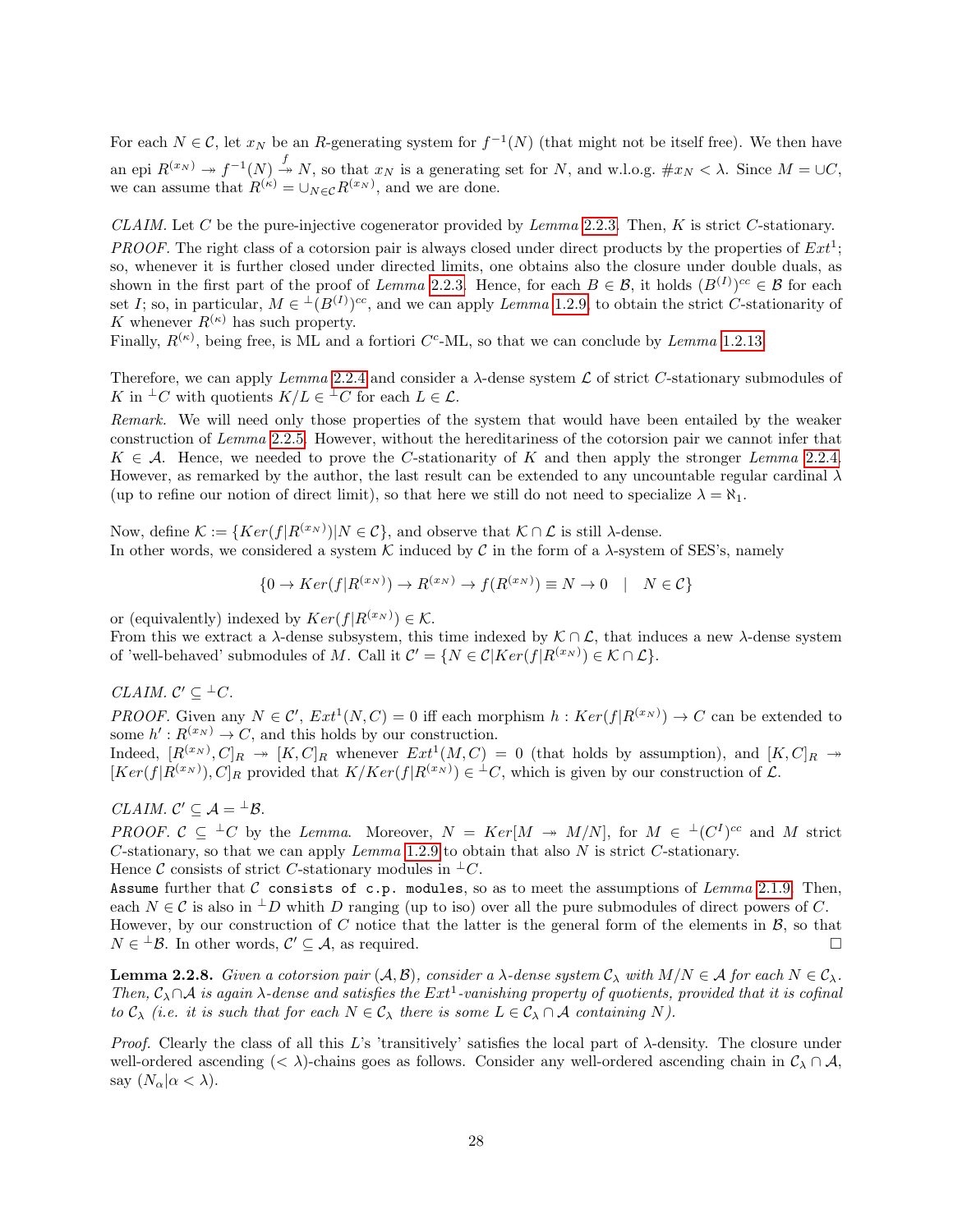For any successor ordinal  $\alpha + 1$ ,  $N_{\alpha+1}/N_{\alpha} \in {}^{\perp} \mathcal{B}$ : we required  $M/N_{\alpha} \in {}^{\perp} \mathcal{B} = \mathcal{A}$ , so that the restriction map induces an epi  $[M, \mathcal{B}]_R \to [N^i_\alpha, \mathcal{B}]_R$ , that in turn factorizes into  $[M, \mathcal{B}]_R \to [N^i_{\alpha+1}, \mathcal{B}]_R \to [N^i_\alpha, \mathcal{B}]_R$ , thus yielding the required epi  $[N^i_{\alpha+1}, \mathcal{B}]_R \twoheadrightarrow [N^i_{\alpha}, \mathcal{B}]_R$ . In other words, our ascending chain is an A-filtration of its limit (i.e. its union), and  $A$  is closed under  $A$ -filtrations by Eklof Lemma. Finally, still  $M/L \in \mathcal{A}$  by our assumption.  $\square$ 

We close this section with a simplified version of Shelah's Singular Compactness Theorem, as stated by Saroch and Stovicek (see Theorem [\[20\]](#page-43-4),3.2).

<span id="page-28-0"></span>**Theorem 2.2.9.** Let  $\kappa$  be a singular cardinal, and consider a  $\kappa - g$ . module M. Consider some cardinal  $\mu$  s.t.  $cf(\kappa) \leq \mu < \kappa$ , and assume to be given, for each  $\mu < \lambda < \kappa$ , a  $\lambda$ -dense system  $\mathcal{C}_{\lambda}$  consisting of submodules of M.

Then, there is a filtration of M,  $(M_\alpha | \alpha \leq cf \kappa)$  and a continuous strictly increasing chain of cardinals  $(\kappa_{\alpha})\alpha < cf\kappa$ ) that is cofinal to  $\kappa$  s.t.  $M_{\alpha} \in \mathcal{C}_{\kappa_{\alpha}^{+}}$  for each  $\alpha < cf\kappa$ .

*Proof.* Fix any chain  $(\kappa_\alpha | \alpha < cf\kappa)$  with  $\mu < \kappa_0$ .

Consider an increasing chain  $(X_{\alpha} | \alpha < cf \kappa)$  of subsets of M whose union generates M, and s.t.  $\#X_{\alpha} = \kappa_{\alpha}$ for each  $\alpha < cf\kappa$ .

The localness property of dense systems translates this into an increasing chain of submodules of M, namely  $(N_{\alpha}^0 | \alpha < cf \kappa)$  s.t.  $N_{\alpha}^0 \in C_{\kappa_{\alpha}^+}$  and  $X_{\alpha} \cup (\bigcup_{\beta < \alpha} N_{\beta}^0) \subseteq N_{\alpha}^0 \ (\alpha < cf \kappa)$ . Furthermore, fix a generating set  $Y_{\alpha}^0$  for each  $N_{\alpha}^0$  together with an enumeration  $Y_{\alpha}^0 := \{y_{\alpha,\gamma}^0 | \gamma &$ 

We will refine this initial chain along our dense systems in a gradual manner, that resembles Cantor's diagonal procedure.

More exactly, we will construct countably-many increasing chains  $\mathcal{N}_n := (N_\alpha^n | \alpha < cf\kappa)$  of submodules of M. To better control these chains, we will progressively fix the corresponding generating sets  $Y_{\alpha}^n$ , together with an enumeration  $Y_{\alpha}^n := \{y_{\alpha,\gamma}^n | \gamma < \kappa_\alpha\}$ ; this will be performed requiring our chains to satisfy the following compatibility properties:

$$
1. \ \ N_{\alpha}^n \in \mathcal{C}_{\kappa_{\alpha}^+}
$$

2. 
$$
N_{\alpha}^{n} \supseteq \{y_{\delta,\gamma}^{n-1} \mid \alpha \leq \delta < cf \kappa \land \gamma < \kappa_{\alpha}\} \cup \bigcup_{\beta < \alpha} N_{\beta}^{n}
$$

One can spatially visualize our chains in a  $cf \kappa \times \omega$  rectangular grid with rows indexed by  $\alpha$  and columns indexed by n.

So, the first property means that we are refining our sequence jumping around the various given dense systems so that the  $\alpha$ -th row is made of modules in  $\mathcal{C}_{\kappa^+_{\alpha}}$ .

As for the second property, it ensures the compatibility of our enumerations; in other words, it entails that each column is increasing, and that the limit along the diagonal of the grid contains all the generators  $y_{\delta,\gamma}^n$ 's. Moreover, the weak inequality  $\alpha \leq \delta$  in the second property implies that also rows are increasing, since each  $N_{\alpha}^{n} \supseteq N_{\alpha}^{n-1}$ , that is generated by  $\{y_{\alpha,\gamma}^{n-1} | \gamma < \kappa_{\alpha}\}.$ 

Let's now construct our chains via a double induction. For each  $n < \omega$ , perform induction on  $\alpha$  as follows. Assume to have already constructed  $(\mathcal{N}_l | l \leq n)$  as well as  $(N_{\beta}^{n+1} | \beta < \alpha)$ .

$$
X_\alpha^{n+1}:=\{y_{\delta,\gamma}^n\quad|\quad \alpha\le\delta
$$

has cardinality  $\kappa_{\alpha}$ , so let  $N_{\alpha}^{n+1} \in C_{\kappa_{\alpha}^+}$  contain  $X_{\alpha}^{n+1}$ ; fix one of its generating sets  $Y_{\alpha}^{n+1}$  containing  $X_{\alpha}^{n+1}$ and having again cardinality  $\kappa_{\alpha}^{+}$ .

Consider the limit along the rows,  $(\alpha < cf \kappa)$   $M_{\alpha} := \bigcup_{n < \omega} N_{\alpha}^n \in C_{\kappa_{\alpha}^+}$  (since the latter system is closed under unions of well-ordered ascending chains). Remark that  $\cup_{\alpha < c} f_{\kappa} M_{\alpha} = M$ , because it holds  $X_{\alpha} \subseteq N_{\alpha}^0 \subseteq M_{\alpha}$ , and  $\cup X_{\alpha}$  generates M.

In our picture, spatially place the limits in the extra column indexed by  $\omega$ .

All the chains considered so far need not be continuous; however, we claim that the limit chain along the  $\omega$ -th column is such.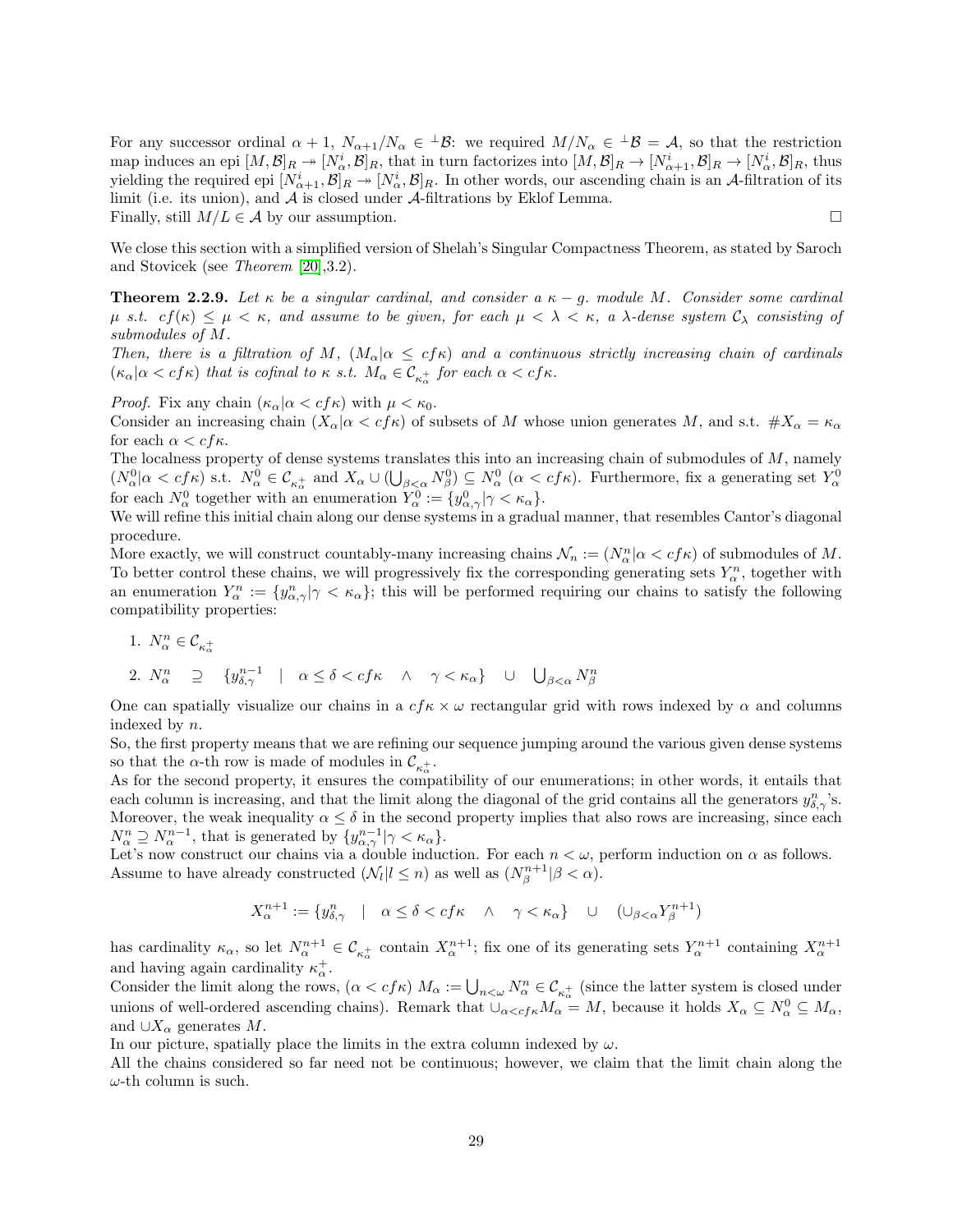To show this, fix any limit ordinal  $\alpha < cf\kappa$ ; it plainly holds  $M_\alpha \supseteq \bigcup_{\beta<\alpha} M_\beta$  (we have term-wise inclusion for each  $n$ ).

For the opposite inclusion we will exploit the Cantor diagonal construction. Indeed, fixed  $n < \omega$ , for each  $\beta < \alpha$  one has  $\{y^{n-1}_{\alpha,\gamma} | \gamma < \kappa_\beta\} \subseteq N^n_\beta$  by the second property. Hence,  $Y^{n+1}_\alpha \subseteq \bigcup_{\beta<\alpha} N^n_\beta$ , that implies  $N_{\alpha}^{n-1} \subseteq \bigcup_{\beta < \alpha} N_{\beta}^n$ .

In other words, each point in the grid is included in the union of the part of the successive column right above it. Thus, by moving along the increasing direction of n (w.l.o.g. downwards) from  $N_{\alpha}^{n}$ , we remain within the union of the triangle above the anti-diagonal with one vertex 'almost' at  $N_{\alpha}^{n}$ .

More precisely, this amounts to the required condition  $M_{\alpha} \subseteq \bigcup_{\beta < \alpha} M_{\beta}$ .

Finally, modify  $M_0 := 0$ , and set  $M_{cfrk} := M$ , so as to satisfy the axiom of a filtration.  $\square$ 

## <span id="page-29-0"></span>3 The main Theorem

#### <span id="page-29-1"></span>3.1 The Countable Telescope Conjecture

We will apply the preliminary digression on refinements of dense systems to the well-known Countable Telescope Conjecture.

**Theorem 3.1.1** (CTCM). Let  $C = (A, B)$  be a cotorsion pair with  $\lim_{x \to B} B = B$ . Then, C is of countable type, and  $B$  is definable.

*Proof.* Let C be the 'canonical' pure-injective cogenerator constructed for B as in Lemma [2.2.3.](#page-24-1) Indeed, B is clearly closed under direct products, being the right class of a cotorsion pair.

Call  $\mathcal{A}_0 := \mathcal{A}^{\leq \omega}$  the class of all the c.p. modules in A. We will proceed by induction on cardinals  $\kappa$  to prove that  $\kappa - p$ . modules in A are in  $Filt(\mathcal{A}_0)$ . (w.l.o.g.  $\kappa$  is uncountable.)

Observe that we can reduce the induction procedure to regular uncountable cardinals, because they constitute a proper class.

IDEA. Consider a  $\kappa - p$ , module  $M \in \mathcal{A}$ . For each uncountable regular cardinal  $\lambda \leq \kappa$ , we will construct by transfinite induction a  $\lambda$ -dense system  $\mathcal{C}_{\lambda} \subseteq \mathcal{A}$  of submodules of M s.t.  $M/N \in \mathcal{A}$  for each  $N \in \mathcal{C}_{\lambda}$ . We will use them to build the required  $\mathcal{A}_0$ -filtration of M.

Indeed, assume to have such a family  $\{\mathcal{C}_{\lambda} | \lambda \leq \kappa\}$ . We will build an A-filtration of M consisting of  $( $\kappa$ ) - p$ . modules. Then, notice that, by the induction premise, we will be able to assume that each term of the A-filtration is further  $\mathcal{A}_0$ -filtered, so that also M will be such.

Now, let's implement the **induction procedure**. The initial step is plainly provided by *Lemma* [2.2.5](#page-25-1) (whose assumptions are satisfied by our construction together with the completeness of  $\mathcal{C}$ ).

- CASE 1:  $\lambda = \aleph_1$ . Let  $\mathcal{C}_{\aleph_1}$  be an  $\aleph_1$ -dense system in M as provided by Lemma [2.2.5,](#page-25-1) and consider a presentation SES of M:  $0 \to K \to R^{(\kappa)} \to M \to 0$ . By Lemma [2.2.7](#page-26-1) we can refine our system compatibly with the presentation, so as to obtain w.l.o.g.  $\mathcal{C}_{\aleph_1} \subseteq \mathcal{A}$ , as required.
- CASE 2:  $\lambda$  REGULAR LIMIT CARDINAL. Let  $\mathcal{C}_{\lambda}$  be a  $\lambda$ -dense system as provided by *Lemma* [2.2.5.](#page-25-1) We will construct a cofinal subsystem into  $\mathcal{C}_{\lambda} \cap \mathcal{A}$  in the spirit of Lemma [2.2.8.](#page-27-0)

Pick any  $N_0 \in \mathcal{C}_{\lambda}$ , and let  $\mu_0$  be a regular cardinal s.t.  $N_0$  is  $( $\mu_0$ ) - p$ . Consider the dense system  $\mathcal{C}_{\mu_0} \subseteq \mathcal{A}$  given by the induction premise, and chose some  $N'_0 \in \mathcal{C}_{\mu_0}$  containing  $N_0$ . Now, there is some  $N_1 \in \mathcal{C}_{\lambda}$  containing  $N'_0$ ; since the latter is still  $( $\lambda$ ) - p$ , we can choose a new  $\mu_1$  and iterate.

In this way we construct a countable chain  $N_0 \leq N'_0 \leq N_1 \leq N'_1 \leq \ldots$  whose directed union is N, and s.t. it possesses two cofinal subsystems, namely  $(N_n|n<\omega)$  and  $(N'_n|n<\omega)$ . The first one yields  $N \in \mathcal{C}_{\lambda}$ , while the second one entails  $N \in \mathcal{A}$  (it provides an A-filtration of N that is in A by Eklof Lemma). Call again  $\mathcal{C}_{\lambda}$  the obtained cofinal subfamily of  $\mathcal{C}_{\lambda} \cap \mathcal{A}$ .

• CASE 3:  $\lambda$  successor cardinal. (Recall that successor cardinals are always regular.)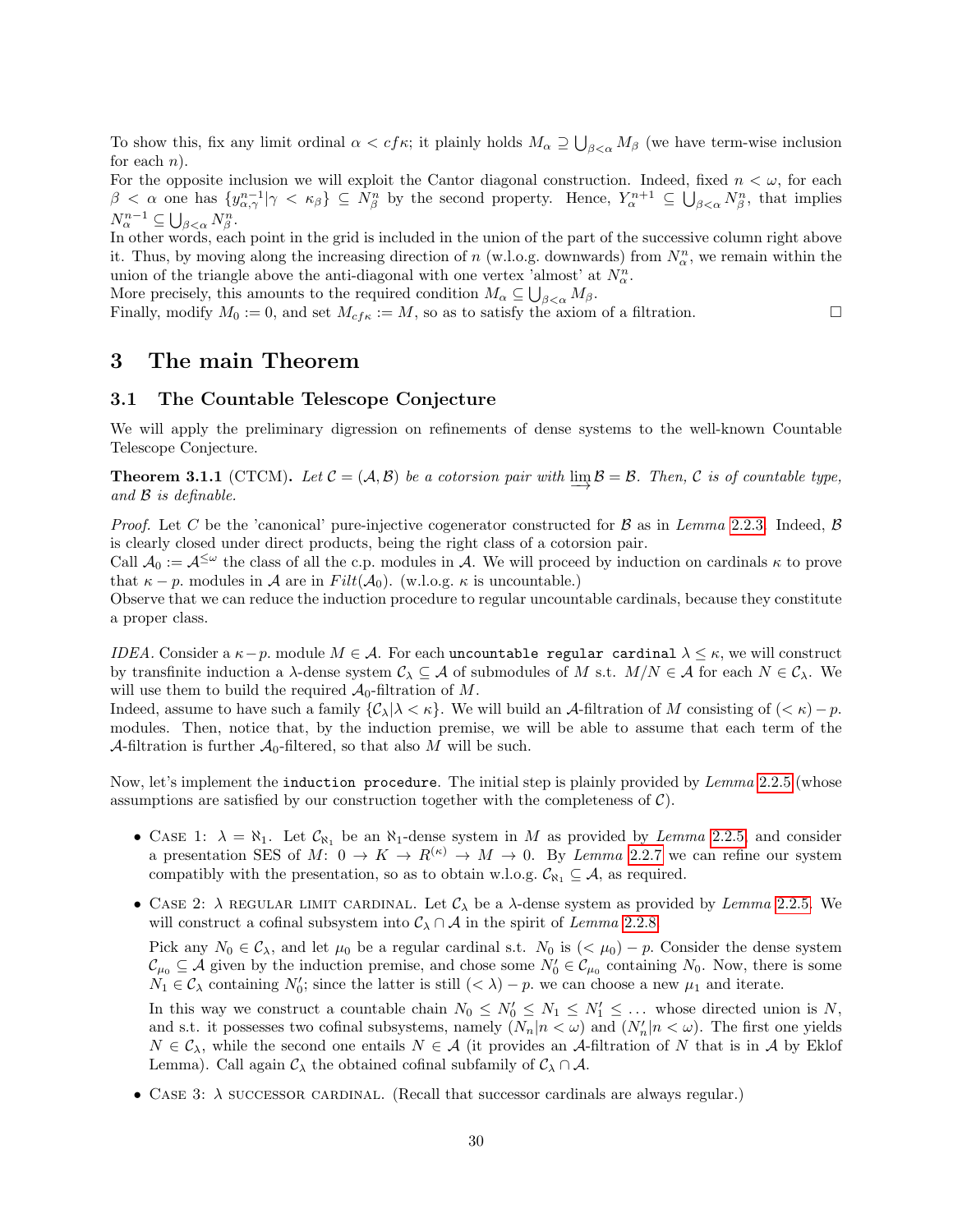– CASE 3.1:  $\lambda$  successor of a regular cardinal. Let  $\nu$  be a regular cardinal s.t.  $\lambda = \nu + 1$ . Construct the usual  $\lambda$ -dense system  $\mathcal{C}_{\lambda}$ , and pick up any  $N_0 \in \mathcal{C}_{\lambda}$ . w.l.o.g.  $N_0$  is  $( $\nu$ ) - p$ ., and consider the corresponding v-dense system  $\mathcal{C}_{\nu} \subseteq \mathcal{A}$  of M given by the inductive premise.

We can inductively build a chain  $\mathcal{N}_0 := (N_\alpha^0 | \alpha < \nu_0) \subseteq \mathcal{C}_\nu \subseteq \mathcal{A}$  whose union contains  $N_0$ . Indeed, let  $X^0 := \{x^0_\alpha | \alpha < \nu\}$  be a generating set for  $N_0$ , and take an initial subset  $X_0$ ; by the localness part of density, there is some module  $N_0^0 \in \mathcal{C}_{\nu}$  containing  $X_0$ . Now, at each successor step  $\alpha+1$ , call  $Y_{\alpha}$  a generating set of  $N_{\alpha}^0$ , and consider  $X_{\alpha+1} := Y_{\alpha} \cup \{x_{\alpha+1}\}$ ; take a corresponding  $X_{\alpha+1} \subseteq N_{\alpha+1}^0 \in \mathcal{C}_{\nu}$ . At each limit step make the chain continuous by taking the union of the preceding modules.

 $\mathcal{C}_{\nu}$  is closed under union of well-ordered ascending chains, so  $\cup \mathcal{N}_0 \in \mathcal{C}_{\nu} \subseteq \mathcal{A}$ .

Choose some  $N_1 \in \mathcal{C}_{\lambda}$  containing such a union, and - from the choice of a generating set  $X^1$  of cardinality  $\nu$  - build a similar chain  $\mathcal{N}_1 = \left(N_\alpha^1 | \alpha < \nu_1\right)$  containing  $N_1$ ; iterate countably many times, and set  $N := \cup_{i < \omega} N_i$ .

Remark that  $\nu_i = \nu$  for each  $i < \omega$ , because  $\nu$  is a regular cardinal and otherwise we would write  $X^i = \bigcup_{\alpha < \nu_i} X^i_\alpha$  as a union of less than  $\nu$  subsets of strictly smaller cardinality. Indeed, the  $X^i_\alpha$ 's should be thought as a set of  $\nu$  pointer-variables for the possibly repeated generators  $x^i_{\alpha}$ 's; this enables us to carry on the regularity argument, up to allowing for possible repetitions in the chains  $\mathcal{N}_i$ 's.

Thus, we could also assume  $N^i_\alpha \subseteq N^{i+1}_\alpha$  at each step by requiring  $X^{i+1}_{\alpha+1} = Y^{i+1}_\alpha \cup X^i_{\alpha+1} \cup \{x^{i+1}_{\alpha+1}\}.$ One could visualize the various chains as a rectangular  $\omega \times \nu$  grid with rows indexed by i and columns indexed by  $\alpha$ .

Add an extra row in position  $\omega$  given by the ascending chain  $(\cup_{i<\omega} N^i_{\alpha} | \alpha<\nu)$  consisting of the unions along the columns. Since each term is in  $C_\lambda \subseteq A$ , it forms an A-filtration of N as in Lemma [2.2.8,](#page-27-0) and so  $N \in \mathcal{A}$  itself.

The N's constitute, then, the sought cofinal dense subsystem of  $C_\lambda \cap A$ ; call it again  $C_\lambda$ .

– CASE 3.2:  $\lambda$  SUCCESSOR OF A SINGULAR CARDINAL. Let  $\lambda = \nu^{+}$ , for  $\nu$  singular cardinal of cofinality  $cf(\nu) = \mu < \nu$ . Choose a strictly increasing continuous chain  $(\nu_{\alpha} | \alpha < \mu)$  of infinite cardinals which is cofinal to  $\nu$  and that starts with  $\nu_0 > \mu$ .

Consider the usual  $\lambda$ -dense system  $\mathcal{C}_{\lambda}$  given by our Lemma, and pick any  $N_0$  from there.

We will perform a construction similar to the above case, in the sense that we will again move around a rectangular grid, although this time of dimension  $\omega \times \mu^{+}$ . However, since  $\nu$  is no longer regular and we can apply our Lemma only with regular cardinals, to 'access'  $\nu$  we need a Cantor diagonal argument going through the various regular cardinals  $\nu_{\alpha}$ 's.

Thus, we cannot construct a chain at a time, and we will employ Theorem [2.2.9](#page-28-0) to obtain the required  $\mathcal{N}_n := (N_\alpha^n | \alpha < \mu) \subseteq \mathcal{C}_{\nu_\alpha}$ .

Indeed, w.l.o.g. N<sub>0</sub> is  $\nu - g$ , with generating set X, and consider an ascending chain  $(X_{\alpha} | \alpha < \mu)$ of subsets of X s.t.  $\#X_{\alpha} = \nu_{\alpha}$ .

Inductively construct the chain  $\mathcal{N}_0$  as in the *Theorem*, and carry on the inductive enlargement.

This will provide for the countably-many  $\mu$ -indexed increasing chains  $\mathcal{N}_i = (N^i_\alpha | \alpha < \mu) \subseteq C_{\nu^+_{\alpha}}$ .

However, this time perform the diagonal procedure on a grid with rows indexed by  $\alpha \leq \mu$  (and not  $\alpha < \mu$ ) and columns by  $i < \omega$ , where we let each  $N^i_\mu$  to be some module of  $\mathcal{C}_\lambda$  which contains the union  $\cup \mathcal{N}_i$  along the already constructed *i*-th column. We choose  $N^i_\mu$  at the beginning of the  $(i+1)$ -th step, together with a compatible generating set  $Y^i_\mu := \{y^i_\gamma | \gamma < \lambda\}.$ 

So, for example, (in the notation of the proof of *Theorem* [2.2.9](#page-28-0) adapted to the current one) the set  $X_\alpha^{i+1}$  becomes

$$
X_{\alpha}^{i+1} := \{ y_{\delta,\gamma}^i \mid \alpha \le \delta \le \mu \quad \wedge \quad \gamma < \kappa_{\alpha} \} \quad \cup \quad (\cup_{\beta < \alpha} Y_{\beta}^{i+1})
$$

And the rest is analogous.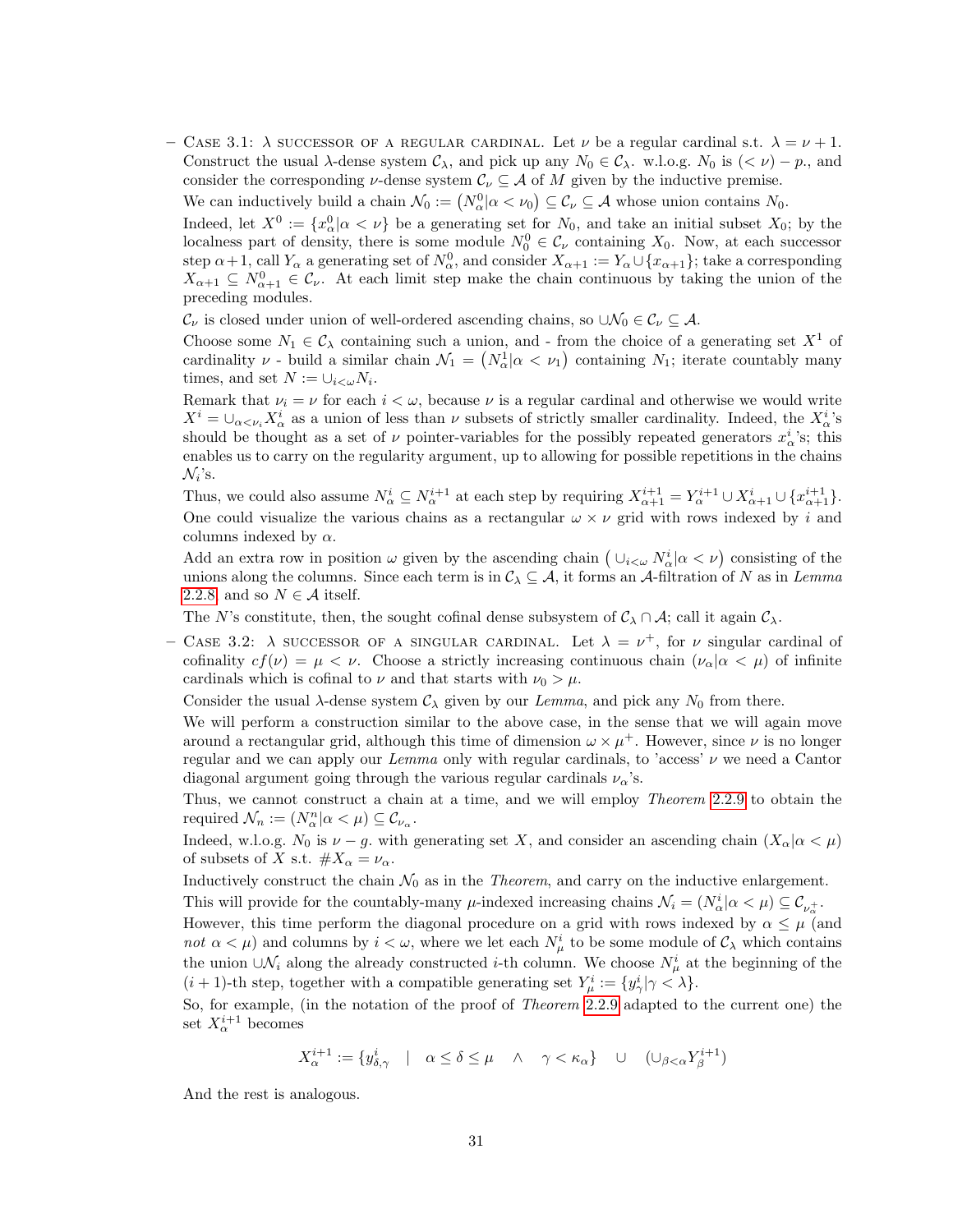Define  $N := \bigcup_{i < \omega} N_i$  as the union of the  $\mu$ -th row, and observe that it is in  $\mathcal{C}_{\lambda}$ .

Moreover, it equals the union performed first along the rows and then along the columns, namely  $N = \bigcup \mathcal{H}$  for  $\mathcal{H} := (\bigcup_{i<\omega} N_{\alpha}^i | \alpha \leq \mu) = (\bigcup_{i<\omega} N_{\alpha}^i | \alpha < \mu).$ 

Where the latter equality holds because, by our modification of the sets  $X_\alpha^{i+1}$ 's, it is irrelevant to include or not  $\mu$  in the union (it is actually the diagonal procedure).

The latter increasing chain is continuous, and has each term in  $\mathcal{C}_{\nu_{\alpha}^+} \subseteq \mathcal{A}$  (by the general induction premise). Thus, as in CASE 3.1, it provides for an A-filtration of  $N \in \mathcal{C}_{\lambda}$ , which turns out to live in  $\mathcal{C}_{\lambda} \cap \mathcal{A}$ .

Thus, having constructed the families, let's provide the sought A-filtration of M consisting of ( $\lt \kappa$ ) – p. modules.

If  $\kappa$  is regular, then  $\mathcal{C}_{\kappa}$  already contains the filtration for M.

Otherwise, in our setting, Theorem [2.2.9](#page-28-0) applied to M and  $(C_\lambda | \lambda \lt \kappa) \subseteq \mathcal{P}(\mathcal{A})$  yields a  $cf\kappa$ -filtration of M of the form  $(M_\alpha|\alpha < cf\kappa)$  s.t.  $M_\alpha \in \mathcal{C}_{\kappa_\alpha^+} \cap \mathcal{A}$ , and it turns out to be an  $\mathcal{A}\text{-filtration}$  (because the  $Ext^1$ -vanishing property of the quotients is the same for each dense system, so we can follow again the proof of Lemma [2.2.8\)](#page-27-0). Hence, since by our induction premise each  $M_{\alpha}$  is  $A_0$ -filtered, also M is such.

Indeed, given the  $\mathcal{A}_0$ -filtrations  $(M_{\alpha,\beta}|\beta < \eta_\alpha)$  relative to  $M_\alpha$ , modify them by setting  $M'_{\alpha+1,\beta} := M_{\alpha+1,\beta} +$  $M_{\alpha}$  and merge them together into a  $(\sum_{\alpha-filtration of M. (Up to the elimination of some terms, we$ can further assume that the chain is strictly increasing.)

Moreover, it is clearly an  $A_0$ -filtration, since the successive quotients are not altered by our modification, namely  $M'_{\alpha+1,\beta+1}/M'_{\alpha+1,\beta} \simeq M_{\alpha+1,\beta+1}/M_{\alpha+1,\beta}$ .

Thus,  $(A, B)$  is  $A_0$ -deconstructible. To prove its countable type, we are left to show that modules in  $A_0$  have c.p. first syzygies.

Take  $M_0 \in \mathcal{A}_0$  and consider a resolution  $0 \to \Omega^1(M_0) \to P_0 \to M_0 \to 0$ .

 $M_0 \in \mathcal{A}_0 \subseteq {}^{\perp} \mathcal{B}$  and  $P_0$  is projective (and hence ML and strict C-stationary, by Lemma [1.2.13\)](#page-12-0), so that the assumptions of Lemma [1.2.9](#page-9-0) are satisfied, and also  $\Omega^1(M)$  is strict C-stationary. Thus, it is strict  $def(C)$ -stationary (see Lemma [1.2.12\)](#page-11-0) and in particular strict B-stationary (by the construction of C).

In particular,  $\Omega^1(M_0)$  is strict  $_R R^c$ -stationary  $(R^c \in \mathcal{B}, \text{ being injective})$ , and hence  $_R R$ -ML (see Lemma  $1.2.13/1$  $1.2.13/1$ .

Now, being  $M_0$  c.p.,  $\Omega^1(M_0)$  is c.g. by a classical pullback argument, and hence also c.p, because the two notions agree for  $_RR$ -ML modules (see Cor. [1.2.5\)](#page-7-0).

Finally, let's turn to the definability of the class  $B$ .

Under our closure assumptions, it equates the closure of  $\beta$  under pure submodules. We will show this via a slight modification of the proof of Theorem [\[9\]](#page-43-2),13.41.

CLAIM. Let B be a class of modules closed under  $\prod$ ,  $\lim_{n \to \infty}$ , and consider any c.p. module  $A \in \perp \mathcal{B}$ . Then,  $A^{\perp}$ is closed under copies of pure submodules of products in  $\mathcal{B}$ .

PROOF. By Lemma [2.1.7,](#page-20-0)  $A \in {}^{\perp} \mathcal{B}$  is strict  $\mathcal{B}$ -stationary. Choose a countable tower presentation of A consisting of f.p. modules that witnesses such a stationarity. Notice that it further has the uniform factorisation property, so that, as remarked in Lemma [1.2.12,](#page-11-0) it is moreover  $def(\mathcal{B})$ -stationary.

Consider  $B' \subseteq_{*} \prod B_{\alpha}$  as in the statement. In particular, our tower is B'-stationary. In other words, the induced inverse system  $([A_i, B']_R, h^* | i < \omega)$  satisfies the ML condition.

Now, consider the pure-SES  $0 \to B' \to \prod B_\alpha \stackrel{\rho}{\to} \prod B_\alpha / B' \to 0$ 

Since each  $A_i$  is f.p. by the properties of purity  $([A_i, \cdot]_R | i < \omega)$  yields an inverse tower of SES's, namely

$$
0 \to [A_i, B'] \to [A_i, \prod B_{\alpha}] \stackrel{(\rho_i)_*}{\to} [A_i, \prod B_{\alpha}/B'] \to 0
$$

with transition morphisms induced by the tower  $(h_i|i < \omega)$ .

Since the system in the first member satisfies the Mittag-Leffler property, passing to the inverse limit we obtain the SES:

$$
0 \to \varprojlim_{i < \omega} [A_i, B']_R \to \varprojlim_{i < \omega} [A_i, \prod B_\alpha]_R \overset{\rho_*}{\to} \varprojlim_{i < \omega} [A_i, \prod B_\alpha / B']_R \to 0
$$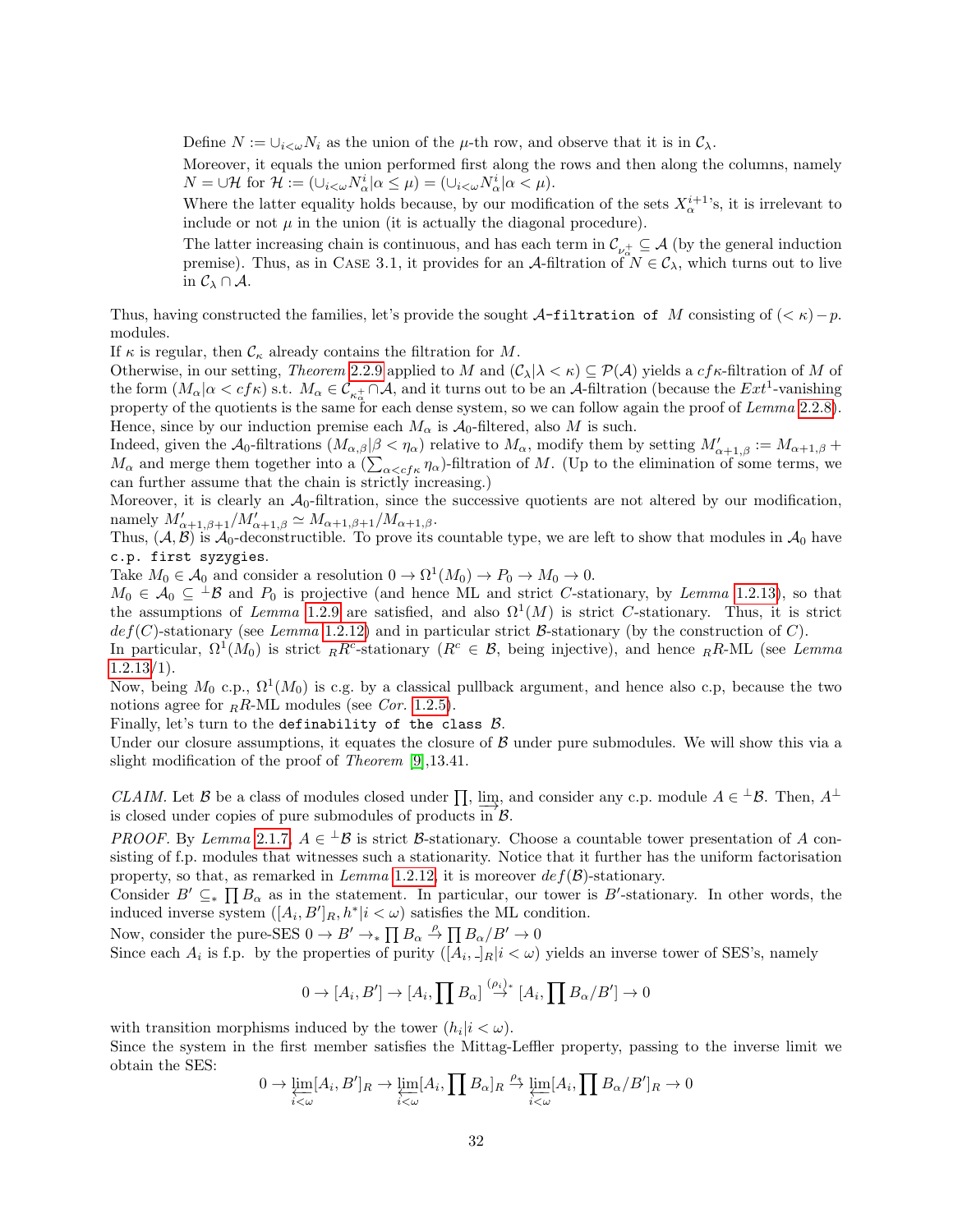And, bringing the  $\downarrow \text{im}$  inside the first component of the Hom, the latter is properly

$$
0 \to [A, B'] \to [A, \prod B_{\alpha}] \xrightarrow{\rho_{*}} [A, \prod B_{\alpha}/B'] \to 0
$$

so that, in particular,  $\rho_* = [A, \rho]$  is epi.

Since also  $Ext^1(A, \prod B_{\alpha}) = 0$  by the properties of  $Ext^1$  and our assumption, we conclude that  $Ext^1(A, B') =$ 0, as required.

□

#### <span id="page-32-0"></span>3.2 Applications

In this section we will sketch the main applications of the CTCM as presented in [\[3\]](#page-43-15), the twin paper  $A_p$ proximations and Mittag-Leffler Conditions. The Applications' by Angeleri-Hügel, Saroch and Trlifaj. Remarkably, we will be able to state and prove a weaker version of the Enochs' Conjecture for cotorsion pairs with right class closed under direct limits.

In what follows, we will just hint at the various underlying ideas, briefly highlighting how to apply the previously introduced tools, but without claiming to be exhaustive.

We begin our detour by recalling the notion of a Bass module over a c.p. class  $\mathcal{D}$ , which is a module that can be written as the direct limit of a tower in D.

The terminology comes after the famous Bass 'P' Theorem, in which such a class was introduced to produce a counterexample of a c.p. flat R-module that is not projective over a non-right perfect ring R.

Subsequently, in [\[21\]](#page-44-2) Slavik and Trlifaj proved, by introducing the construction of tree modules, that Bass modules play a crucial role in deconstructibility issues.

In the rest of this section, we will present various deep results, that are essentially a consequence of refining procedures of suitable dense systems. We will then be able to employ Bass modules to characterize the cotorsion pairs with both classes closed under direct limits among those with a limit-closed right class.

This will turn out to yield a weaker version of the Enochs' Conjecture, as well as a deconstructibility criterion for the left classes at stake. Finally, we will be able to describe the kernels of such cotorsion pairs in a manner that is formally analogous to the particularly interesting case of tilting cotorsion pairs.

In what follows, we will almost always work with a cotorsion pair  $C = (\mathcal{A}, \mathcal{B})$  s.t.  $\mathcal{B} = \varinjlim \mathcal{B}$  is closed under direct limits.

Denote by  $\overline{A}$  the class of all pure-epi images of  $A$ .

We will need the following powerful technical result.

**Lemma 3.2.1.** Let  $(A, B)$  be a cotorsion pair s.t.  $B = \varinjlim B$ . Let B' be the class of all pure-injective modules in B. Then,  $^{\perp}B' = \bar{A}$ 

Moreover, one may prove the following Lemmas.

**Lemma 3.2.2.** ([\[3\]](#page-43-15),3.3) Let  $(A, B)$  be a cotorsion pair s.t.  $B = \varinjlim \mathcal{B}$ . Then,  $\bar{\mathcal{A}} = \varinjlim \bar{\mathcal{A}}^{\leq \omega}$ .

*Proof. (Sketch.)* The proof provides a refinement of a suitable  $\aleph_1$ -dense system, as in Lemma [2.2.7.](#page-26-1)  $\Box$ 

**Lemma 3.2.3.** ([\[3\]](#page-43-15),3.4) Let  $(A, B)$  be a cotorsion pair. Under the relaxed assumption on countable limits  $\mathcal{B} = \varinjlim_{\mathcal{A}} \mathcal{B}$ , then  $\mathcal{A}^{\leq \omega} \subseteq \varinjlim \mathcal{A}^{< \omega}$  whenever C is further complete.

Proof. (Sketch.) The proof is reminiscent of El Bashir's generalization of Enoch's Theorem to Grothendieck categories: expand a f.p. countable presentation M of any  $M \in \bar{\mathcal{A}}^{\leq \omega}$  to a direct system of special A-precovers  $\pi_n : A_n \to M_n$ . Then, the limit of the precovers is a pure-epi; so, by the finiteness property of M, up to dropping some terms, each transition map  $f_{n+1,n}$  factors through the successive precover  $\pi_{n+1}$  via some  $\nu_n \in [M_n, A_{n+1}].$ 

Thus,  $(M, f_n \circ \pi_n | n < \omega) = \varinjlim (A_n, g_{nm} | m \le n < \omega)$  for  $g_{nm} = \nu_{n-1} \circ f_{n-1,m} \circ \pi_m$ , so that  $M \in \varinjlim_{\omega} A$ .  $\Box$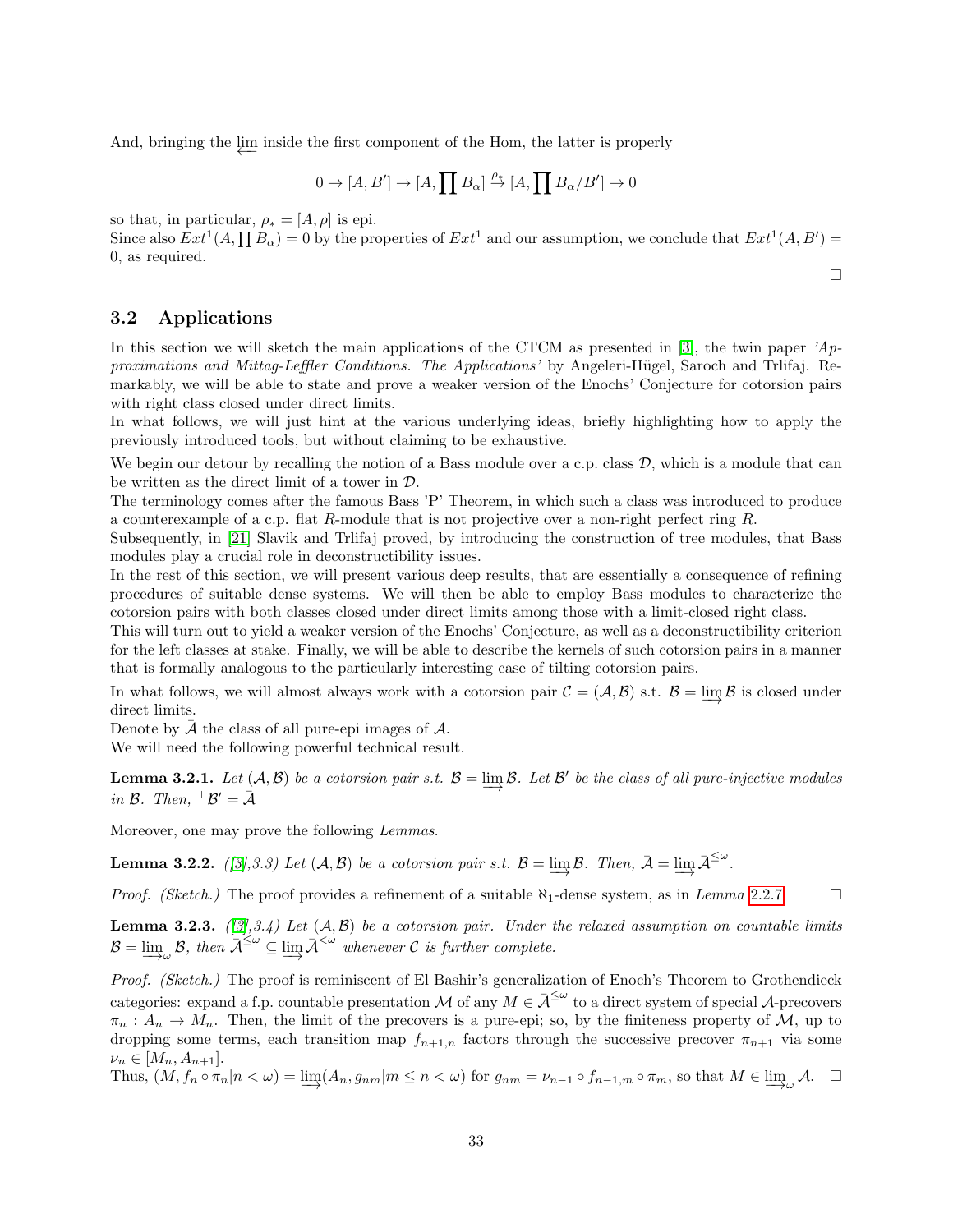**Corollary 3.2.4.** In particular, provided that actually  $B = \varinjlim B$ , the CTMC implies that C is of countable type, and we obtain that  $\bar{A}^{\leq \omega}$  consists of Bass modules over  $A^{\leq \omega}$ . Moreover, if further C is of finite type, then it suffices to consider Bass modules over  $A^{\langle \omega \rangle}$ .

Proof. (Sketch.) Suitably refine the previous system of special A-precovers via Hill Lemma, so as to obtain the required Bass module; notice that any countable tower is in particular  $\aleph_1$ -continuous.  $\Box$ 

In other words, we can sum up the outcome entailed by these deep results as the following Theorem.

**Theorem 3.2.5.** (Characterization of  $\overline{A}$ .) Any pure-epi image of a module from  $\overline{A}$  is the direct limit of a direct system of Bass modules from  $A^{\leq \omega}$ .

As a Corollary, for a cotorsion pair  $(\mathcal{A}, \mathcal{B})$  with  $\mathcal{B} = \varinjlim \mathcal{B}$  and a class  $\mathcal{G}$ , the  $\mathcal{G}$ -stationarity of pure-epi images of modules from A can be checked on Bass modules over  $A^{\leq \omega}$ . More precisely,

**Corollary 3.2.6.** ([\[3\]](#page-43-15),3.5) Let  $(A, B)$  be a cotorsion pair with  $B = \varinjlim B$ . Consider any class of modules  $G$ . If all Bass modules over  $A^{\leq \omega}$  are G-stationary, then also  $\overline{A}$  consists of G-stationary modules.

*Proof.* (Sketch.) By the previous Theorem, we can write the modules from  $\bar{\mathcal{A}}$  as direct limits of direct systems of Bass modules from  $A^{\leq \omega}$ . By [1.2.13,](#page-12-0) all the considered Bass modules turn out to be  $\mathcal{G}^c$ -ML. Since ML conditions can be checked on countable chains,  $\bar{\mathcal{A}}^{\leq \omega}$  consists of  $\mathcal{G}^c$ -ML iff  $\mathcal{G}$ -stationary.

Hence, we can deeply characterize the cotorsion pairs with both classes closed under direct limits among those that satisfy the closure requirement on the right class.

<span id="page-33-0"></span>**Theorem 3.2.7.** ([\[3\]](#page-43-15),3.6) Let  $C = (A, B)$  be a cotorsion pair s.t.  $B = \varinjlim B$ . TFAE:

- 1. C is cogenerated by a (discrete) pure-injective module.
- 2. A is closed under pure-epi, pure-submodules.
- 3. C is closed (i.e.  $\mathcal{A} = \varinjlim \mathcal{A}$ ).
- 4. A contains all Bass modules over  $A^{\leq \omega}$ .

Its proof is long and heavily relies on the ideas about refinements of dense systems involved in the proof of the CTCM and on the following technical deconstructibility result, namely Proposition [\[20\]](#page-43-4),5.12.

**Lemma 3.2.8.** Let  $(A, B)$  be a complete cotorsion pair with B closed under direct limits. Then, there is some pure-injective module E s.t.  $\pm E = \bar{\mathcal{A}}$ . Moreover, we can assume E to be discrete, i.e. to be the product of some indecomposable pure-injectives.

Thence, we have the following corollary to the previous theorem, [\[3\]](#page-43-15),3.7.

**Corollary 3.2.9.** Let  $C = (A, B)$  be a cotorsion pair of finite type. Then, C is closed iff A contains all Bass modules over  $A^{\langle \omega \rangle}$ .

Now, let's turn our attention to cotorsion pairs of countable type. Let  $\mathcal L$  be the class of all locally  $\mathcal A^{\leq \omega}$ -free modules.

As an application of the tree modules construction, in [\[21\]](#page-44-2) Slavik and Triffaj proved that the class  $\mathcal{L}$  is non-deconstructible provided that there is some Bass module over  $A^{\leq \omega}$  that does not belong to A.

Thus, by applying this result to the previous theorem, we have the following characterization of the deconstructibility character of locally free  $A^{\leq \omega}$ -free modules.

**Theorem 3.2.10.** (Deconstructibility, [\[3\]](#page-43-15),4.1) Let  $(A, B)$  be a cotorsion pair s.t. B is complete, and let  $\mathcal{L}$ be as before. Then,  $\mathcal L$  is deconstructible iff  $\mathcal A$  contains all Bass modules over  $\mathcal A^{\leq \omega}$  iff  $\mathcal C$  is closed.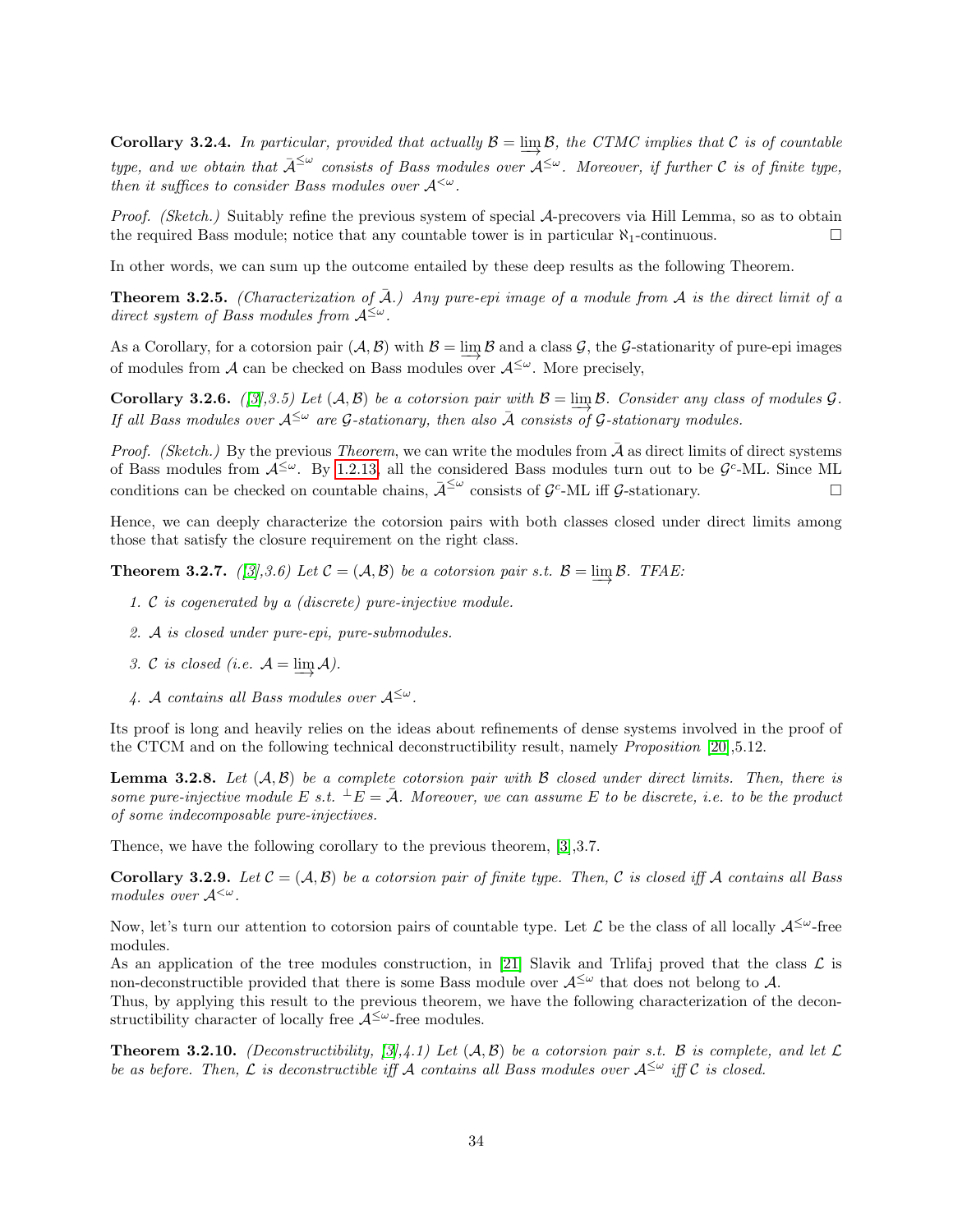Remark. The just stated result has interesting applications to tilting classes; in particular, it states that for a tilting module T, the class of all locally T-free modules is (pre)covering iff T is  $\Sigma$ -pure-split. (See [\[3\]](#page-43-15),4.2-4.3.)

Moreover, another application of the classical refining procedure as in [2.2.7,](#page-26-1) yields the following characterization of locally  $\mathcal{A}^{\leq \omega}$ -free modules, [\[3\]](#page-43-15),4.4.

**Theorem 3.2.11.** Let  $(A, B)$  be a cotorsion pair s.t. B is complete. Then M is locally  $A^{\leq \omega}$ -free iff M is a B-stationary pure-epi image of a module from A. In particular,  $\mathcal L$  is closed under pure submodules.

*Proof.* (Sketch.) (  $\implies$  )  $M \in \mathcal{L}$  possesses an  $\aleph_1$ -dense system of submodules in  $\mathcal{A}^{\leq \omega}$  whose union is M itself. Moreover, by the criterion on the Uniform Factorisation Property,  $A$  consists of strict  $B$ -stationary modules, so in particular a directed union of modules from A is such.

Conversely, in our setting we can apply the classical refining procedure to obtain an  $\aleph_1$ -dense system of submodules of M in  $\mathcal{A}^{\leq \omega}$ . The last claim relies on the initial technical lemma:  $\bar{\mathcal{A}} = \pm C$  for an elementary cogenerator for B. Then apply Lemma [1.2.13](#page-12-0) and Lemma [1.2.12.](#page-11-0)  $\Box$ 

We are now ready to state the most important consequence of the CTCM, namely a weak version of Enochs' Conjecture.

The latter result lies at the heart of representation theory of modules by means of left and right approximations, and can be considered to be by far the most important open one.

Indeed, given a complete cotorsion pair  $C = (\mathcal{A}, \mathcal{B})$  (i.e. special preenveloping iff special precovering; with the equivalence due to Salce's Lemma), Enochs proved in a famous Theorem (e.g. see [\[9\]](#page-43-2) or [\[22\]](#page-44-0)) that  $\mathcal C$  is perfect (i.e. covering iff enveloping) whenever it is closed.

Now, there is a rich abundance of complete cotorsion pairs, since a variant of Quillen's small object argument states that a cotorsion pair is complete whenever it is generated by a set; hence it is not a really restrictive condition among those of interest. So, the nutshell of the question seems to lie in the implication closed  $\implies$ perfect.

Rewriting the issue from the categorical viewpoint introduced in the *Introduction*, in usual contexts we can always consider the non-empty categories of all the special preenvelopes/precovers of a given module. Then, the closure property of the left class allows us to inductively construct a minimal object for the subobject preorder.

Moreover, notice that, whenever such categories are trivial, our research question is even meaningless.

Accordingly with this logical flow, Enochs' Conjecture inquires whether such a theorem admits a converse, and it posits an affirmative answer.

As already mentioned, such a problem is still open; however, the tools developed to show the CTCM allowed Angeleri Hügel, Saroch and Trlifaj to prove a particular case, under the further assumption that  $B = \varinjlim B$ . Whence the name 'Weak Enochs Conjecture'.

Before stating the Theorem, let us incidentally notice that, whenever it further holds  $\mathcal{B} = \varinjlim \mathcal{B}$ , one has that the left class  $A$  is cogenerated by all the pure-injective modules of  $B$ , and the latter cogenerating class can be taken to be a set by an application of Ziegler's Spectrum theorem. Hence, the completeness requirement is automatically satisfied and, as already noticed, due to the properties of the cotorsion pair at stake, the converse implication is a meaningful inquire and does exquisitely involve closure and perfectness.

**Theorem 3.2.12.** (Weak Enochs Conjecture; see Theorem [\[3\]](#page-43-15),5.2) Let  $C = (A, B)$  be a cotorsion pair s.t.  $\mathcal{B} = \varinjlim \mathcal{B}$ . Let  $\mathcal L$  denote the class of all locally  $\mathcal{A}^{\leq \omega}$ -free modules. TFAE:

- 1. C is closed.
- 2. every module (in B) has an A-cover, i.e. C is perfect.
- 3.  $Ker(C)$  is closed under  $\varinjlim_{\omega}$ .
- 4.  $(\varinjlim_{\longrightarrow} A)^{\leq \omega}$  consists of strict B-stationary modules.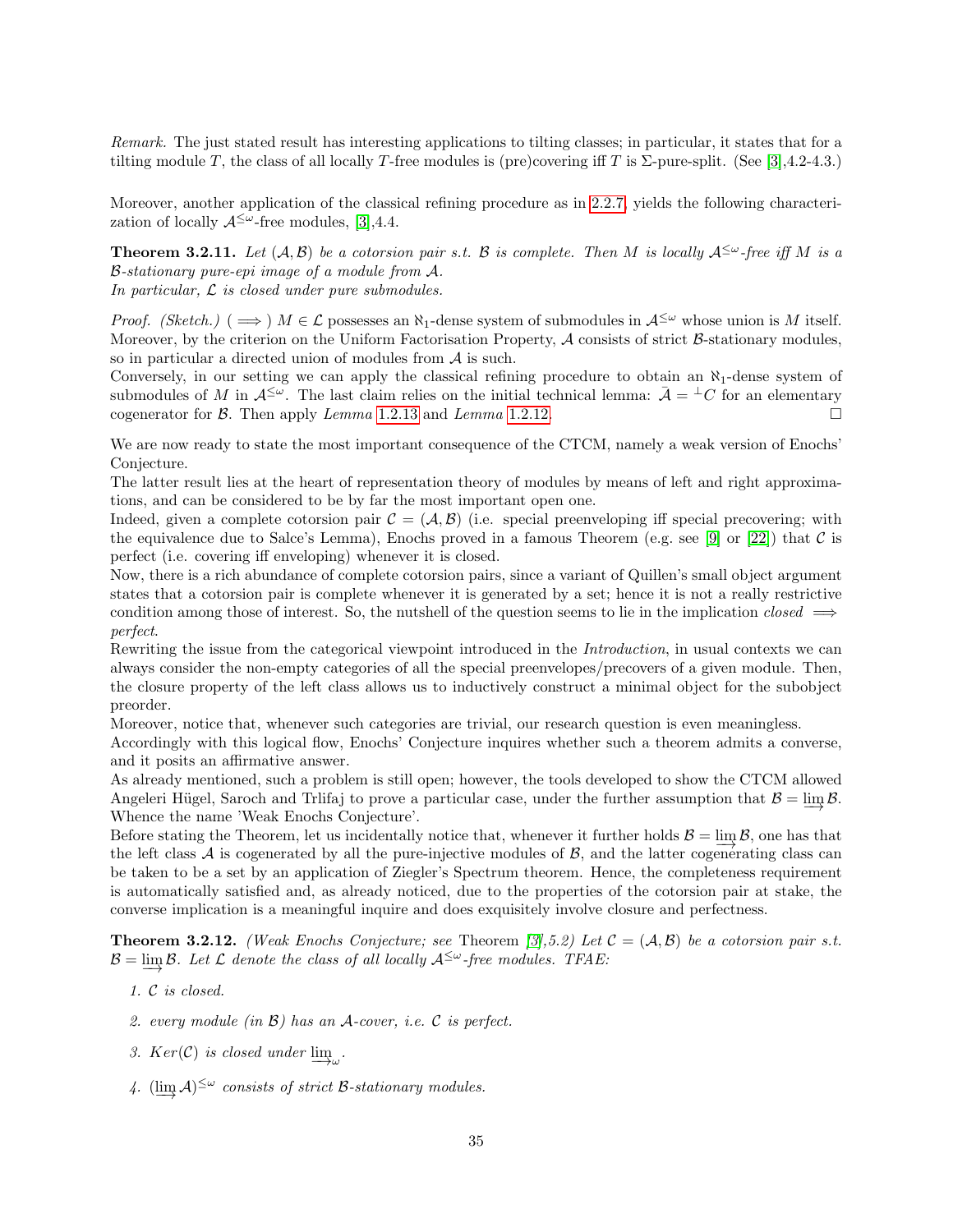- 5.  $Ker(C)$  consists of  $\Sigma$ -pure-split modules.
- 6.  $\mathcal L$  coincides with the class  $\bar{\mathcal A}$  of all pure-epi images from  $\mathcal A$ .
- 7. Every module (in  $(\lim_{n \to \infty} A)^{\leq \omega}$ ) has an  $\mathcal{L}$ -(pre)cover.

Remark. By Theorem [3.2.7,](#page-33-0) we could formulate an extra equivalent condition involving Bass modules over  $A^{\leq\omega}$ . The fact that these modules enter the picture when considering precovering issues is a deeply-rooted feature.

To grasp some intuition, consider the following instance. In [\[16\]](#page-43-0).3.3 Saroch proved that the nicely-behaved class  $FL$  is precovering iff the underlying ring is right perfect (so surprisingly it is not precovering in general). The latter is due to the role played by Bass modules, which induce some deconstructibility issues for the class of Flat Mittag-Leffler modules, as shown by Slavik and Trlifaj in [\[21\]](#page-44-2) in the more general context of classes of locally free modules.

Here, the 'locally free' behaviour is given by our characterization of the class  $\overline{A}$ , that relies on accurate refinements of dense systems of modules (our basic free pieces).

Moreover, Lemma [\[3\]](#page-43-15),5.4 sheds some more light on the kernel of a cotorsion pair with complete right class.

**Lemma 3.2.13.** Let  $C = (A, B)$  be a cotorsion pair with  $B = \varinjlim B$ . Then, there is some module K s.t.  $Ker(C) := \mathcal{A} \cap \mathcal{B} = Add(K).$ 

The module  $K$  is determined by an inductive procedure, and, under further requirements on the kernel, one obtains additional equivalent conditions for the Weak Enochs Conjecture. Namely,

**Theorem 3.2.14.** ([\[3\]](#page-43-15),5.5.) Let  $C = (A, B)$  be a cotorsion pair with  $B = \varinjlim B$ . Let K be a module s.t.  $Ker(C) = Add(K)$ . TFAE:

- 1. A is closed.
- 2. A is covering (is covering for B).
- 3. Every module in  $Ker(\mathcal{C})$  has a semiregular endomorphism ring.
- 4. K has perfect decomposition.
- 5. K is  $\Sigma$ -pure-split.
- 6.  $Ker(C)$  is a covering class (is covering for  $\mathcal{B}$ ).

The just stated Theorem is of particular meta-mathematical interest for the following main reasons.

Firstly, notice that the properties of  $Ker(\mathcal{C})$  are a strong formal analogue of those of the kernel of tilting cotorsion pairs. So, we can notice one more time the significant predictive relevance of such a class as a proxy for well-behaved contexts.

Secondly, our result highlights the importance of Add classes. These are very difficult to understand in the general setting, and, at the current time, their study represents a considerable open research branch. We will, then, involve in a deeper discussion in the next section, which aims at presenting some outlooks of current and future research.

Finally, we conclude this section by reporting an interesting remark that emerges from the proof of the previous Theorem.

#### **Corollary 3.2.15.** Each  $Ker(\mathcal{C})$ -cover of  $\mathcal B$  is actually an A-cover.

Proof. (Sketch.) Fix any  $B \in \mathcal{B}$ . Consider any  $Ker(\mathcal{C})$ -cover of B, say  $\psi$ , and take a special A-precover  $\phi$ of B (hence also a  $Ker(\mathcal{C})$ -precover of B; to see this consider the induced LES in cohomology to compute  $Ext^1(\mathcal{A},))$ . Then, by a classical result of Xu ([\[22\]](#page-44-0),1.2.7), we have the decomposition  $dom(\phi) \simeq X \oplus Y$  s.t.  $(\phi|X) : X \to B$  is a  $Ker(\mathcal{C})$ -cover of B and  $Y \subseteq Ker(\phi)$ . Now,  $(\phi|X) = h\psi$  for a unique iso h, so that the A-precovering property implies that  $\psi$  factorises the morphisms  $\mathcal{A} \to M$  via  $\mathcal{A} \to X \oplus Y \stackrel{pr_1}{\to} X \simeq_h dom(\psi)$ . Finally, it is automatic that any endomorphism  $f \in End(dom\psi)$  must be an automorphism, because  $\psi$  is a  $Ker(\mathcal{C})$ -covering.  $\square$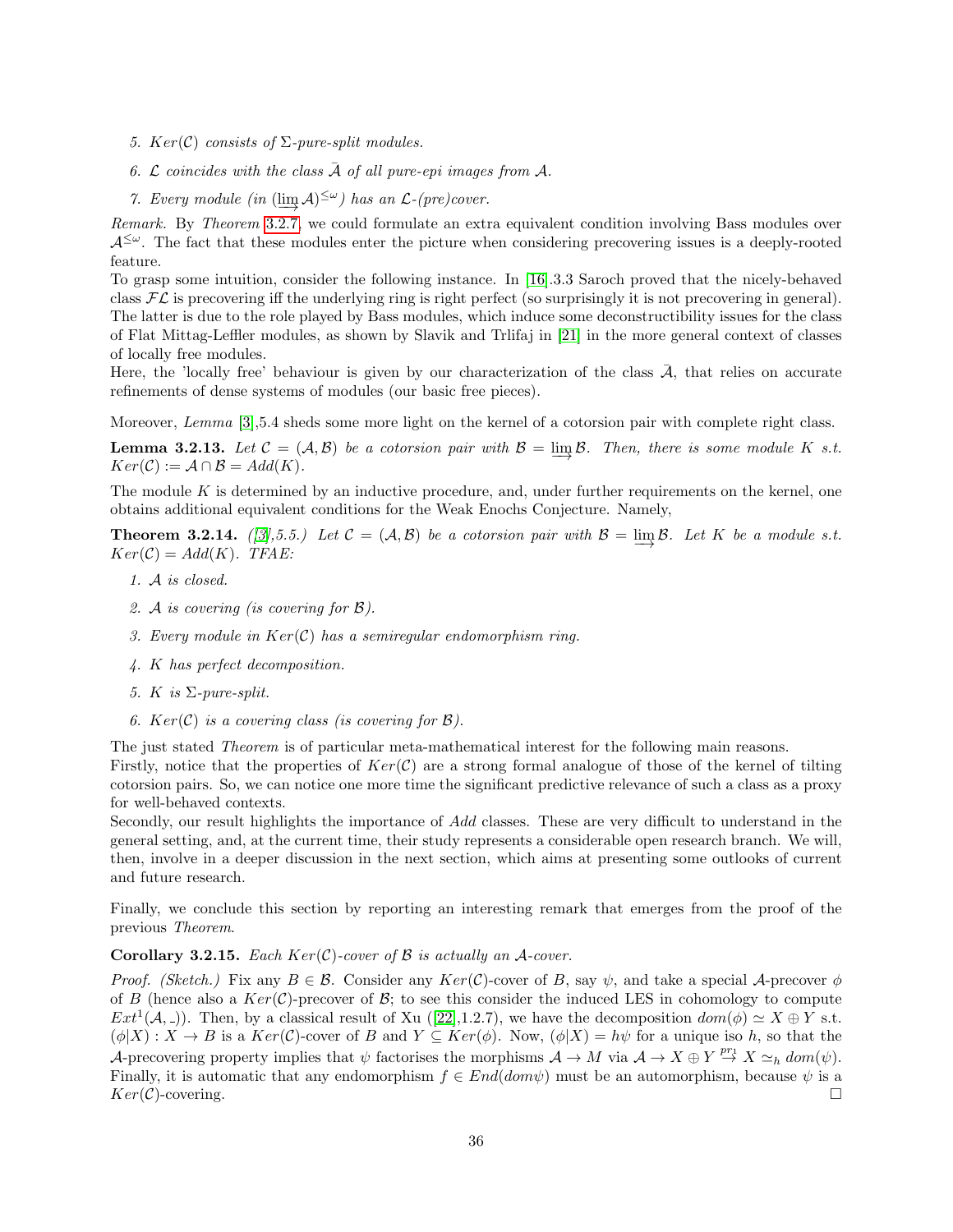## <span id="page-36-0"></span>4 Outlooks for future research

#### <span id="page-36-1"></span>4.0.1 Enochs Conjecture for small precovering classes

The most recent results by Saroch presented in his Habiliation Thesis [\[18\]](#page-43-5) and expanded in [\[19\]](#page-43-16) are part of the aforementioned attempts to understand Add classes. In illustrating them, we will follow the terminology of the author and call **small precovering classes** those of the form  $Add(M)$  (or equiv.  $Add(\mathcal{S})$  for some set S, up to writing  $M := \bigoplus \mathcal{S}$ ). The main theorem provides for a criterion linking the sufficiency of the perfect decomposition property of the module K s.t.  $Add(K) = Ker(\mathcal{C})$  to a covering property of the limit closure of its Add class.

**Theorem 4.0.2.** Under some set-theoretical 'local incompactness' principle  $(*)$ , a module M s.t.  $Add(M)$ is covering in  $\varinjlim{Add(M)}$  must have perfect decomposition. In particular,  $Add(M)$  is closed under  $\varinjlim{A}$ .

The proof is really long and complicated, so we will just sketch the idea, highlighting the role of the set theoretical assumption.

Firstly, we need to introduce the definition of **local direct summand**, that is a direct sum  $\bigoplus_i N_i \leq N$  s.t. each of its *finite* sub-sums is an actual direct summand, although the whole sum is not.

A classical example to foster intuition is provided by an infinite family of injectives  $\{I_\alpha | \alpha < \kappa \}$  over a non-Noetherian ring, regarded as a subset of its product, namely  $\bigoplus_{\kappa} I_{\alpha} \leq \prod_{\kappa} I_{\alpha}$ . Indeed, the sum of any finite subfamily coincides with its product (we are in an abelian category), which is itself actually injective; hence, its injectivity forces the inclusion  $\bigoplus_{j\leq n} I_{\alpha_j} \leq \prod_{\kappa} I_{\alpha}$  to be further split, as required. On the other hand, whenever they are not isomorphic, clearly  $\oplus_{\kappa} I_{\alpha}$  is not a direct summand in  $\prod_{\kappa} I_{\alpha}$ , although it is always a pure submodule (see [\[9\]](#page-43-2),2.21).

We can characterize modules admitting a perfect decomposition as those M s.t. every local direct summand in a module from  $Add(M)$  is an actual direct summand.

Now, let us formulate the set-theoretical hypothesis. We will need some preliminary definitions.

Let  $\lambda$  be a limit ordinal. We say that a subset  $C \subseteq \kappa$  is *closed* in  $\lambda$  if for each ordinal  $\alpha < \kappa$ ,  $sup(C \cap \alpha)$  $\alpha \neq 0 \implies \alpha \in C$  (i.e. it is an 'attractive' subspace of the ordinal space  $\lambda$ ).

Moreover, C is unbounded in  $\lambda$  provided that for each  $\alpha < \lambda$  there is some  $\beta \in C$  s.t.  $\beta > \alpha$  (i.e. it is cofinal to  $\lambda$ ).

A closed and unbounded subset of a limit ordinal is called a club, it amounts to an unbounded attractive subset of the corresponding ordinal space.

Consider, now, a cardinal  $\kappa$  with uncountable cofinality (to avoid trivialities). A subset  $S \subseteq \kappa$  is **stationary** in case it intersects each club in  $\kappa$  in a non-trivial way. Stationarity can be seen as a notion of 'density' (it intersects all unbounded attractive subspaces), and hence of being 'big'.

Finally, we say that  $E \subseteq \kappa^+$  is **non-reflecting** if  $E \cap \alpha$  is non-stationary in  $\alpha$  for each limit ordinal  $\alpha < \kappa^+$ . Intuitively, this time we are considering a subspace of the ordinal space that is non-dense when restricted to each proper limit ordinal of our compact ordinal space, and hence it is 'locally non-dense'. We are now ready to state our set-theoretical assumption:

(\*): There is a proper class of cardinals  $\kappa$  s.t. *each* stationary subset  $E' \subseteq \kappa^+$  has a non-reflecting stationary subset E.

In other words, we are requiring that we can choose arbitrarily large cardinals  $\kappa^+$  s.t. each of its big dense (i.e. stationary) subsets  $E'$  is locally non-dense; more precisely, we can choose a locally non-dense subset (i.e. non-reflecting)  $E \subseteq E'$  that is big dense (i.e. stationary) in E'.

In this sense we can call it an 'incompactness' principle: it allows us to have properties that are valid for an arbitrarily big family of objects, but in a locally scattered way within it.

In concluding our digression, notice that (∗) can be proved to be consistent with ZFC.

Now let's turn our attention to the Theorem.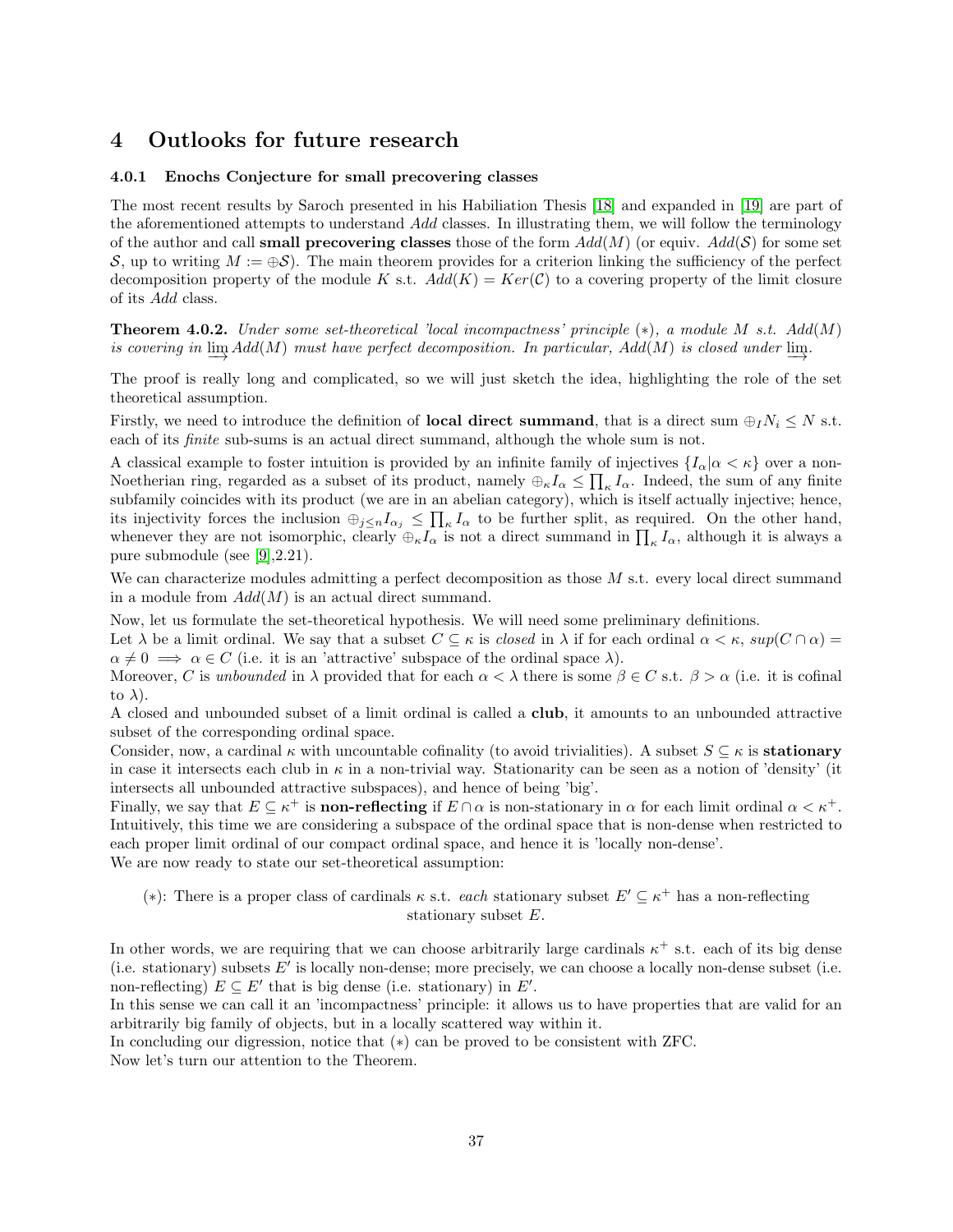*Proof.* (Sketch.) Pick a cardinal  $\mu$  s.t. M is  $\mu - p$ . And assume by contradiction that M does not admit a perfect decomposition or, equivalently, that there is some local direct summand  $K := \bigoplus_i N_i \leq N \in Add(M)$ that is not an actual direct summand.

Let's take a K that is minimal for such a property, meaning that  $\bigoplus_{J}N_i \leq_{\oplus} N$  whenever  $\#J < \#I$ . In this way we are releasing the arbitrary constraint on the biggest cardinal which witnesses the 'local character' w.r.t.  $\oplus$  of local direct summands (that is  $\aleph_0$  in the definition).

By Walker's Lemma, w.l.o.g.  $N_i$  is  $\mu - p$ . for each  $i \in I$ ; moreover, after some work with the theory of locally split epics, w.l.o.g.  $\aleph_0 \leq #I \leq \mu$ .

Now, if the cardinal  $\#I$  is singular, we can non-trivially decompose the underlying set into  $I = \coprod_J I_j$  with e.g.  $\#J = cf(\#I)$ ; by the minimality of I,  $K = \bigoplus_{J} (\bigoplus_{I_j} N_i)$  has terms which are direct summands in N, so that, after the relabelling  $N'_j := \bigoplus_j N'_i$ ,  $K = \bigoplus_j N'_j$  is still a local direct summand in N with an indexing set of regular cardinality.

Hence, we can assume to be working with a set of an infinite cardinality  $\lambda \leq \mu$  s.t. K is  $\mu - p$ .

And again by Walker's Lemma we can assume that also N is  $\mu - p$ . (up to enlarging N to make it a direct sum of less than  $\mu$  copies of  $M$ ).

We can then carry on an inductive homogenisation procedure based on Eilenberg's trick.

Take some arbitrarily big cardinal  $\kappa > \mu$ , and set  $H := (K \oplus N)^{\kappa} \in Add(M)$ ; it is  $\kappa - p$ .

Define a splitting filtration  $\mathcal{F} := (M_{\alpha} | \alpha \leq \lambda)$  by  $M_{\alpha+1} := M_{\alpha} \oplus N_{\alpha} \oplus H$  and extend it by continuity. Then, it satisfies the following properties:

- By Eilenberg's trick,  $M_{\lambda} = K \oplus H^{(\lambda)} \leq N \oplus H^{(\lambda)} \simeq H$ ; and the inclusion is non-split by the definition of K.
- $M_{\alpha} \simeq H \ (\forall \alpha \leq \lambda), M_{\alpha+1}/M_{\alpha} \simeq H \ (\forall \alpha < \lambda)$  again by Eilenberg's trick.
- By the minimality of  $\#I = \lambda$ ,  $M_{\alpha} \leq_{\oplus} N \oplus H^{(\lambda)}$  ( $\forall \alpha < \lambda$ ), whilst  $M_{\lambda}$  does not split (as already noted).

We aim at extending F to a new filtration  $\mathcal{H} = (M_{\alpha} | \alpha \leq \kappa^+)$  so as to obtain an arbitrary big module  $Z := \cup M_{\alpha}.$ 

Apply the set-theoretic assumption (∗); it posits the existence of a proper class of arbitrarily large cardinals  $\kappa \geq \mu$  s.t. one can fix a subset  $E \subseteq \kappa^+$  that is non-reflecting and stationary. So, up to enlarging our chosen cardinal, we can assume to have such a set E.

Moreover, notice that we can assume E to consist of limit ordinal numbers of cofinality  $\lambda$  (this will be needed in the successor step of the induction).

Indeed, consider the stationary set  $E' := {\alpha < \kappa^+ | cf(\alpha) = \lambda}$ , and intersect it with the club of limit ordinal numbers in  $\kappa^+$ ; we obtain again a stationary set, that we call E' with a slight abuse of notation. Finally, we can apply our assumption  $(*)$  to extract the sought stationary set E out of it.

So, chosen  $E$ , we require our filtration to satisfy the following properties:

- 1.  $0 < \alpha < \kappa^+ \implies M_\alpha \simeq H \in Add(M)$
- 2.  $\beta < \alpha < \kappa^+$   $\wedge$   $\beta \notin E \implies M_\alpha = M_\beta \oplus G$  for some copy G of H in  $M_\alpha$ .
- 3.  $\beta \in E \implies M_{\beta} \leq_{\not\infty} M_{\beta+1}$ .

 $\mathcal F$  actually satisfies the stated properties, so we will inductively construct  $\mathcal H$  by prolonging  $\mathcal F$ . Then, assume to have the  $M_\beta$ 's ( $\forall \beta < \alpha$  for some  $\lambda < \alpha < \kappa^+$ ), and distinguish the classical cases.

- $\lambda < \alpha < \kappa^+$  LIMIT: by the non-reflecting property of E,  $E \cap \alpha$  is non-stationary, so that we can find a club  $S \subseteq \alpha$  s.t.  $S \cap E = \emptyset$ . Define  $M_{\alpha} = \bigcup_{S} M_{s}$ .
- $\bullet$   $\alpha$  successor:
	- $-\alpha = \beta^+, \beta \notin E$ :  $M_\alpha := M_\beta \oplus H$  works.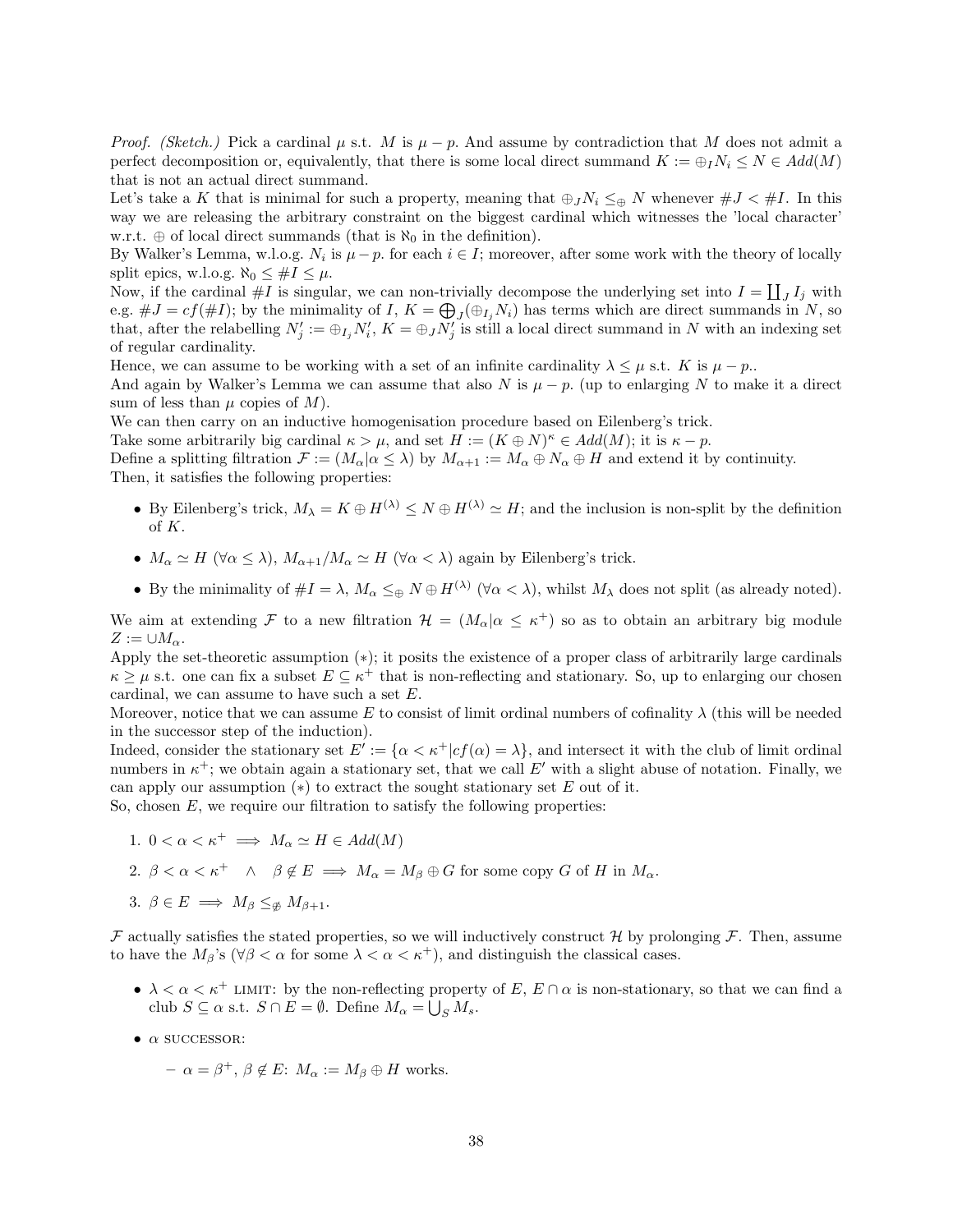$-\alpha = \beta^+, \beta \in E$ : E consists of limit ordinals of cofinality  $\lambda$ , so  $\beta$  occurs in the previous case, and we obtain a club  $S \subseteq E^c \cap \beta$  inducing a splitting filtration  $(M_{\gamma} | \gamma \in S)$ , that may be assumed to be  $\lambda$ -indexed (because  $cf(S) = cf(\beta) = \lambda$ ), say  $(M_{\gamma_{\delta}} | \delta < \lambda)$ .

Our relabelling provides for a family of isomorphisms  $\iota_{\delta}: M_{\delta} \stackrel{\sim}{\to} M_{\gamma_{\delta}}$  that in turn induces an isomorphism  $\iota : M_\lambda \stackrel{\sim}{\to} M_\beta \equiv M_{\gamma_\lambda}$  which respects the labelling (i.e. it restricts to each  $\iota_\delta$ ). Then, following a classical construction (see [\[5\]](#page-43-6) for some more context), we can define the new term as the pushout of the iso  $\iota$  and of the non-split inclusion  $\subseteq: K \otimes H^{(\lambda)} \hookrightarrow N \otimes H^{(\lambda)}, i.e.$   $M_{\alpha} := PO(\iota, \subseteq)$ . Here we actually need the properties of  $\lambda$  to take care of property 2).

By the properties of  $E$  our induction procedure produces an actual filtration. (One should check the continuity, that is where the full properties of S are needed.)

Now, set  $Z := M_{\kappa^+}$ , and notice that it clearly is in  $\lim_{\epsilon \to 0} Add(M)$ , being the directed union of the  $\kappa^+$ -directed system  $\mathcal{H} \subseteq Add(M)$ . Furthermore, it is arbitrarily large, since its dimension depends on the arbitrarily chosen  $\kappa$ .

Moreover, it locally resembles a module in  $Add(M)$ , meaning that there is a cofinal sub-filtration that lives in  $Filt(Add(M)).$ 

Now, one can show that the canonical epi  $\zeta : \bigoplus_{\kappa+} M_\alpha \to Z$  is a special  $Add(M)$ -precover, and, by some classical results, that it is also split, so that  $Z \in Add(M)$ .

Hence we can apply again Walker's Lemma, and Z does not decompose into modules of strictly smaller cardinality. This brings to a contradiction.

Indeed, we can write  $Z = \bigoplus_{\gamma < \kappa^+} P_\gamma$  for some  $\kappa - p$ . direct summands, and, by taking the  $\alpha$ -partial direct sums, induce a filtration  $\mathcal{H}' := (M'_\alpha := \bigoplus_{\gamma < \alpha} P_\gamma | \alpha < \kappa^+).$ 

Now, a zig-zag argument with the generating sets of the modules reached by the bounching between  $H$  and  $\mathcal{H}'$  shows that  $T := \{ \alpha < \kappa^+ | M_\alpha = M'_\alpha \}$  is a club. Since E is stationary,  $T \cap E$  is non-trivial. Thus, there exists some ordinal  $\beta$  s.t.  $M_{\beta} \leq_{\oplus} Z$ , that induces a splitting  $M_{\beta} \leq_{\oplus} M_{\beta+1}$ , against property 3).

Hence, in an extremely simplified way, our Theorem aims at explicitly constructing a special  $Add(M)$ -precover of an arbitrarily big module in  $\lim_{\epsilon \to 0} Add(M)$  that is very pathological from the viewpoint of decomposition, and that is presented by a filtration which fails to be an  $Add(M)$ -filtration at enough limit ordinals of cofinality  $\#I$ , where the latter is a regular cardinality for which there is a minimal local direct summand in some module of  $Add(M)$ .

In particular, (∗) allows us to assume that such a 'failure set' can be taken to be locally scattered within a big dense subset of our arbitrary cardinal.

Moreover, notice that in our construction we do not really need to be able ex absurdum to produce an arbitrarily long filtration  $H$ , or equivalently an arbitrarily big pathological module Z (as remarked by the author while sketching the general idea guiding his proof). Indeed, we just need to produce one that is 'big enough', meaning that it is  $\kappa - p$  for some cardinal  $\kappa > \mu$ .

Remark. It seems intuitively reasonable that it should be possible to remove the additional set-theoretical hypothesis. However, at the moment it is not clear how to approach the issue.

Perhaps, one interesting strategy could be to effectively put into practice Saroch's idea of considering a 's equence' of big  $\kappa$ -p. and pathological modules indexed by increasing sequences of sets into the proper class posited by (\*), which consists of arbitrarily big good cardinals  $\kappa$ . Then, one could attempt with this a generalization of Erdos Probabilistic Approach, provided that one manages to have some good and well-defined notion of probability on ordinal spaces.

This lengthy discussion is motivated by the deep connections of the just presented Theorem with Enochs' Conjecture.

More explicitly, leveraging on the classical work about modules with perfect decomposition, Saroch proved the following result.

Corollary 4.0.3. (Enochs' Conjecture for small precovering classes) Let  $M \in Mod - R$  and suppose that the previous theorem is true; i.e. assume either: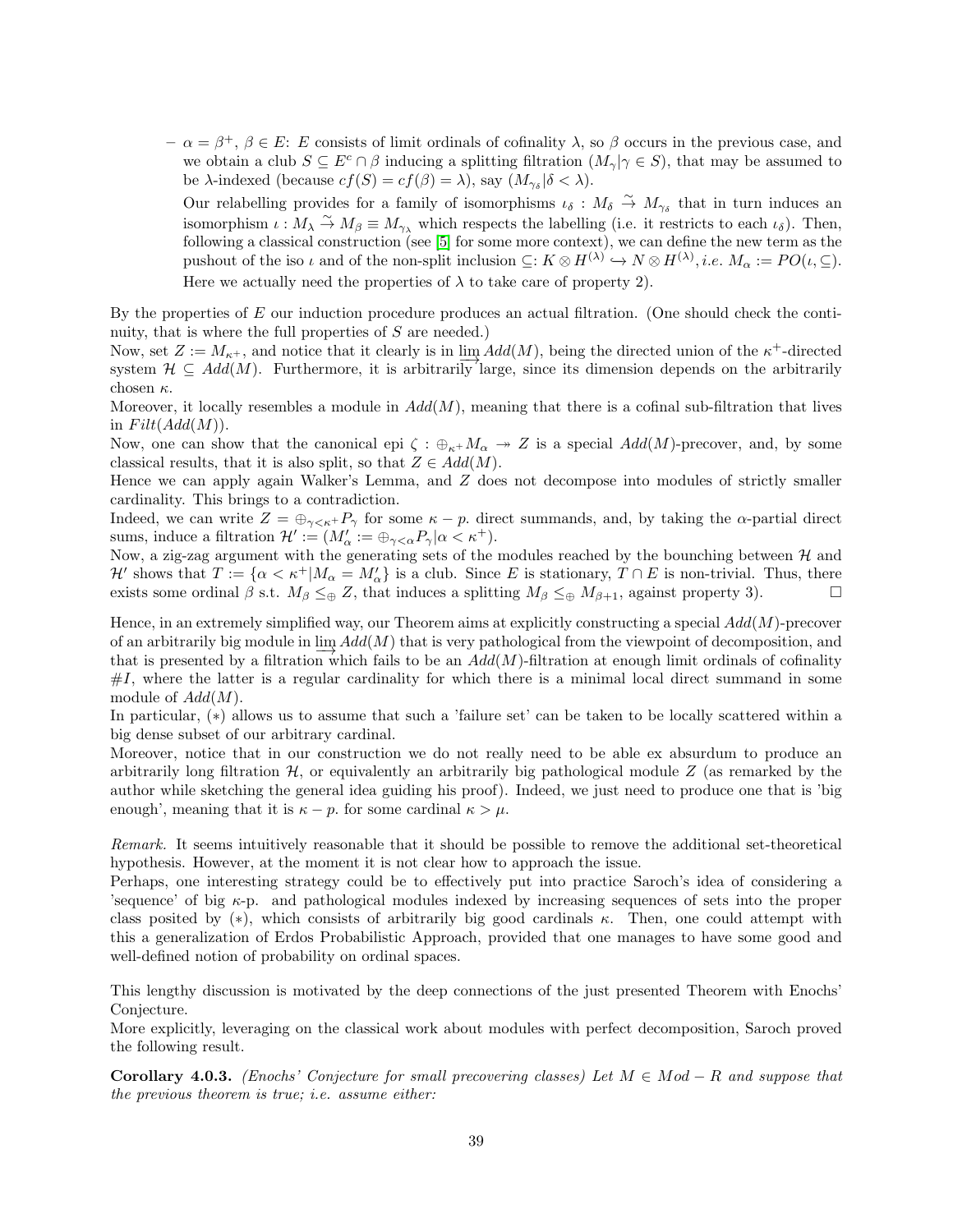- the incompactness assumption (∗) holds true, or
- $\exists n \lt \omega$  s.t. M is a direct sum of  $\aleph_n p$ . modules.

Then, TFAE:

- 1. M has a perfect decomposition.
- 2.  $Add(M)$  is closed under direct limits.
- 3.  $Add(M)$  is a covering class of modules.
- 4.  $Add(M)$  is covering for  $\varinjlim Add(M)$ .
- 5. For each cardinal  $\kappa$ , the ring  $End_R(M^{(\kappa)})$  is semiregular.

1)  $\implies$  2)  $\implies$  3)  $\implies$  4) and 1)  $\implies$  5)  $\implies$  3) were already known; however, our theorem allows us to close the circle and prove  $4) \implies 1$ . Hence, in particular, under our set theoretical assumptions, 2)  $\iff$  3), that amounts to a verification of Enochs Conjecture for small precovering classes.

Notice that the condition is fairly sharp, since it turns out to be also necessary for a c.g.  $K$ , as subsequently proved in the same paper.

In relation to our previous digression on (∗), Saroch extends that result to direct sums of  $\aleph_{\omega} - g$ . modules, while a full generalization of it would be inherently equivalent to Enochs Conjecture.

Finally, observe that  $Add(\mathcal{S})$  is covering for many particular, although interesting, classes  $\mathcal S$  of modules, so that a generalization that relies on no further set-theoretical assumptions is supported by some 'empirical' evidence (as shown again in [\[3\]](#page-43-15)), although it still remains an open problem.

#### <span id="page-39-0"></span>4.0.4 Contramodules

Another promising field of research is triggered by the notion of contramodules, firstly introduced by Eilenberg and More in their memoir of the AMS [\[7\]](#page-43-17) establishing foundations of relative homological algebra, and then deeply studied by Bazzoni and Positselski.

Remarkable are, with this respect, the recent characterizations of the class Add of contramodules appearing in [\[11\]](#page-43-18), by Positselski and Trlifaj.

In what follows, we will introduce the notion of contramodules, closely following [\[11\]](#page-43-18), and completing the exposition with references to the lecture notes [\[4\]](#page-43-19) by Bazzoni.

We will be concerned with *left linear* topological rings, i.e. those  $S \in Ring$  endowed with a topology for which a base of neighborhoods of 0 consists of open left ideals.

Its completion is defined to be the projective limit  $\hat{S} := \varprojlim_{S I \leq S} S/I$  over its open left ideals; notice that our definition can be proved to reduce to the expected one for valuation domains, in what it guarantees the convergence of all Cauchy sequences in  $\hat{S}$  for the topology induced by the limit.

We in turn endow  $\hat{S}$  with the induced limit topology, which is left linear and makes it into a separated and complete topological ring. (See [\[4\]](#page-43-19) for more details.)

Now, consider any complete, separated, left linear topological ring S. Denote by  $[X]$ S the finite formal linear combinations of the elements of X with coefficients in  $S$ .

Let's define the notion of contramodules; it will allow us to leverage on our topological additional structure to make sense of (not only formal) infinite linear combinations.

Denote by  $[[X]]S$  the limit  $\varprojlim_{S, J\leq S} [X]S/J$  over the open left ideals. They are properly all the infinite formal linear combinations of elements of X with coefficients that converge to 0 for the limit topology, i.e. those elements which constitute a sequence eventually belonging to each open ideal of S.

Consider the map  $T_S : X \mapsto [[X]]\mathcal{S}$  in Set; it is clearly covariantly functorial, and caries a **monad** structure, as expressed by the following natural maps: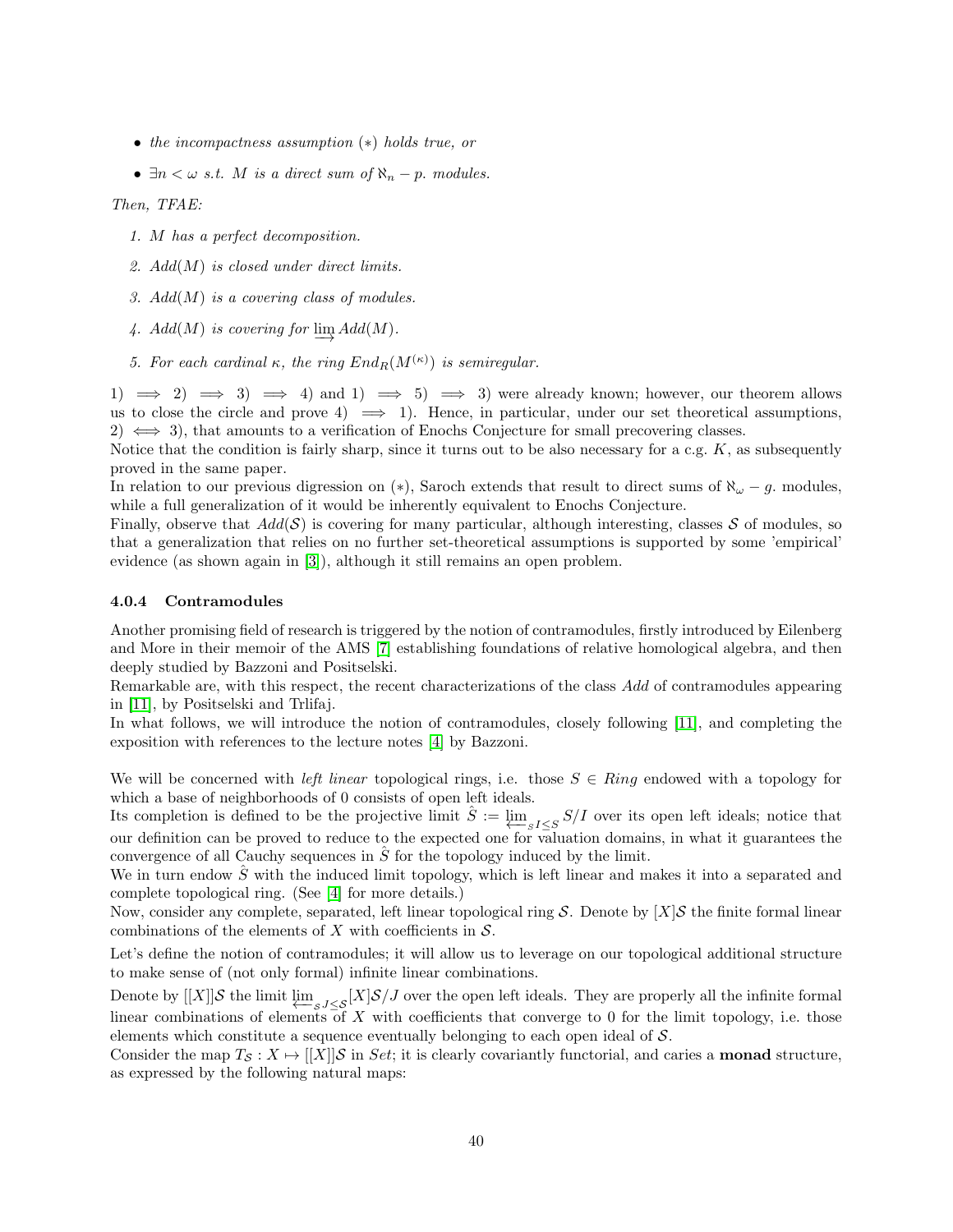$$
\epsilon_X: X \longrightarrow [[X]]\mathcal{S} \qquad \phi_X: [[[[X]]\mathcal{S}]]\mathcal{S} \longrightarrow [[X]]\mathcal{S} \qquad \qquad \phi_X: [[[[X]]\mathcal{S}]]\mathcal{S} \longrightarrow [[X]]\mathcal{S} \qquad \qquad \sum_{\alpha} \left( \sum_{\beta} x_{\beta,\alpha} \cdot r_{\beta}^{\alpha} \right) \cdot r_{\alpha} \longmapsto \sum_{\beta} x_{\beta,\alpha} \cdot \left( \sum_{\alpha} r_{\alpha} r_{\beta}^{\alpha} \right)
$$

The first one is the 'point measure' map, since it uniformly embeds  $X$ , whereas the second map is called the 'opening of parentheses', in what it introduces the associativity of infinite linear combinations, and pictorially allows us to adopt the conventions of Einstein notation.

Notice that the previous presentation is meaningful by the hypotheses about the topology of  $S$ , that characterizes converging sequences as eventually converging (i.e. it is described by the cofinite filter). Then, we are allowed to refer to infinite sums, regarding them as the limit (for the topology of  $S$ ) of their finite sub-sums. We are now ready to define contramodules on a left linear, separated and complete ring  $\mathcal{S}$ .

**Definition 4.0.1.** Given a left linear, separated and complete ring  $S$ , an  $S$ -contramodule is an algebra over the monad  $T_S$ .

More explicitly, it is a pair  $(C, \pi_C : [[C]]S \to C)$  in Set s.t. the following composition diagrams hold:

Contrasosciativity: 
$$
[[[[C]]\mathcal{S}]]\mathcal{S} \xrightarrow[\phi_C]{[[\pi_C]]\mathcal{S}} [[C]]\mathcal{S} \xrightarrow[\phi_C]{\pi_C} [C]]\mathcal{S} \xrightarrow[\phi_C]{\pi_C} C
$$
  
Contrannit: 
$$
C \xrightarrow{\epsilon_G} [[C]]\mathcal{S} \xrightarrow{\pi_C} C
$$

The map  $\pi_C$  is called *contraaction*, and 'interprets' within C the previously defined formal infinite linear combinations.

Define morphisms of S-contramodules to be those maps of sets that induce morphism squares in the comma category  $(TSet \downarrow Set)$ .

We can then consider the category of all S-contramodules,  $Contra - S$ .

Remark. Notice that, given any  $S \in Ring$  endowed with the discrete topology, modules over the monad of Set  $T_S : X \mapsto [X]$ S are exactly right S-modules for the obvious contraaction summing up finite linear combinations.

Moreover, each S-contramodule has a 'natural' underlying S-module structure, given by the composition

$$
[C] \mathcal{S} \hookrightarrow [[C]] \mathcal{S} \stackrel{\pi_{\mathcal{G}}}{\rightarrow} C
$$

Hence, we obtain a forgetful functor  $for : Contra - S \hookrightarrow Mod - S$ . One can prove that for is exact, faithful and is a right-adjoint to  $\triangle$ . (See again [\[4\]](#page-43-19), also for the definition of  $\triangle$ .)

Such properties allow us to describe the projectives in  $Contra-S$ . Namely, call free right S-contramodules those induced by the 'opening of parenthesis', that are of the form  $([[X]]S, \phi_X)$  for  $X \in Set$ .

The arbitrary direct sum of free objects is induced by the disjoint union of sets, and the latter, in turn, induces that in  $Contra - S$  (Consider a free presentation of the family of contramodules at stake, and notice that  $\oplus$  preserves cokernels).

We can, then, characterize the projective objects in  $Contra - S$  as exactly the direct summands of the free ones.

Moreover, given any  $M \in Mod - R$ , it is interesting to consider the action of the topological ring  $End_R(M)$ endowed with the *finite topology* given by the annihilators of f.g. submodules  $Ann(f.g.) := \{Ann(F)|F \leq$  $M$  f.g.}.

M has then a canonical left  $End(M)$ -module structure that makes it into a discrete module.

We will now define the notion of the contratensor product.

Given a topological ring S as before, a discrete left S-module M and a right S-contramodule C, define: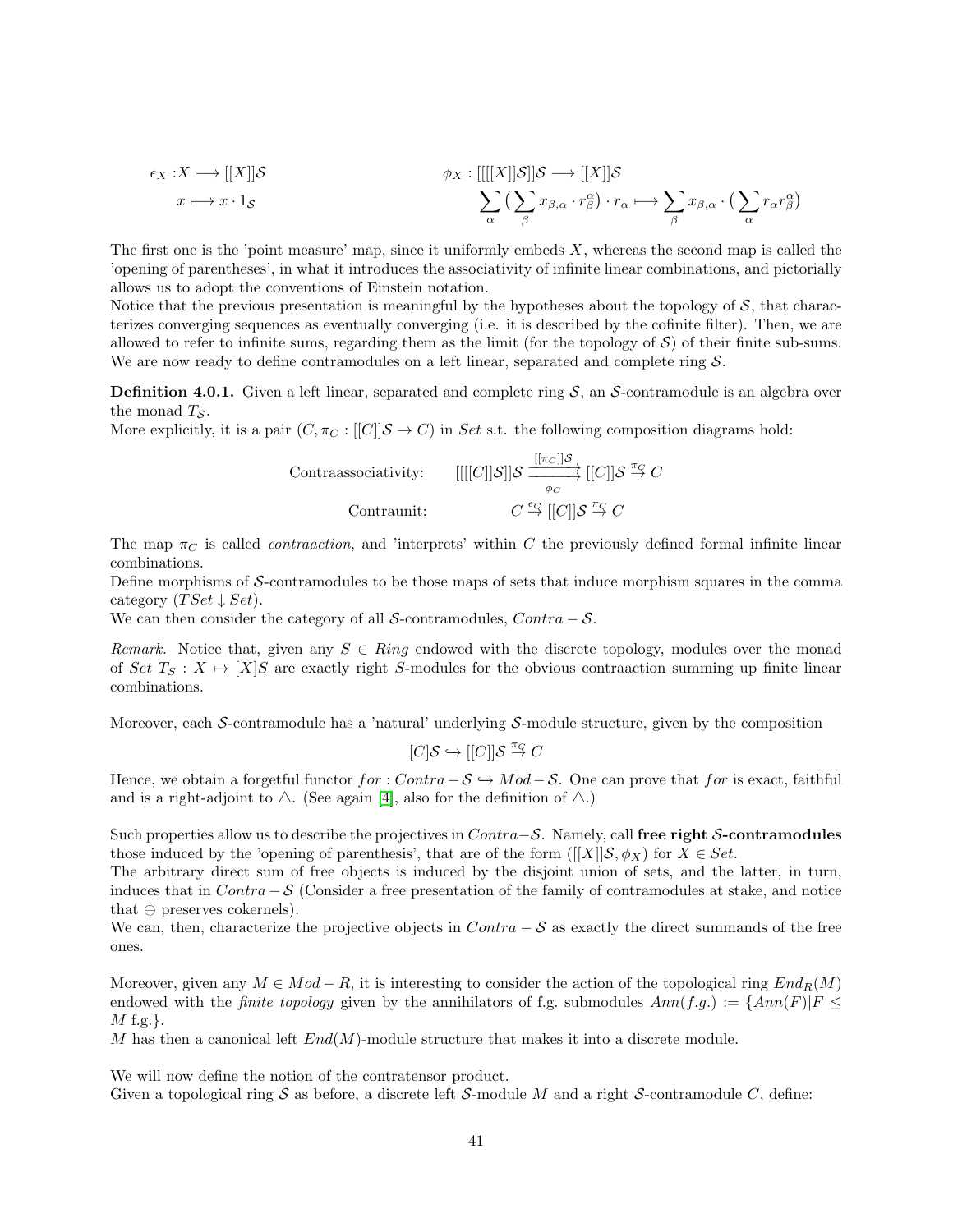$$
t_C : [[C]]\mathcal{S} \otimes_{\mathbb{Z}} M \to C \otimes_{\mathbb{Z}} M
$$

$$
(\sum_{c \in C} cs_c) \otimes b \mapsto \sum_{c \in C} (c \otimes s_c b)
$$

Such a map allows us to 'transfer' infinitely many scalars from the left object to the right one. Observe that it is well-defined since  $Ann(b) \in Ann(f.g.)$  is open, and hence all but a finite number of the scalars  $s_c$  annihilate b.

**Definition 4.0.2.** With reference to the previous notation, the **contratensor product**  $C \odot_{S} M$  is the coequalizer  $Coeq(t_C, \pi_C \otimes_{\mathbb{Z}} M)$ .

In other words, it is a universal among those generalizations of  $\otimes_{\mathbb{Z}}$  that allow us to consider an unambiguous notion of 'scalar action' of  $S$ , in what we can let it act via the contramodule structure on the left argument as well as via the module scalar rule on the right one.

Therefore, we obtain similar properties to those of  $\otimes$ , that is constructed as the universal object representing the bifunctor  $\left(\begin{matrix} -\prod \end{matrix}\right)$ . More precisely, one has the following morphisms in Ab:

- There is a natural epimorphism in Ab:  $C \otimes_S M \rightarrow C \otimes_S M$ .
- $[[X]]\mathcal{S} \odot_{\mathcal{S}} M \simeq [X]M = M^{(X)}.$
- $\odot$ <sub>S</sub> is right exact and preserves coproducts in both its arguments.

Our analogy brings us to state the following adjunction theorem. We incidentally remark the inherent relevance of the tools we have just developed, by mimicking an internalization procedure guided by the aim of meaningfully interpret infinite sums within the language of modules.

**Theorem 4.0.5.**  $([11], 8.1)$  $([11], 8.1)$  $([11], 8.1)$  Let  $M \in Mod-R$ , and consider the finite topological ring  $S := (End_R(M), Ann(f.g.))$ . The restriction of the adjunction:

 $[M, \lrcorner_R : Mod - R \longrightarrow Contra - S$  ;  $(\lrcorner \odot_S M) : Contra - S \longrightarrow Mod - R$ 

induces an equivalence of categories  $Add(M) \sim (Contra - S)_{proj}$ , that characterizes  $Add(M)$  in terms of the projective objects of the induced contramodule category.

Notice that in the previous result we canonically endow  $[M, N]_R$  with the S-contramodule structure induced by the discrete left S-module structure via composition of linear morphisms.

Moreover, we are able to provide a characterization of the limit closure of  $Add(M)$ .

**Theorem 4.0.6.** ([\[11\]](#page-43-18),8.2) With the previous notation,  $\lim_{n \to \infty} Add(M)$  coincides with the class of all the Rmodules of the form  $F \otimes_{\mathcal{S}} M$ , where  $F \in \varinjlim (Contra - \mathcal{S})_{proj}$ .

Now, remark that for S-contramodules  $G, C$  of which the first is f.g. free, the forgetful functor induces an isomorphism  $Contra - S[G, C] \simeq Mod - S[G, C]$  between the groups of morphisms (employing Mac Lane's notation), given by the presentability of ⊕.

In particular, if we denote classes of c.p. objects with lower-case letters, for : contra $-\mathcal{S} \hookrightarrow \text{mod}-\mathcal{S}$  is actually an equivalence of categories. Moreover, the above theorem induces the following similar characterization.

**Proposition 4.0.7.** ([\[11\]](#page-43-18),9.1) In the previous notation,  $\lim_{M \to \infty} add(M)$  coincides with the class of all R-modules of the form  $F \odot_S M$ , where  $F \in \lim_{\longrightarrow} (contra - S)_{proj}$ .

Moreover, one can prove directly the following simpler characterization via the ordinary tensor product.

**Theorem 4.0.8.** ([\[11\]](#page-43-18),3.3) In the previous notation,  $\lim_{n \to \infty} add(M)$  coincides with the class of all right Rmodules of the form  $F \otimes_{\mathcal{S}} M$  where F is a flat right S-module.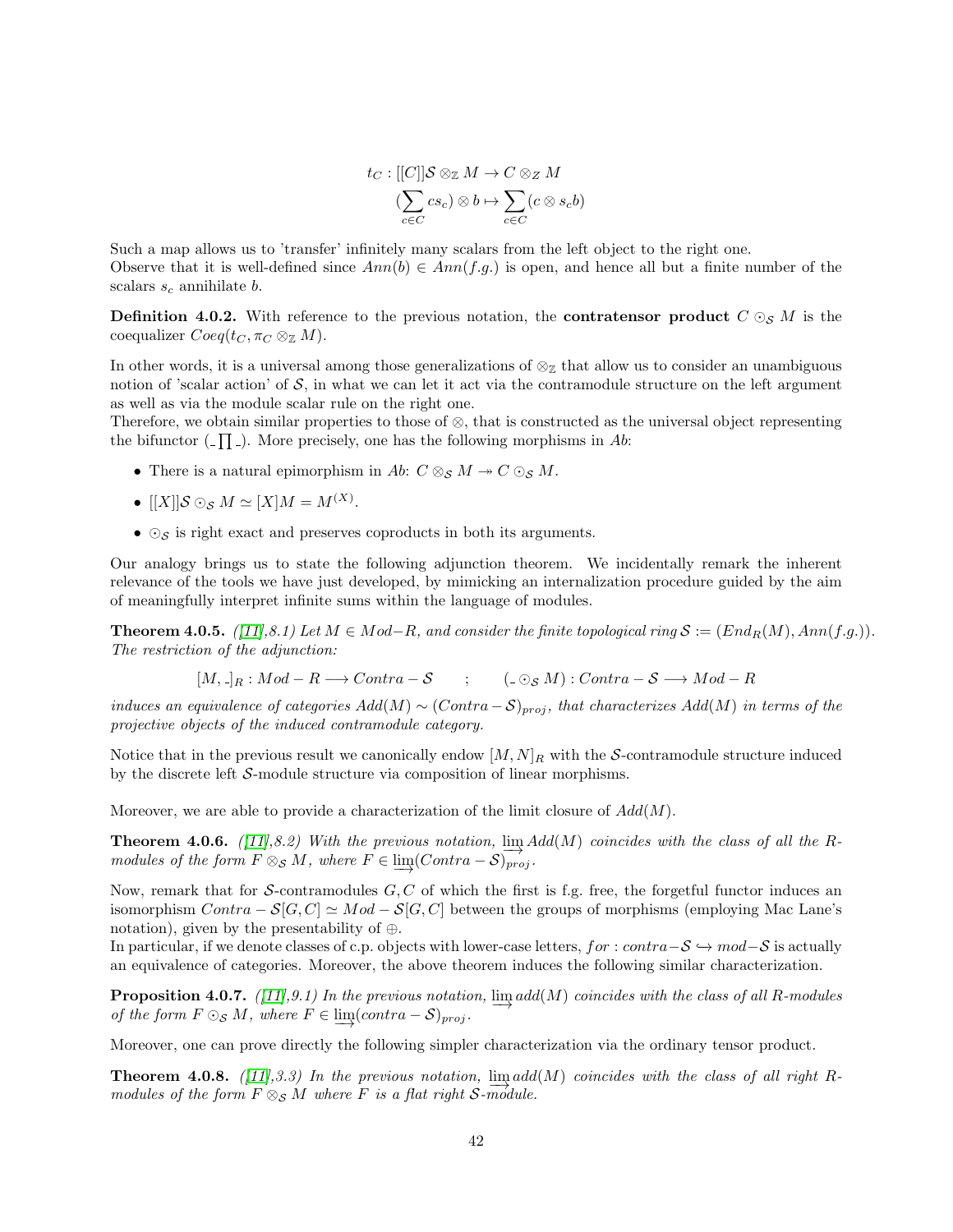We can finally present the main applications of the tools introduced so far, that turn out to provide valuable insights on the following issue.

Given a class of modules C, we aim at investigating whether the inclusion  $\underline{\lim} \text{ } add(\mathcal{C}) \subseteq \underline{\lim} \text{ } Add(\mathcal{C})$  is in general a strict one or not.

There are several interesting examples of equality, although a general answer is still unknown even for projective modules.

It is therefore remarkable the recently discovered link between our question and the properties of the class of projectives in Contra − S, as highlighted by Positselski and Trlifaj. More explicitly, the previous discussion yields the following result.

<span id="page-42-0"></span>Corollary 4.0.9. ([\[11\]](#page-43-18),9.4) Provided that  $\varinjlim (contra - S)_{proj} = \varinjlim (contra - S)_{proj}$ , it holds  $\varinjlim$   $Add(M) =$  $\varinjlim add(M).$ 

Thus, the notion of contramodules seems to be a promising direction for future research in investigating the properties of Add classes, in the aim of gaining also a better understanding of the issues raised by Enochs' Conjecture.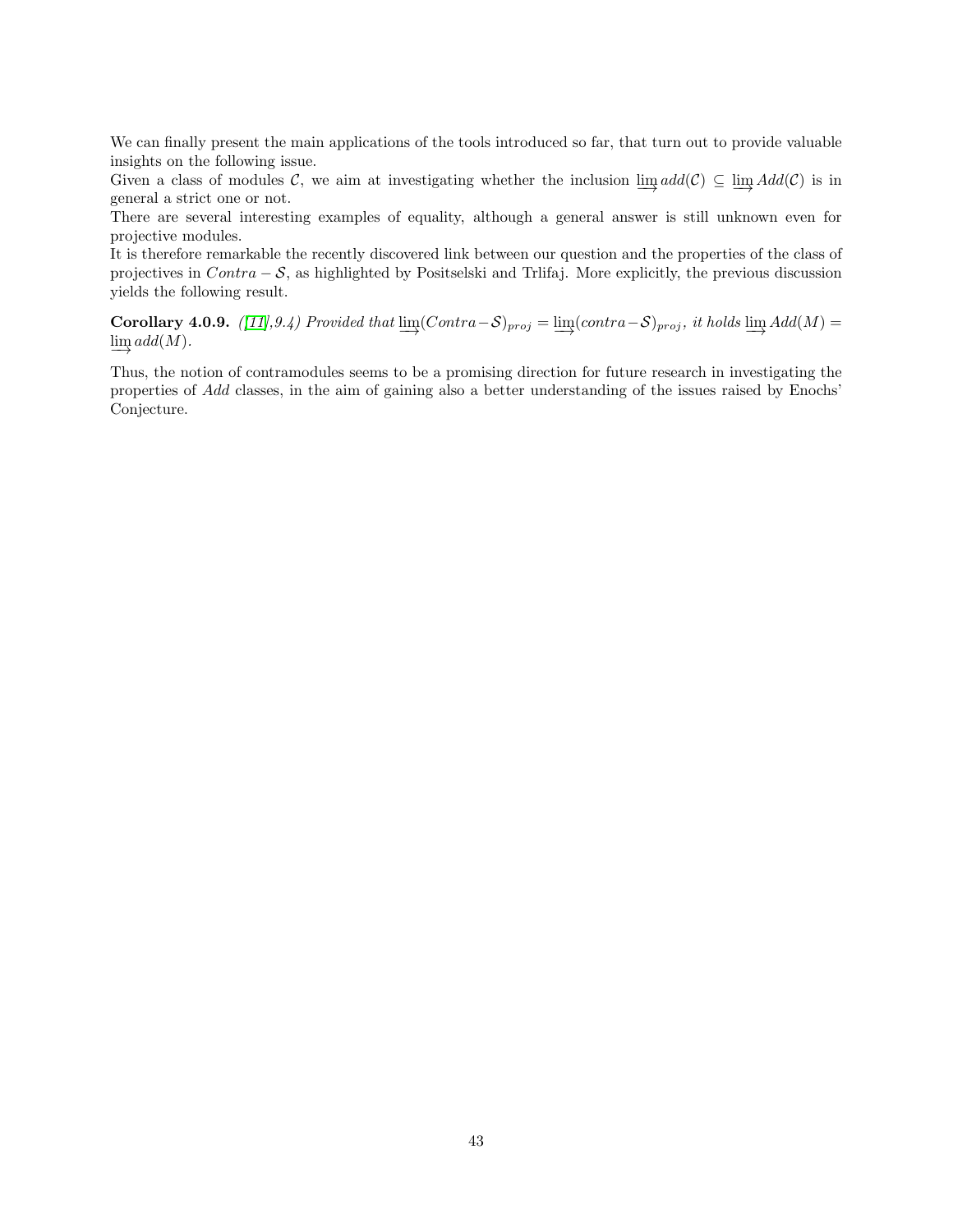# References

- <span id="page-43-8"></span>[1] L. ANGELERI HÜGEL, D. HERBERA, 'Mittag-Leffler Conditions on Modules', Indiana University Mathematics Journal, Vol. 57, No. 5 (2008).
- <span id="page-43-3"></span>[2] L. ANGELERI HÜGEL, J. SAROCH, J. TRLIFAJ, 'On the telescope conjecture for module categories', Journal of Pure and Applied Algebra 212 (2008), 297-310.
- <span id="page-43-15"></span>[3] L. ANGELERI HUGEL, J. ŠAROCH, J. TRLIFAJ, *'Approximations and Mittag-Leffler Conditions*. The Applications.', Israel Journal of Mathematics 226 (2018), 757-780.
- <span id="page-43-19"></span>[4] S. BAZZONI, 'Contramodules and their Applications to Tilting Theories', in 'Representation theory and Beyond', Proc. ICRA 2018, Contemporary Mathematics 758 (2020), 3-30.
- <span id="page-43-6"></span>[5] T. BEKE, J. ROSICKY, 'Cellular objects and Shelah's singular compactness theorem', Journal of Pure and Applied Algebra 220 (2016), 1813-1836.
- <span id="page-43-7"></span>[6] W. CRAWLEY-BOEVEY, 'Infinite-dimensional modules in the representation theory of finitedimensional algebras', Mathematics Subject Classification (1991), Primary 16G10.
- <span id="page-43-17"></span>[7] S. EILENBERG, J. MOORE 'Foundations of Relative Homological Algebra', Memoirs of the AMS, vol. 55 (1965).
- <span id="page-43-1"></span>[8] E. ENOCHS, 'Injective and flat covers, envelopes and resolvents', Israel Journal of Mathematics 39 (1981), 33-38.
- <span id="page-43-2"></span>[9] R. GÖBEL, J. TRLIFAJ, 'Approximations and Endomorphism Algebras of Modules', Vol.1 - Approximations, 2nd Ed. De Gruyter Expositions in Mathematics 41, 2012.
- <span id="page-43-9"></span>[10] D. HERBERA, 'Definable Classes and Mittag-Leffler conditions', Contemporary Mathematics 609 (2014), 137-166.
- <span id="page-43-18"></span>[11] L. POSITSELSKI, J. TRLIFAJ, 'Closure Properties of  $\varinjlim \mathcal{C}$ ', arxiv:2110.13105v1 (2021).
- <span id="page-43-11"></span>[12] M. PREST, 'Model Theory and Modules', London Mathematical Society Lecture Series n 130, Cambridge University Press (1998).
- <span id="page-43-10"></span>[13] M. PREST, 'Purity, Spectra and Localisation', Encyclopedia of Mathematics and its Applications 121, Cambridge University Press (2009).
- <span id="page-43-12"></span>[14] P. ROTHMALER, 'Mittag-Leffler modules', Annals of Pure and Applied Logic 88 (1997), 227-239.
- <span id="page-43-13"></span>[15] P. ROTHMALER, 'Mittag-Leffler modules and definable subcategories', Contemporary Mathematics 730 (2019), 171-196.
- <span id="page-43-0"></span>[16] J. SAROCH, ˇ 'Approximations and Mittag-Leffler Conditions. The Tools', Israel Journal of Mathematics 226 (2018), 737-756.
- <span id="page-43-14"></span>[17] J. SAROCH, *On the non-existence of right almost split maps'*, Inventiones Mathematicae 209 (2017), no. 2, 463-479.
- <span id="page-43-5"></span>[18] J. SAROCH,  $^{\prime}/De}$  construction of locally well-behaved complicated objects.', Habilitation Thesis (2020), Faculty of Mathematics, Charles University.
- <span id="page-43-16"></span>[19] J. SAROCH, ˇ 'Enochs' Conjecture for Small Precovering Classes of Modules', arXiv:2109.15016v3 (21 Oct 2021).
- <span id="page-43-4"></span>[20] J. ŠAROCH, J. ŠŤOV´ IČEK, *'The Countable Telescope Conjecture for module categories'*, Advances in Mathematics 219 (2008), 1002-1036.